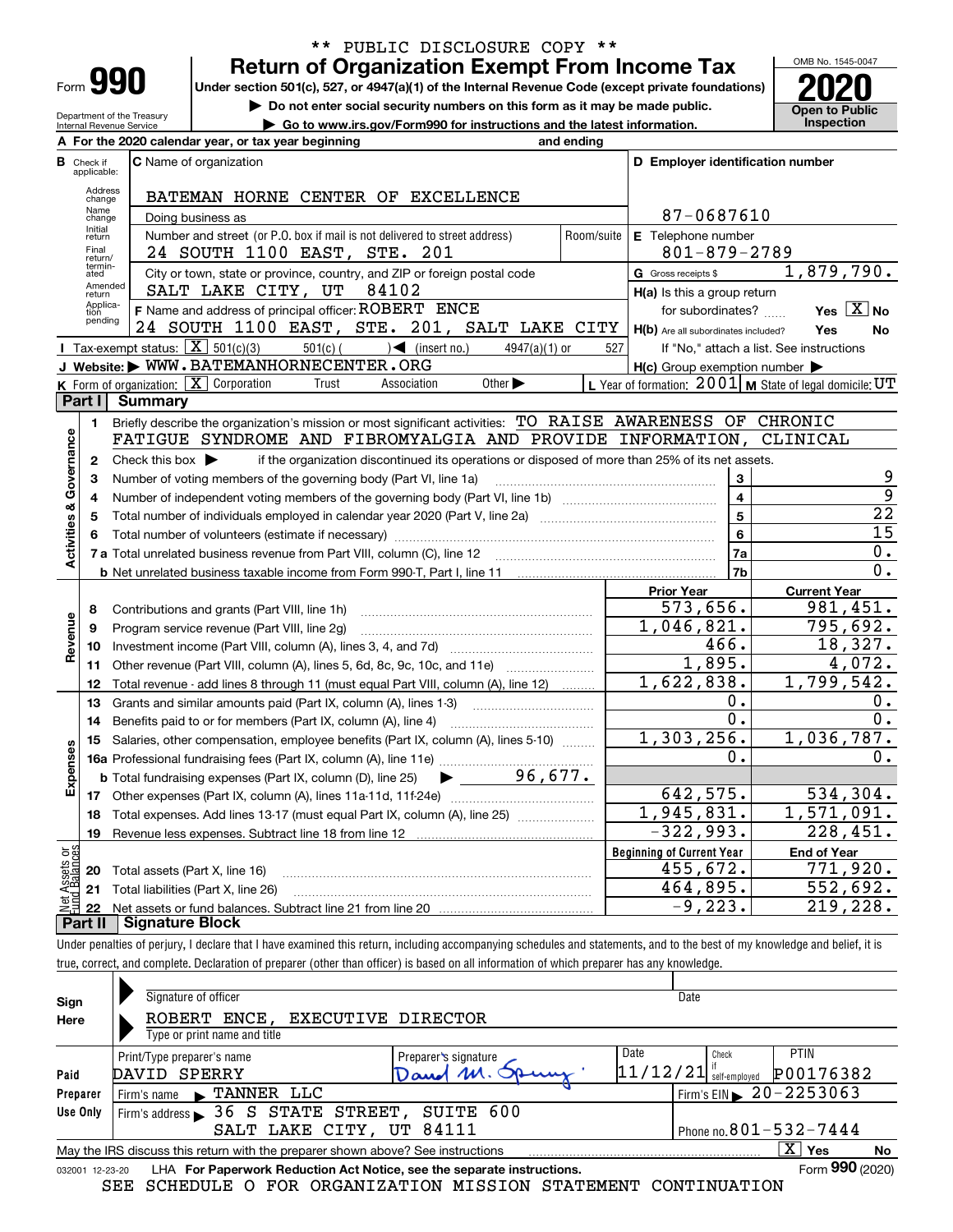|              | 87-0687610<br>BATEMAN HORNE CENTER OF EXCELLENCE<br>Page 2<br>Form 990 (2020)                                                                            |
|--------------|----------------------------------------------------------------------------------------------------------------------------------------------------------|
|              | <b>Statement of Program Service Accomplishments</b><br>Part III                                                                                          |
|              | Check if Schedule O contains a response or note to any line in this Part III                                                                             |
| 1            | Briefly describe the organization's mission:<br>THE PRIMARY EXEMPT PURPOSE OF THE BATEMAN HORNE CENTER OF EXCELLENCE                                     |
|              | IS TO RAISE AWARENESS OF CHRONIC FATIGUE SYNDROME AND FIBROMYALGIA AND                                                                                   |
|              | PROVIDE PATIENTS AND PROFESSIONALS WITH INFORMATION, CLINICAL CARE,                                                                                      |
|              | AND INTEGRATED RESEARCH PROJECTS.                                                                                                                        |
| $\mathbf{2}$ | Did the organization undertake any significant program services during the year which were not listed on the<br>$Yes \quad X$ No                         |
|              | prior Form 990 or 990-EZ?<br>If "Yes," describe these new services on Schedule O.                                                                        |
| 3            | $\sqrt{}$ Yes $\sqrt{}$ X $\sqrt{}$ No<br>Did the organization cease conducting, or make significant changes in how it conducts, any program services?   |
|              | If "Yes," describe these changes on Schedule O.                                                                                                          |
| 4            | Describe the organization's program service accomplishments for each of its three largest program services, as measured by expenses.                     |
|              | Section 501(c)(3) and 501(c)(4) organizations are required to report the amount of grants and allocations to others, the total expenses, and             |
|              | revenue, if any, for each program service reported.                                                                                                      |
| 4a           | 401, 443.<br>$390, 607$ . including grants of \$<br>) (Revenue \$<br>) (Expenses \$<br>(Code:                                                            |
|              | RESEARCH: BHC CONDUCTS RESEARCH TO DEFINE CORE SIGNS,<br>SYMPTOMS,<br>AND                                                                                |
|              | DECREMENTS IN SPECIFIC FUNCTIONING. BHC CONTINUES TO DRIVE BIOMARKER                                                                                     |
|              | DISCOVERY BY SHARING BIOLOGICAL SAMPLES AND CLINICAL INFORMATION WITH                                                                                    |
|              | THE BRIGHTEST SCIENTISTS AROUND THE WORLD.                                                                                                               |
|              |                                                                                                                                                          |
|              |                                                                                                                                                          |
|              |                                                                                                                                                          |
|              |                                                                                                                                                          |
|              |                                                                                                                                                          |
|              |                                                                                                                                                          |
|              |                                                                                                                                                          |
|              | 740, 459. including grants of \$<br>394, 249.                                                                                                            |
| 4b           | ) (Revenue \$<br>(Code:<br>(Expenses \$<br>CLINICAL CARE: BHC MAINTAINS AN EXPERT CONSULTATION AND CLINICAL CARE                                         |
|              | CENTER TO PROVIDE PATIENTS AN IN-DEPTH DIFFERENTIAL DIAGNOSIS, DEVELOP                                                                                   |
|              | A HEALTH MANAGEMENT PLAN, AND ESTABLISH WELL-DEFINED PARTICIPANTS FOR                                                                                    |
|              | TARGETED CLINICAL TRIALS FOR ME/CFS, FM, LONG COVID, AND RELATED                                                                                         |
|              | COMORBIDITIES.                                                                                                                                           |
|              |                                                                                                                                                          |
|              |                                                                                                                                                          |
|              |                                                                                                                                                          |
|              |                                                                                                                                                          |
|              |                                                                                                                                                          |
|              |                                                                                                                                                          |
|              |                                                                                                                                                          |
| 4c           | $\left(\text{Code:} \right)$ $\left(\text{Expenses $}\right)$<br>) (Revenue \$<br>EDUCATION: BHC CREATES, AGGREGATES, AND DELIVERS EDUCATIONAL RESOURCES |
|              | AND PROGRAMMING FOR PATIENTS AND CARE PARTNERS FOR SELF-MANAGEMENT AND                                                                                   |
|              | BHC PROVIDES INFORMED AND COMPREHENSIVE EDUCATIONAL<br>EMPOWERMENT.                                                                                      |
|              | RESOURCES AND TRAINING FOR HEALTHCARE PROVIDERS<br>TO IMPROVE ACCESS<br>TО                                                                               |
|              | QUALITY CARE. EARLY AND INFORMED INTERVENTION OF ME/CFS, FM, LONG COVID                                                                                  |
|              | AND RELATED COMORBIDITIES, CAN SIGNIFICANTLY IMPROVE PATIENT OUTCOMES                                                                                    |
|              | AND DISEASE MANAGEMENT.                                                                                                                                  |
|              |                                                                                                                                                          |
|              |                                                                                                                                                          |
|              |                                                                                                                                                          |
|              |                                                                                                                                                          |
|              |                                                                                                                                                          |
|              | 4d Other program services (Describe on Schedule O.)                                                                                                      |
|              | including grants of \$<br>(Expenses \$<br>Revenue \$                                                                                                     |
|              | 1,302,755.<br><b>4e</b> Total program service expenses $\blacktriangleright$                                                                             |
|              | Form 990 (2020)                                                                                                                                          |
|              | 032002 12-23-20<br>3                                                                                                                                     |
|              | E1119 70607E 10 11611 1<br>2020 OEOOO RAMEMAN HORNE CENTER<br>$\Omega$ $\Gamma$ 10 11                                                                    |

15151112 786875 18-11611.1 2020.05000 BATEMAN HORNE CENTER OF E 18-11611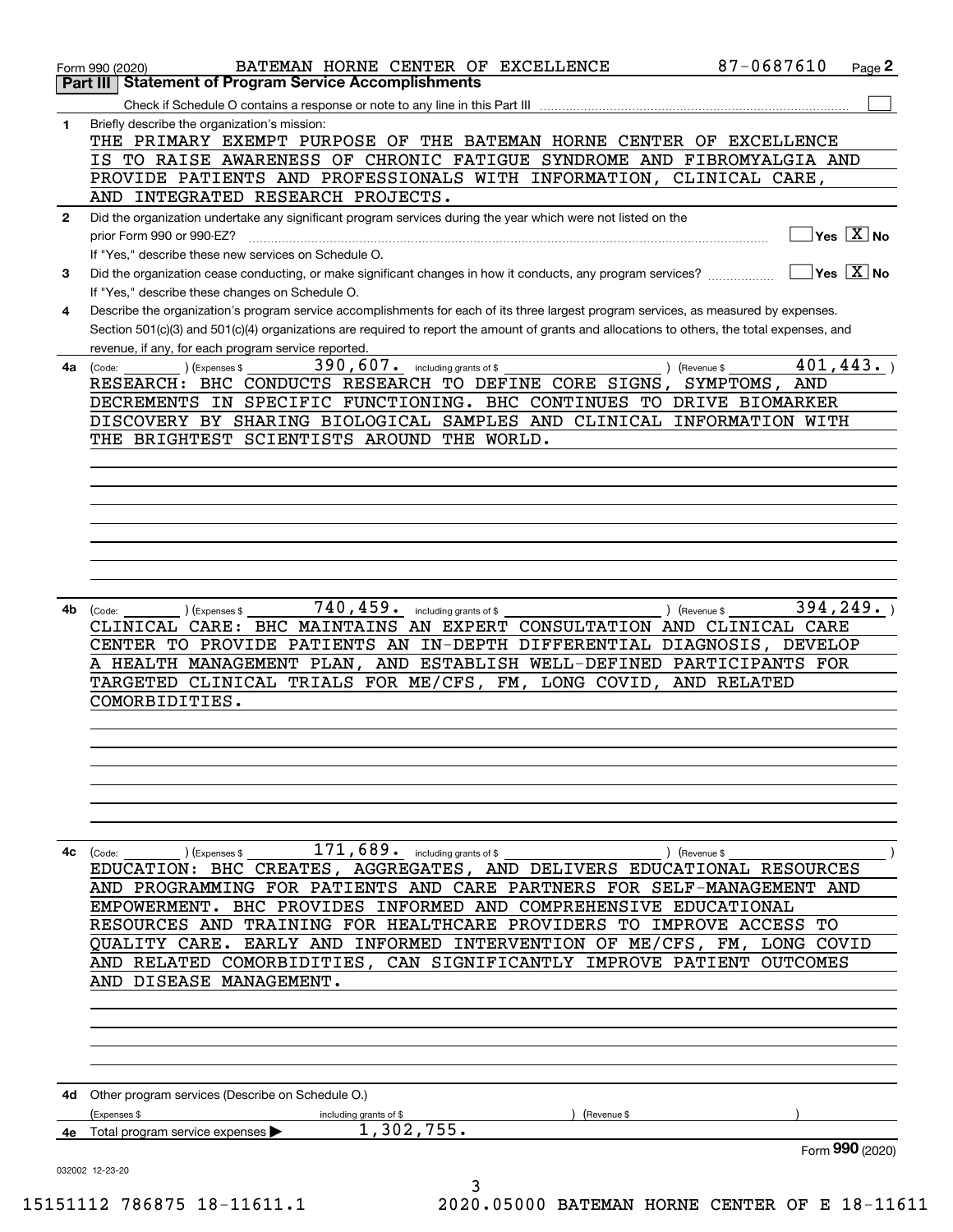|  | Form 990 (2020) |
|--|-----------------|

|     |                                                                                                                                  |                 | <b>Yes</b>              | No                      |
|-----|----------------------------------------------------------------------------------------------------------------------------------|-----------------|-------------------------|-------------------------|
| 1   | Is the organization described in section $501(c)(3)$ or $4947(a)(1)$ (other than a private foundation)?                          |                 |                         |                         |
|     |                                                                                                                                  | 1.              | X                       |                         |
| 2   |                                                                                                                                  | $\overline{2}$  | $\overline{\mathbf{x}}$ |                         |
| 3   | Did the organization engage in direct or indirect political campaign activities on behalf of or in opposition to candidates for  |                 |                         |                         |
|     |                                                                                                                                  | 3               |                         | x                       |
| 4   | Section 501(c)(3) organizations. Did the organization engage in lobbying activities, or have a section 501(h) election in effect |                 |                         | x                       |
|     |                                                                                                                                  | 4               |                         |                         |
| 5   | Is the organization a section 501(c)(4), 501(c)(5), or 501(c)(6) organization that receives membership dues, assessments, or     | 5               |                         | x                       |
| 6   | Did the organization maintain any donor advised funds or any similar funds or accounts for which donors have the right to        |                 |                         |                         |
|     | provide advice on the distribution or investment of amounts in such funds or accounts? If "Yes," complete Schedule D, Part I     | 6               |                         | x                       |
| 7   | Did the organization receive or hold a conservation easement, including easements to preserve open space,                        |                 |                         |                         |
|     |                                                                                                                                  | $\overline{7}$  |                         | x                       |
| 8   | Did the organization maintain collections of works of art, historical treasures, or other similar assets? If "Yes," complete     |                 |                         |                         |
|     |                                                                                                                                  | 8               |                         | х                       |
| 9   | Did the organization report an amount in Part X, line 21, for escrow or custodial account liability, serve as a custodian for    |                 |                         |                         |
|     | amounts not listed in Part X; or provide credit counseling, debt management, credit repair, or debt negotiation services?        |                 |                         |                         |
|     |                                                                                                                                  | 9               |                         | x                       |
| 10  | Did the organization, directly or through a related organization, hold assets in donor-restricted endowments                     |                 |                         |                         |
|     |                                                                                                                                  | 10              |                         | x                       |
| 11  | If the organization's answer to any of the following questions is "Yes," then complete Schedule D, Parts VI, VII, VIII, IX, or X |                 |                         |                         |
|     | as applicable.                                                                                                                   |                 |                         |                         |
|     | a Did the organization report an amount for land, buildings, and equipment in Part X, line 10? If "Yes," complete Schedule D,    |                 |                         |                         |
|     |                                                                                                                                  | 11a             | X                       |                         |
|     | Did the organization report an amount for investments - other securities in Part X, line 12, that is 5% or more of its total     |                 |                         |                         |
|     |                                                                                                                                  | 11 <sub>b</sub> |                         | x                       |
|     | Did the organization report an amount for investments - program related in Part X, line 13, that is 5% or more of its total      | 11c             |                         | x                       |
| d   | Did the organization report an amount for other assets in Part X, line 15, that is 5% or more of its total assets reported in    |                 |                         |                         |
|     |                                                                                                                                  | 11d             |                         | х                       |
|     | Did the organization report an amount for other liabilities in Part X, line 25? If "Yes," complete Schedule D, Part X            | 11e             |                         | $\overline{\mathbf{x}}$ |
|     | Did the organization's separate or consolidated financial statements for the tax year include a footnote that addresses          |                 |                         |                         |
|     | the organization's liability for uncertain tax positions under FIN 48 (ASC 740)? If "Yes," complete Schedule D, Part X           | 11f             | X                       |                         |
|     | 12a Did the organization obtain separate, independent audited financial statements for the tax year? If "Yes," complete          |                 |                         |                         |
|     |                                                                                                                                  | 12a             | X                       |                         |
|     | <b>b</b> Was the organization included in consolidated, independent audited financial statements for the tax year?               |                 |                         |                         |
|     | If "Yes," and if the organization answered "No" to line 12a, then completing Schedule D, Parts XI and XII is optional            | 12b             |                         | ᅀ                       |
| 13  |                                                                                                                                  | 13              |                         | $\mathbf X$             |
| 14a | Did the organization maintain an office, employees, or agents outside of the United States?                                      | 14a             |                         | X                       |
| b   | Did the organization have aggregate revenues or expenses of more than \$10,000 from grantmaking, fundraising, business,          |                 |                         |                         |
|     | investment, and program service activities outside the United States, or aggregate foreign investments valued at \$100,000       |                 |                         |                         |
|     |                                                                                                                                  | 14b             |                         | x                       |
| 15  | Did the organization report on Part IX, column (A), line 3, more than \$5,000 of grants or other assistance to or for any        |                 |                         | x                       |
| 16  | Did the organization report on Part IX, column (A), line 3, more than \$5,000 of aggregate grants or other assistance to         | 15              |                         |                         |
|     |                                                                                                                                  | 16              |                         | x                       |
| 17  | Did the organization report a total of more than \$15,000 of expenses for professional fundraising services on Part IX,          |                 |                         |                         |
|     |                                                                                                                                  | 17              |                         | x                       |
| 18  | Did the organization report more than \$15,000 total of fundraising event gross income and contributions on Part VIII, lines     |                 |                         |                         |
|     |                                                                                                                                  | 18              |                         | x                       |
| 19  | Did the organization report more than \$15,000 of gross income from gaming activities on Part VIII, line 9a? If "Yes."           |                 |                         |                         |
|     |                                                                                                                                  | 19              |                         | x                       |
| 20a |                                                                                                                                  | 20a             |                         | X                       |
| b   | If "Yes" to line 20a, did the organization attach a copy of its audited financial statements to this return?                     | 20 <sub>b</sub> |                         |                         |
| 21  | Did the organization report more than \$5,000 of grants or other assistance to any domestic organization or                      |                 |                         |                         |
|     |                                                                                                                                  | 21              |                         | x                       |
|     | 032003 12-23-20                                                                                                                  |                 |                         | Form 990 (2020)         |

032003 12-23-20

4 15151112 786875 18-11611.1 2020.05000 BATEMAN HORNE CENTER OF E 18-11611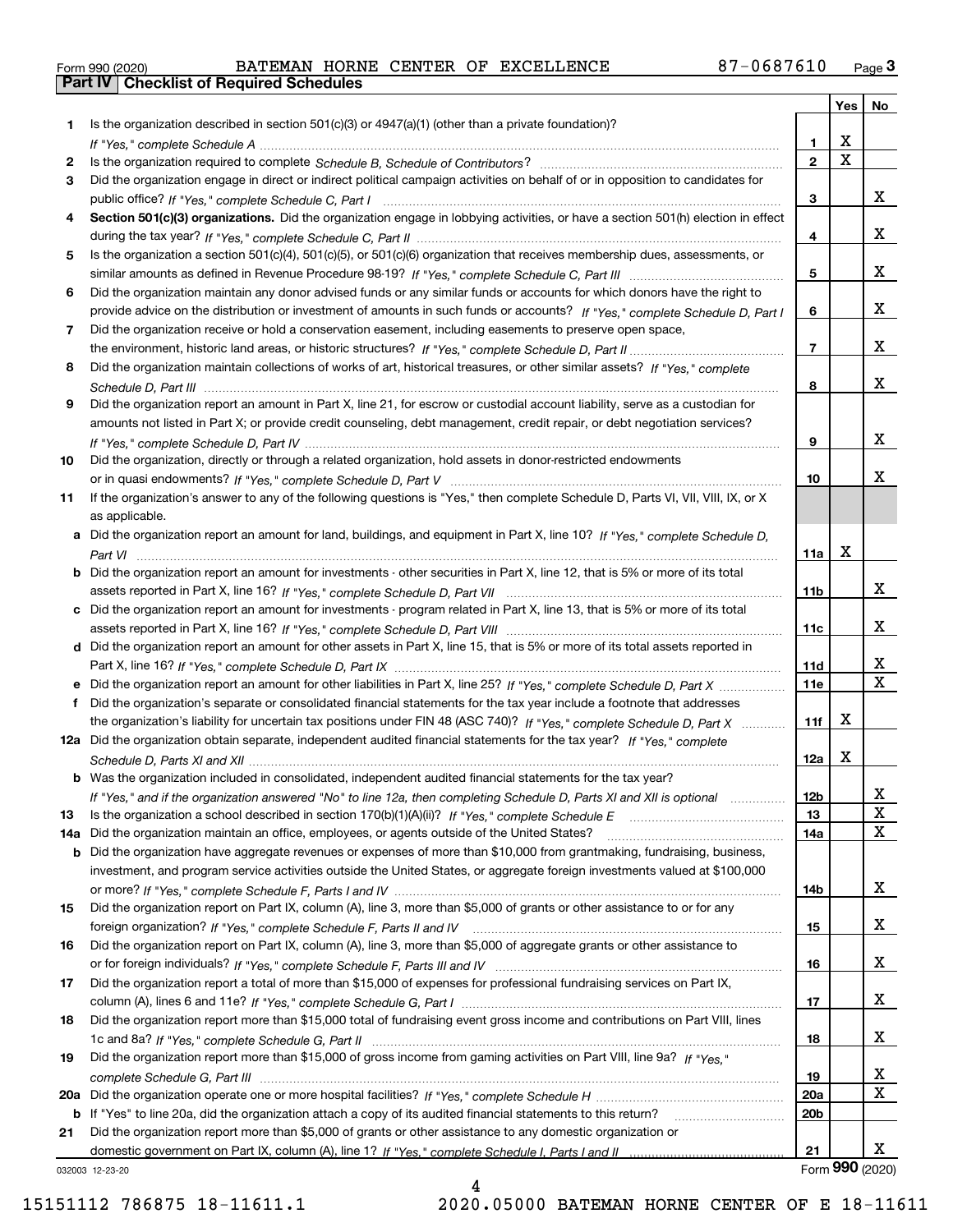|  | Form 990 (2020) |
|--|-----------------|
|  |                 |

*(continued)*

|        |                                                                                                                              |            | Yes | No              |
|--------|------------------------------------------------------------------------------------------------------------------------------|------------|-----|-----------------|
| 22     | Did the organization report more than \$5,000 of grants or other assistance to or for domestic individuals on                |            |     |                 |
|        |                                                                                                                              | 22         |     | х               |
| 23     | Did the organization answer "Yes" to Part VII, Section A, line 3, 4, or 5 about compensation of the organization's current   |            |     |                 |
|        | and former officers, directors, trustees, key employees, and highest compensated employees? If "Yes," complete               |            |     |                 |
|        |                                                                                                                              | 23         | X   |                 |
|        | 24a Did the organization have a tax-exempt bond issue with an outstanding principal amount of more than \$100,000 as of the  |            |     |                 |
|        | last day of the year, that was issued after December 31, 2002? If "Yes," answer lines 24b through 24d and complete           |            |     |                 |
|        |                                                                                                                              | 24a        |     | х               |
|        | <b>b</b> Did the organization invest any proceeds of tax-exempt bonds beyond a temporary period exception?                   | 24b        |     |                 |
|        | c Did the organization maintain an escrow account other than a refunding escrow at any time during the year to defease       |            |     |                 |
|        |                                                                                                                              | 24c        |     |                 |
|        |                                                                                                                              | 24d        |     |                 |
|        | 25a Section 501(c)(3), 501(c)(4), and 501(c)(29) organizations. Did the organization engage in an excess benefit             |            |     |                 |
|        |                                                                                                                              | 25a        |     | x               |
|        | b Is the organization aware that it engaged in an excess benefit transaction with a disqualified person in a prior year, and |            |     |                 |
|        | that the transaction has not been reported on any of the organization's prior Forms 990 or 990-EZ? If "Yes," complete        |            |     |                 |
|        | Schedule L. Part I                                                                                                           | 25b        |     | х               |
| 26     | Did the organization report any amount on Part X, line 5 or 22, for receivables from or payables to any current              |            |     |                 |
|        | or former officer, director, trustee, key employee, creator or founder, substantial contributor, or 35%                      |            |     |                 |
|        |                                                                                                                              | 26         | X   |                 |
| 27     | Did the organization provide a grant or other assistance to any current or former officer, director, trustee, key employee,  |            |     |                 |
|        | creator or founder, substantial contributor or employee thereof, a grant selection committee member, or to a 35% controlled  |            |     |                 |
|        | entity (including an employee thereof) or family member of any of these persons? If "Yes," complete Schedule L, Part III     | 27         |     | x               |
| 28     | Was the organization a party to a business transaction with one of the following parties (see Schedule L, Part IV            |            |     |                 |
|        | instructions, for applicable filing thresholds, conditions, and exceptions):                                                 |            |     |                 |
|        | a A current or former officer, director, trustee, key employee, creator or founder, or substantial contributor? If           |            |     |                 |
|        |                                                                                                                              | 28a        |     | x               |
|        |                                                                                                                              | 28b        |     | $\mathbf X$     |
|        | c A 35% controlled entity of one or more individuals and/or organizations described in lines 28a or 28b? If                  |            |     |                 |
|        |                                                                                                                              | 28c        |     | х               |
| 29     |                                                                                                                              | 29         | х   |                 |
| 30     | Did the organization receive contributions of art, historical treasures, or other similar assets, or qualified conservation  |            |     |                 |
|        |                                                                                                                              | 30         |     | х               |
| 31     | Did the organization liquidate, terminate, or dissolve and cease operations? If "Yes," complete Schedule N, Part I           | 31         |     | $\mathbf X$     |
| 32     | Did the organization sell, exchange, dispose of, or transfer more than 25% of its net assets? If "Yes," complete             |            |     |                 |
|        | Schedule N, Part II                                                                                                          | 32         |     | х               |
| 33     | Did the organization own 100% of an entity disregarded as separate from the organization under Regulations                   |            |     |                 |
|        |                                                                                                                              | 33         |     | х               |
| 34     | Was the organization related to any tax-exempt or taxable entity? If "Yes," complete Schedule R, Part II, III, or IV, and    |            |     |                 |
|        |                                                                                                                              | 34         |     | x               |
|        | 35a Did the organization have a controlled entity within the meaning of section 512(b)(13)?                                  | <b>35a</b> |     | X               |
|        | b If "Yes" to line 35a, did the organization receive any payment from or engage in any transaction with a controlled entity  |            |     |                 |
|        |                                                                                                                              | 35b        |     |                 |
| 36     | Section 501(c)(3) organizations. Did the organization make any transfers to an exempt non-charitable related organization?   |            |     |                 |
|        |                                                                                                                              | 36         |     | x               |
| 37     | Did the organization conduct more than 5% of its activities through an entity that is not a related organization             |            |     |                 |
|        | and that is treated as a partnership for federal income tax purposes? If "Yes," complete Schedule R, Part VI                 | 37         |     | x               |
| 38     | Did the organization complete Schedule O and provide explanations in Schedule O for Part VI, lines 11b and 19?               |            |     |                 |
|        | Note: All Form 990 filers are required to complete Schedule O                                                                | 38         | X   |                 |
| Part V | <b>Statements Regarding Other IRS Filings and Tax Compliance</b>                                                             |            |     |                 |
|        | Check if Schedule O contains a response or note to any line in this Part V                                                   |            |     |                 |
|        |                                                                                                                              |            | Yes | No              |
|        | 1a Enter the number reported in Box 3 of Form 1096. Enter -0- if not applicable<br>1a                                        |            |     |                 |
|        | 0<br>1b                                                                                                                      |            |     |                 |
| c      | Did the organization comply with backup withholding rules for reportable payments to vendors and reportable gaming           |            |     |                 |
|        | (gambling) winnings to prize winners?                                                                                        | 1c         | X   |                 |
|        | 032004 12-23-20<br>5                                                                                                         |            |     | Form 990 (2020) |
|        |                                                                                                                              |            |     |                 |

 <sup>15151112 786875 18-11611.1 2020.05000</sup> BATEMAN HORNE CENTER OF E 18-11611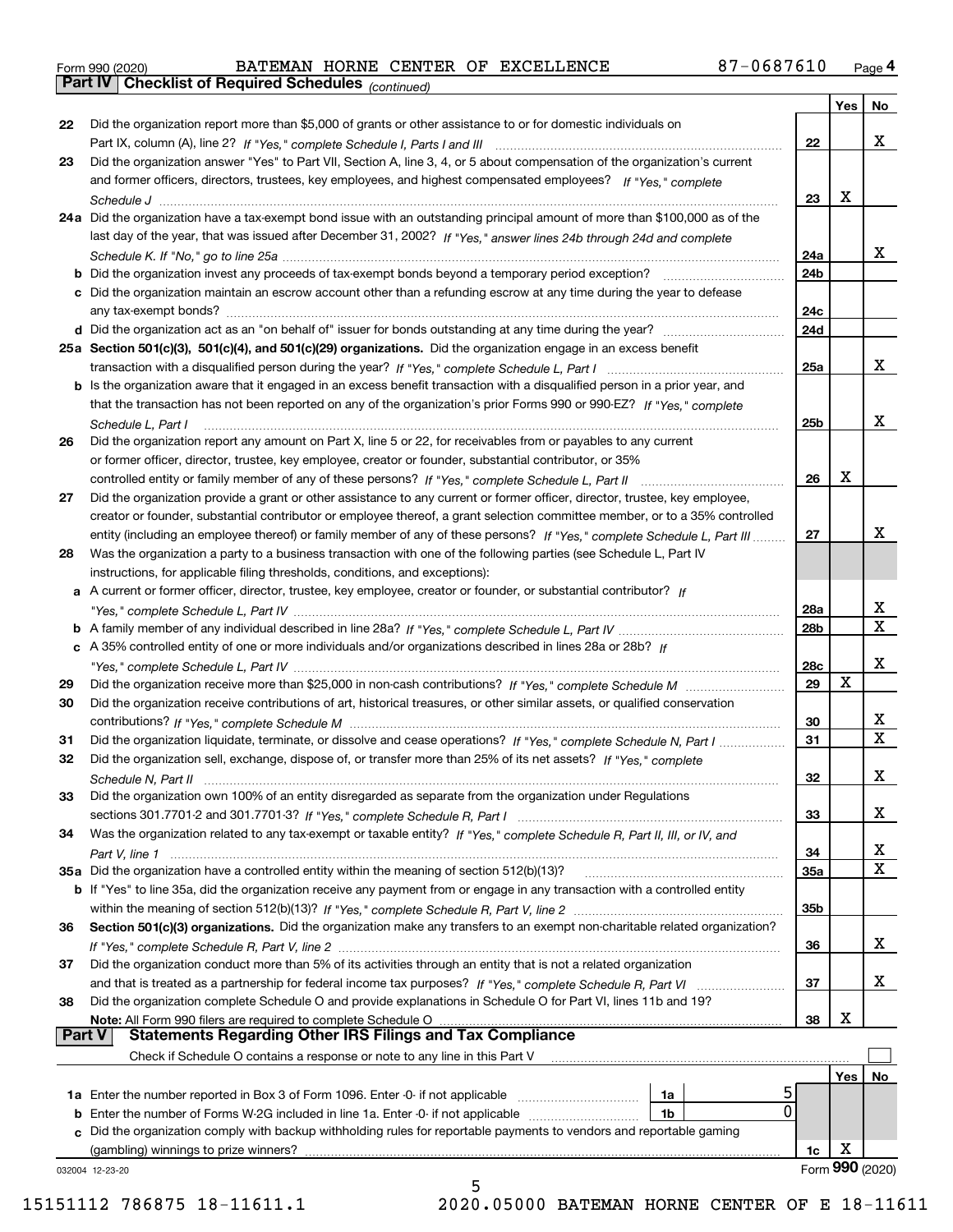| Form 990 (2020) |  |  | BATEMAN HORNE CENTER OF EXCELLENCE                                                             | 87-0687610 | Page $5$ |
|-----------------|--|--|------------------------------------------------------------------------------------------------|------------|----------|
|                 |  |  | <b>Part V</b> Statements Regarding Other IRS Filings and Tax Compliance <sub>(continued)</sub> |            |          |

| Part V | Statements Regarding Other IRS Fillings and Tax Compilance $_{(continued)}$                                                                                                                                  |    |                |     |             |  |  |  |
|--------|--------------------------------------------------------------------------------------------------------------------------------------------------------------------------------------------------------------|----|----------------|-----|-------------|--|--|--|
|        |                                                                                                                                                                                                              |    |                | Yes | No          |  |  |  |
|        | 2a Enter the number of employees reported on Form W-3, Transmittal of Wage and Tax Statements,                                                                                                               |    |                |     |             |  |  |  |
|        | filed for the calendar year ending with or within the year covered by this return <i>manumumumum</i><br>2a                                                                                                   | 22 |                |     |             |  |  |  |
|        |                                                                                                                                                                                                              |    | 2 <sub>b</sub> | х   |             |  |  |  |
|        |                                                                                                                                                                                                              |    |                |     |             |  |  |  |
|        | 3a Did the organization have unrelated business gross income of \$1,000 or more during the year?                                                                                                             |    | За             |     | х           |  |  |  |
|        |                                                                                                                                                                                                              |    | 3b             |     |             |  |  |  |
|        | 4a At any time during the calendar year, did the organization have an interest in, or a signature or other authority over, a                                                                                 |    |                |     |             |  |  |  |
|        |                                                                                                                                                                                                              |    | 4a             |     | х           |  |  |  |
|        | <b>b</b> If "Yes," enter the name of the foreign country                                                                                                                                                     |    |                |     |             |  |  |  |
|        | See instructions for filing requirements for FinCEN Form 114, Report of Foreign Bank and Financial Accounts (FBAR).                                                                                          |    | 5a             |     | х           |  |  |  |
|        | 5a Was the organization a party to a prohibited tax shelter transaction at any time during the tax year?                                                                                                     |    |                |     |             |  |  |  |
|        |                                                                                                                                                                                                              |    | 5b             |     | $\mathbf X$ |  |  |  |
| c      |                                                                                                                                                                                                              |    | 5 <sub>c</sub> |     |             |  |  |  |
|        | 6a Does the organization have annual gross receipts that are normally greater than \$100,000, and did the organization solicit                                                                               |    |                |     | х           |  |  |  |
|        | any contributions that were not tax deductible as charitable contributions?<br><b>b</b> If "Yes," did the organization include with every solicitation an express statement that such contributions or gifts |    | 6a             |     |             |  |  |  |
|        | were not tax deductible?                                                                                                                                                                                     |    | 6b             |     |             |  |  |  |
| 7      | Organizations that may receive deductible contributions under section 170(c).                                                                                                                                |    |                |     |             |  |  |  |
| а      | Did the organization receive a payment in excess of \$75 made partly as a contribution and partly for goods and services provided to the payor?                                                              |    | 7a             |     | х           |  |  |  |
|        | <b>b</b> If "Yes," did the organization notify the donor of the value of the goods or services provided?                                                                                                     |    | 7b             |     |             |  |  |  |
|        | c Did the organization sell, exchange, or otherwise dispose of tangible personal property for which it was required                                                                                          |    |                |     |             |  |  |  |
|        | to file Form 8282?                                                                                                                                                                                           |    | 7с             |     | х           |  |  |  |
|        | 7d<br>d If "Yes," indicate the number of Forms 8282 filed during the year                                                                                                                                    |    |                |     |             |  |  |  |
| е      | Did the organization receive any funds, directly or indirectly, to pay premiums on a personal benefit contract?                                                                                              |    | 7e             |     | х           |  |  |  |
| f      | Did the organization, during the year, pay premiums, directly or indirectly, on a personal benefit contract?                                                                                                 |    |                |     |             |  |  |  |
| g      | If the organization received a contribution of qualified intellectual property, did the organization file Form 8899 as required?                                                                             |    |                |     |             |  |  |  |
| h.     | If the organization received a contribution of cars, boats, airplanes, or other vehicles, did the organization file a Form 1098-C?                                                                           |    |                |     |             |  |  |  |
| 8      | Sponsoring organizations maintaining donor advised funds. Did a donor advised fund maintained by the                                                                                                         |    |                |     |             |  |  |  |
|        | sponsoring organization have excess business holdings at any time during the year?                                                                                                                           |    |                |     |             |  |  |  |
| 9      | Sponsoring organizations maintaining donor advised funds.                                                                                                                                                    |    |                |     |             |  |  |  |
| а      | Did the sponsoring organization make any taxable distributions under section 4966?                                                                                                                           |    | 9а             |     |             |  |  |  |
|        | <b>b</b> Did the sponsoring organization make a distribution to a donor, donor advisor, or related person?                                                                                                   |    | 9b             |     |             |  |  |  |
| 10     | Section 501(c)(7) organizations. Enter:                                                                                                                                                                      |    |                |     |             |  |  |  |
| а      | 10a<br>Initiation fees and capital contributions included on Part VIII, line 12 <i>manorana controllering</i>                                                                                                |    |                |     |             |  |  |  |
|        | b Gross receipts, included on Form 990, Part VIII, line 12, for public use of club facilities<br>10b                                                                                                         |    |                |     |             |  |  |  |
| 11.    | Section 501(c)(12) organizations. Enter:                                                                                                                                                                     |    |                |     |             |  |  |  |
|        | 11a                                                                                                                                                                                                          |    |                |     |             |  |  |  |
|        | <b>b</b> Gross income from other sources (Do not net amounts due or paid to other sources against                                                                                                            |    |                |     |             |  |  |  |
|        | 11b                                                                                                                                                                                                          |    |                |     |             |  |  |  |
|        | 12a Section 4947(a)(1) non-exempt charitable trusts. Is the organization filing Form 990 in lieu of Form 1041?                                                                                               |    | 12a            |     |             |  |  |  |
|        | 12b<br><b>b</b> If "Yes," enter the amount of tax-exempt interest received or accrued during the year                                                                                                        |    |                |     |             |  |  |  |
| 13     | Section 501(c)(29) qualified nonprofit health insurance issuers.                                                                                                                                             |    |                |     |             |  |  |  |
|        | a Is the organization licensed to issue qualified health plans in more than one state?<br>Note: See the instructions for additional information the organization must report on Schedule O.                  |    | 13a            |     |             |  |  |  |
|        | <b>b</b> Enter the amount of reserves the organization is required to maintain by the states in which the                                                                                                    |    |                |     |             |  |  |  |
|        | 13 <sub>b</sub>                                                                                                                                                                                              |    |                |     |             |  |  |  |
|        | 13 <sub>c</sub>                                                                                                                                                                                              |    |                |     |             |  |  |  |
|        | 14a Did the organization receive any payments for indoor tanning services during the tax year?                                                                                                               |    | 14a            |     | х           |  |  |  |
|        |                                                                                                                                                                                                              |    | 14b            |     |             |  |  |  |
| 15     | Is the organization subject to the section 4960 tax on payment(s) of more than \$1,000,000 in remuneration or                                                                                                |    |                |     |             |  |  |  |
|        |                                                                                                                                                                                                              |    | 15             |     | х           |  |  |  |
|        | If "Yes," see instructions and file Form 4720, Schedule N.                                                                                                                                                   |    |                |     |             |  |  |  |
| 16     | Is the organization an educational institution subject to the section 4968 excise tax on net investment income?                                                                                              |    | 16             |     | х           |  |  |  |
|        | If "Yes," complete Form 4720, Schedule O.                                                                                                                                                                    |    |                |     |             |  |  |  |
|        |                                                                                                                                                                                                              |    |                |     |             |  |  |  |

6

Form (2020) **990**

032005 12-23-20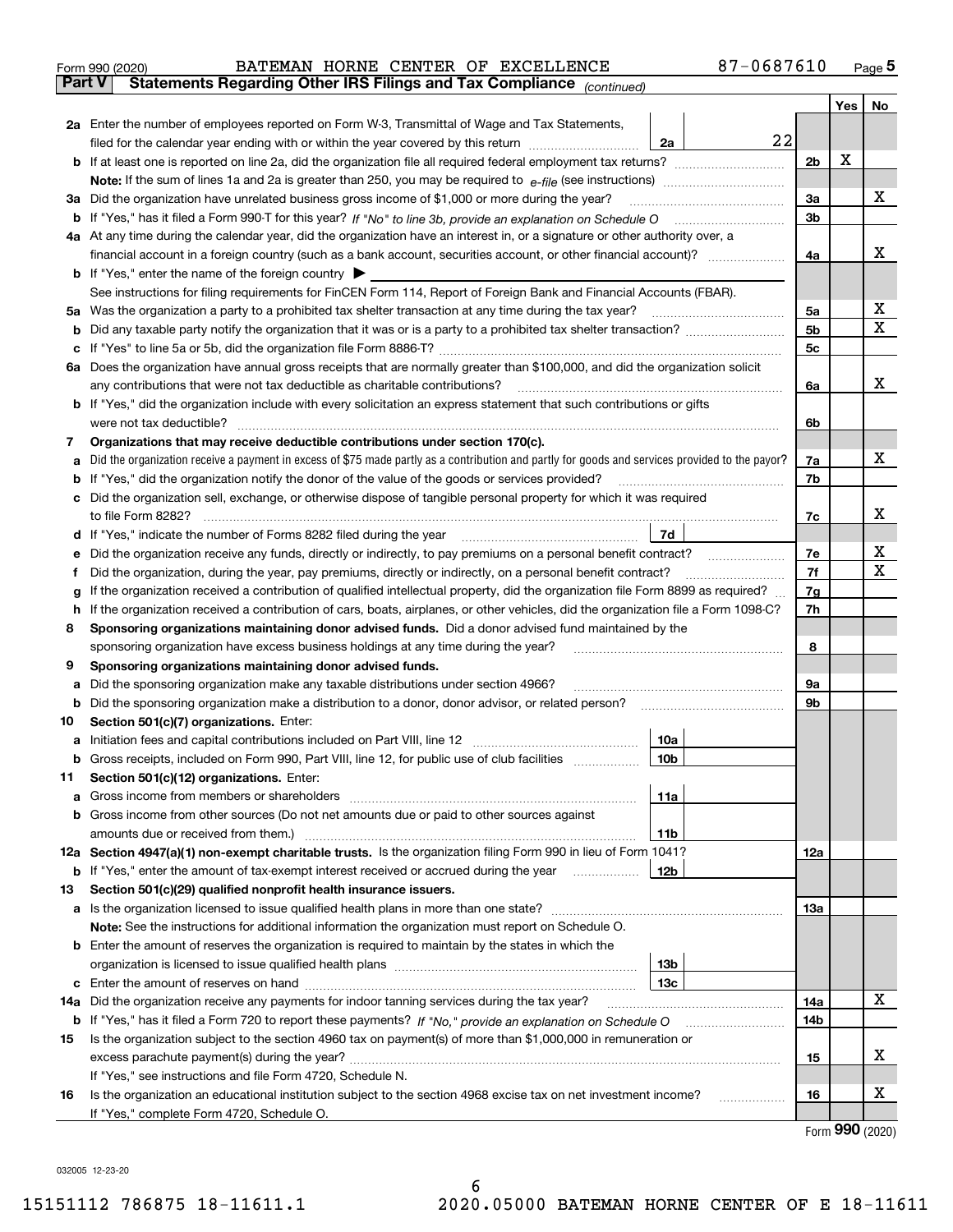|  | Form 990 (2020) |  |
|--|-----------------|--|
|  |                 |  |

| Form 990 (2020) |                                                                                                                               |  | BATEMAN HORNE CENTER OF EXCELLENCE | 87-0687610 | $P_{\text{aqe}}$ 6 |
|-----------------|-------------------------------------------------------------------------------------------------------------------------------|--|------------------------------------|------------|--------------------|
|                 | Part VI   Governance, Management, and Disclosure For each "Yes" response to lines 2 through 7b below, and for a "No" response |  |                                    |            |                    |
|                 | to line 8a, 8b, or 10b below, describe the circumstances, processes, or changes on Schedule O. See instructions.              |  |                                    |            |                    |

|    |                                                                                                                                                                                                                         |       |                         | Yes         |                 | No                      |
|----|-------------------------------------------------------------------------------------------------------------------------------------------------------------------------------------------------------------------------|-------|-------------------------|-------------|-----------------|-------------------------|
|    | <b>1a</b> Enter the number of voting members of the governing body at the end of the tax year <i>manumum</i>                                                                                                            | 1a    | 9                       |             |                 |                         |
|    | If there are material differences in voting rights among members of the governing body, or if the governing                                                                                                             |       |                         |             |                 |                         |
|    | body delegated broad authority to an executive committee or similar committee, explain on Schedule O.                                                                                                                   |       |                         |             |                 |                         |
|    |                                                                                                                                                                                                                         | 1b    | 9                       |             |                 |                         |
| 2  | Did any officer, director, trustee, or key employee have a family relationship or a business relationship with any other                                                                                                |       |                         |             |                 |                         |
|    | officer, director, trustee, or key employee?                                                                                                                                                                            |       | $\mathbf{2}$            |             |                 | X                       |
| 3  | Did the organization delegate control over management duties customarily performed by or under the direct supervision                                                                                                   |       |                         |             |                 |                         |
|    |                                                                                                                                                                                                                         |       | 3                       |             |                 | X                       |
| 4  | Did the organization make any significant changes to its governing documents since the prior Form 990 was filed?                                                                                                        |       | $\overline{\mathbf{4}}$ |             |                 | $\overline{\mathbf{x}}$ |
| 5  |                                                                                                                                                                                                                         |       | 5                       |             |                 | $\mathbf X$             |
| 6  | Did the organization have members or stockholders?                                                                                                                                                                      |       | 6                       |             |                 | $\mathbf X$             |
|    | 7a Did the organization have members, stockholders, or other persons who had the power to elect or appoint one or                                                                                                       |       |                         |             |                 |                         |
|    |                                                                                                                                                                                                                         |       | 7a                      |             |                 | X                       |
|    | <b>b</b> Are any governance decisions of the organization reserved to (or subject to approval by) members, stockholders, or                                                                                             |       |                         |             |                 |                         |
|    | persons other than the governing body?                                                                                                                                                                                  |       | 7b                      |             |                 | X                       |
| 8  | Did the organization contemporaneously document the meetings held or written actions undertaken during the vear by the following:                                                                                       |       |                         |             |                 |                         |
| a  |                                                                                                                                                                                                                         |       | 8a                      | X           |                 |                         |
|    |                                                                                                                                                                                                                         |       | 8b                      | X           |                 |                         |
| 9  | Is there any officer, director, trustee, or key employee listed in Part VII, Section A, who cannot be reached at the                                                                                                    |       |                         |             |                 |                         |
|    |                                                                                                                                                                                                                         |       | 9                       |             |                 | х                       |
|    | Section B. Policies (This Section B requests information about policies not required by the Internal Revenue Code.)                                                                                                     |       |                         |             |                 |                         |
|    |                                                                                                                                                                                                                         |       |                         | Yes         |                 | No                      |
|    |                                                                                                                                                                                                                         |       | 10a                     |             |                 | X                       |
|    | <b>b</b> If "Yes," did the organization have written policies and procedures governing the activities of such chapters, affiliates,                                                                                     |       |                         |             |                 |                         |
|    |                                                                                                                                                                                                                         |       | 10 <sub>b</sub>         |             |                 |                         |
|    | 11a Has the organization provided a complete copy of this Form 990 to all members of its governing body before filing the form?                                                                                         |       | 11a                     |             |                 | X                       |
|    | <b>b</b> Describe in Schedule O the process, if any, used by the organization to review this Form 990.                                                                                                                  |       |                         |             |                 |                         |
|    |                                                                                                                                                                                                                         |       | <b>12a</b>              |             |                 | X                       |
| b  |                                                                                                                                                                                                                         |       | 12b                     |             |                 |                         |
|    | c Did the organization regularly and consistently monitor and enforce compliance with the policy? If "Yes," describe                                                                                                    |       |                         |             |                 |                         |
|    |                                                                                                                                                                                                                         |       | 12c                     |             |                 |                         |
| 13 | in Schedule O how this was done measured and contained a state of the state of the state of the state of the s                                                                                                          |       | 13                      | $\mathbf X$ |                 |                         |
| 14 | Did the organization have a written document retention and destruction policy? manufactured and the organization have a written document retention and destruction policy?                                              |       | 14                      |             |                 | $\mathbf X$             |
|    |                                                                                                                                                                                                                         |       |                         |             |                 |                         |
| 15 | Did the process for determining compensation of the following persons include a review and approval by independent<br>persons, comparability data, and contemporaneous substantiation of the deliberation and decision? |       |                         |             |                 |                         |
|    |                                                                                                                                                                                                                         |       |                         | X           |                 |                         |
|    |                                                                                                                                                                                                                         |       | 15a                     |             |                 | $\mathbf X$             |
|    | <b>b</b> Other officers or key employees of the organization                                                                                                                                                            |       | 15 <sub>b</sub>         |             |                 |                         |
|    | If "Yes" to line 15a or 15b, describe the process in Schedule O (see instructions).                                                                                                                                     |       |                         |             |                 |                         |
|    | 16a Did the organization invest in, contribute assets to, or participate in a joint venture or similar arrangement with a                                                                                               |       |                         |             |                 | X                       |
|    | taxable entity during the year?                                                                                                                                                                                         |       | 16a                     |             |                 |                         |
|    | b If "Yes," did the organization follow a written policy or procedure requiring the organization to evaluate its participation                                                                                          |       |                         |             |                 |                         |
|    | in joint venture arrangements under applicable federal tax law, and take steps to safequard the organization's                                                                                                          |       |                         |             |                 |                         |
|    | exempt status with respect to such arrangements?                                                                                                                                                                        |       | 16b                     |             |                 |                         |
|    | <b>Section C. Disclosure</b>                                                                                                                                                                                            |       |                         |             |                 |                         |
| 17 | List the states with which a copy of this Form 990 is required to be filed $\blacktriangleright\texttt{UT}$                                                                                                             |       |                         |             |                 |                         |
| 18 | Section 6104 requires an organization to make its Forms 1023 (1024 or 1024-A, if applicable), 990, and 990-T (Section 501(c)(3)s only) available                                                                        |       |                         |             |                 |                         |
|    | for public inspection. Indicate how you made these available. Check all that apply.                                                                                                                                     |       |                         |             |                 |                         |
|    | $X$ Upon request<br>Own website<br>Another's website<br>Other (explain on Schedule O)                                                                                                                                   |       |                         |             |                 |                         |
| 19 | Describe on Schedule O whether (and if so, how) the organization made its governing documents, conflict of interest policy, and financial                                                                               |       |                         |             |                 |                         |
|    | statements available to the public during the tax year.                                                                                                                                                                 |       |                         |             |                 |                         |
| 20 | State the name, address, and telephone number of the person who possesses the organization's books and records                                                                                                          |       |                         |             |                 |                         |
|    | THE ORGANIZATION - 801-879-2789                                                                                                                                                                                         |       |                         |             |                 |                         |
|    | 24 SOUTH 1100 EAST, STE. 201, SALT LAKE CITY,<br>UT                                                                                                                                                                     | 84102 |                         |             |                 |                         |
|    |                                                                                                                                                                                                                         |       |                         |             | Form 990 (2020) |                         |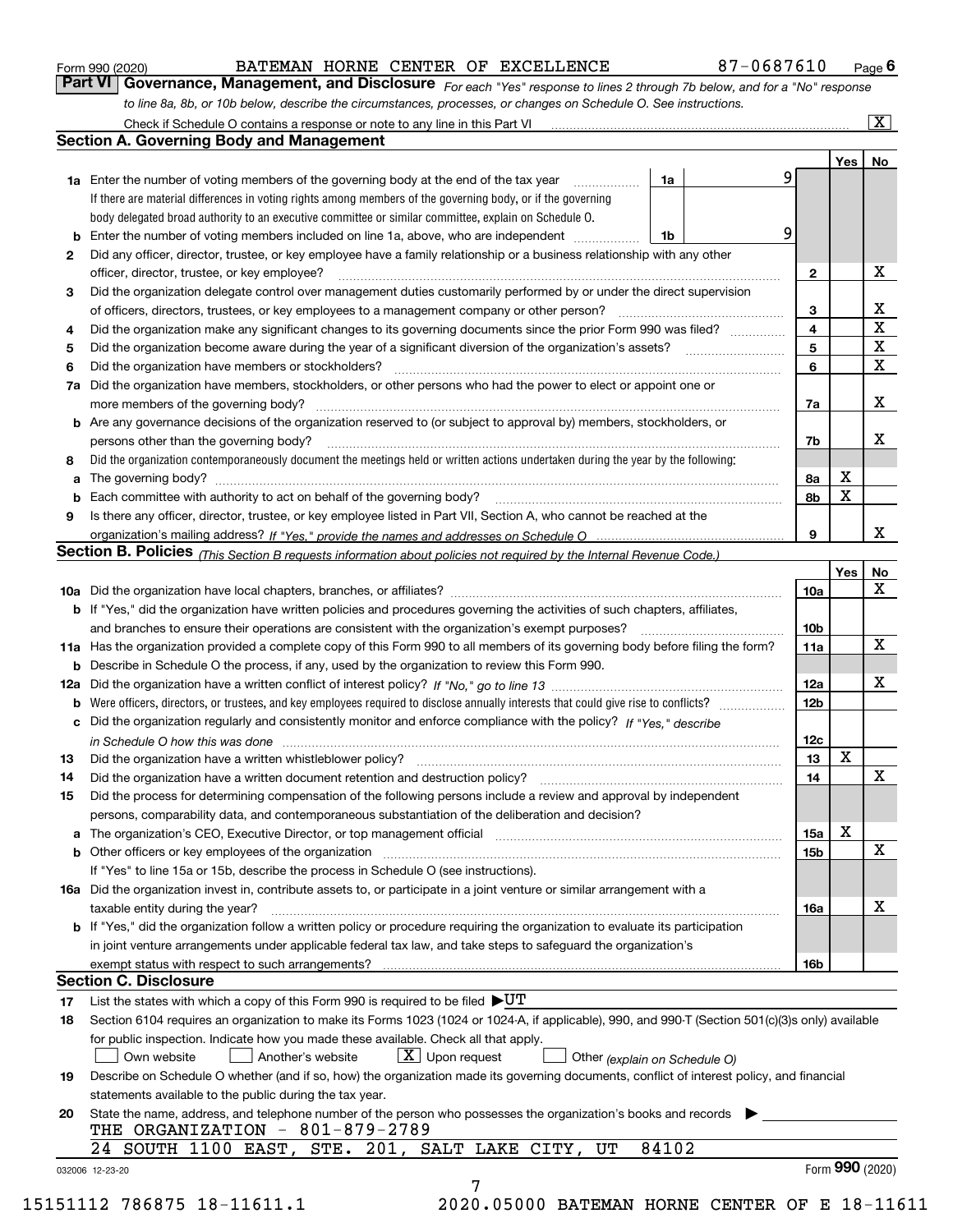$\mathcal{L}^{\text{max}}$ 

**7Part VII Compensation of Officers, Directors, Trustees, Key Employees, Highest Compensated Employees, and Independent Contractors**

Check if Schedule O contains a response or note to any line in this Part VII

**Section A. Officers, Directors, Trustees, Key Employees, and Highest Compensated Employees**

**1a**  Complete this table for all persons required to be listed. Report compensation for the calendar year ending with or within the organization's tax year. **•** List all of the organization's current officers, directors, trustees (whether individuals or organizations), regardless of amount of compensation.

Enter -0- in columns (D), (E), and (F) if no compensation was paid.

 $\bullet$  List all of the organization's  $\,$ current key employees, if any. See instructions for definition of "key employee."

**•** List the organization's five current highest compensated employees (other than an officer, director, trustee, or key employee) who received reportable compensation (Box 5 of Form W-2 and/or Box 7 of Form 1099-MISC) of more than \$100,000 from the organization and any related organizations.

**•** List all of the organization's former officers, key employees, and highest compensated employees who received more than \$100,000 of reportable compensation from the organization and any related organizations.

**former directors or trustees**  ¥ List all of the organization's that received, in the capacity as a former director or trustee of the organization, more than \$10,000 of reportable compensation from the organization and any related organizations.

See instructions for the order in which to list the persons above.

Check this box if neither the organization nor any related organization compensated any current officer, director, or trustee.  $\mathcal{L}^{\text{max}}$ 

| (A)                          | (B)                    | (C)                           |                                                                                                             |         |              |                                   | (D)       | (E)                 | (F)                              |                          |
|------------------------------|------------------------|-------------------------------|-------------------------------------------------------------------------------------------------------------|---------|--------------|-----------------------------------|-----------|---------------------|----------------------------------|--------------------------|
| Name and title               | Average                |                               | Position<br>(do not check more than one<br>box, unless person is both an<br>officer and a director/trustee) |         | Reportable   | Reportable                        | Estimated |                     |                                  |                          |
|                              | hours per              |                               |                                                                                                             |         | compensation | compensation                      | amount of |                     |                                  |                          |
|                              | week                   |                               |                                                                                                             |         |              |                                   |           | from                | from related                     | other                    |
|                              | (list any<br>hours for |                               |                                                                                                             |         |              |                                   |           | the<br>organization | organizations<br>(W-2/1099-MISC) | compensation<br>from the |
|                              | related                |                               |                                                                                                             |         |              |                                   |           | (W-2/1099-MISC)     |                                  | organization             |
|                              | organizations          |                               |                                                                                                             |         |              |                                   |           |                     |                                  | and related              |
|                              | below                  | ndividual trustee or director | nstitutional trustee                                                                                        |         | Key employee |                                   |           |                     |                                  | organizations            |
|                              | line)                  |                               |                                                                                                             | Officer |              | Highest compensated<br>  employee | Former    |                     |                                  |                          |
| BRAYDEN YELLMAN<br>(1)       | 40.00                  |                               |                                                                                                             |         |              |                                   |           |                     |                                  |                          |
| MEDICAL PROVIDER MD          |                        |                               |                                                                                                             |         |              | $\mathbf X$                       |           | 150,138.            | 0.                               | $0_{.}$                  |
| SUZANNE VERNON<br>(2)        | 40.00                  |                               |                                                                                                             |         |              |                                   |           |                     |                                  |                          |
| RESEARCH DIRECTOR            |                        |                               |                                                                                                             | X       |              |                                   |           | 69,501.             | 0.                               | $\mathbf 0$ .            |
| LUCINDA BATEMAN<br>(3)       | 40.00                  |                               |                                                                                                             |         |              |                                   |           |                     |                                  |                          |
| MEDICAL DIRECTOR, MD         |                        |                               |                                                                                                             | X       |              |                                   |           | 39,501.             | 0.                               | $\mathbf 0$ .            |
| ROB ENCE<br>(4)              | 40.00                  |                               |                                                                                                             |         |              |                                   |           |                     |                                  |                          |
| EXECUTIVE DIRECTOR           |                        |                               |                                                                                                             | X       |              |                                   |           | 39,231.             | 0.                               | 0.                       |
| DAVE MASON<br>(5)            | $\overline{2.00}$      |                               |                                                                                                             |         |              |                                   |           |                     |                                  |                          |
| <b>DIRECTOR</b>              |                        | $\mathbf x$                   |                                                                                                             |         |              |                                   |           | 0.                  | 0.                               | $\mathbf 0$ .            |
| (6)<br>MARY SUE ROMINGER     | 4.00                   |                               |                                                                                                             |         |              |                                   |           |                     |                                  |                          |
| <b>CHAIR</b>                 |                        | $\mathbf X$                   |                                                                                                             |         |              |                                   |           | 0.                  | 0.                               | $\mathbf 0$ .            |
| VELDON SORENSON<br>(7)       | 3.00                   |                               |                                                                                                             |         |              |                                   |           |                     |                                  |                          |
| <b>TREASURER</b>             |                        | $\mathbf x$                   |                                                                                                             |         |              |                                   |           | 0.                  | 0.                               | $0_{\cdot}$              |
| <b>JESSICA TURNER</b><br>(8) | 1.00                   |                               |                                                                                                             |         |              |                                   |           |                     |                                  |                          |
| <b>DIRECTOR</b>              |                        | $\mathbf X$                   |                                                                                                             |         |              |                                   |           | 0.                  | 0.                               | $\mathbf 0$ .            |
| ANGELA LINFORD<br>(9)        | 2.00                   |                               |                                                                                                             |         |              |                                   |           |                     |                                  |                          |
| <b>SECRETARY</b>             |                        | $\mathbf X$                   |                                                                                                             |         |              |                                   |           | 0.                  | 0.                               | $\mathbf 0$ .            |
| (10) TED KALY                | 2.00                   |                               |                                                                                                             |         |              |                                   |           |                     |                                  |                          |
| VICE CHAIR                   |                        | $\mathbf X$                   |                                                                                                             |         |              |                                   |           | $\mathbf 0$ .       | $0$ .                            | $\mathbf 0$ .            |
| (11) PEGGY ALLEN             | 1.00                   |                               |                                                                                                             |         |              |                                   |           |                     |                                  |                          |
| <b>DIRECTOR</b>              |                        | $\mathbf X$                   |                                                                                                             |         |              |                                   |           | 0.                  | 0.                               | $\mathbf 0$ .            |
| (12) AKIKO OKIFUJI           | 1.00                   |                               |                                                                                                             |         |              |                                   |           |                     |                                  |                          |
| <b>DIRECTOR</b>              |                        | $\mathbf X$                   |                                                                                                             |         |              |                                   |           | 0.                  | 0.                               | $\mathbf 0$ .            |
| (13) SHARON DONNELL          | 1.00                   |                               |                                                                                                             |         |              |                                   |           |                     |                                  |                          |
| <b>DIRECTOR</b>              |                        | $\mathbf X$                   |                                                                                                             |         |              |                                   |           | 0.                  | 0.                               | $0_{.}$                  |
|                              |                        |                               |                                                                                                             |         |              |                                   |           |                     |                                  |                          |
|                              |                        |                               |                                                                                                             |         |              |                                   |           |                     |                                  |                          |
|                              |                        |                               |                                                                                                             |         |              |                                   |           |                     |                                  |                          |
|                              |                        |                               |                                                                                                             |         |              |                                   |           |                     |                                  |                          |
|                              |                        |                               |                                                                                                             |         |              |                                   |           |                     |                                  |                          |
|                              |                        |                               |                                                                                                             |         |              |                                   |           |                     |                                  |                          |
|                              |                        |                               |                                                                                                             |         |              |                                   |           |                     |                                  |                          |
|                              |                        |                               |                                                                                                             |         |              |                                   |           |                     |                                  |                          |

8

032007 12-23-20

Form (2020) **990**

15151112 786875 18-11611.1 2020.05000 BATEMAN HORNE CENTER OF E 18-11611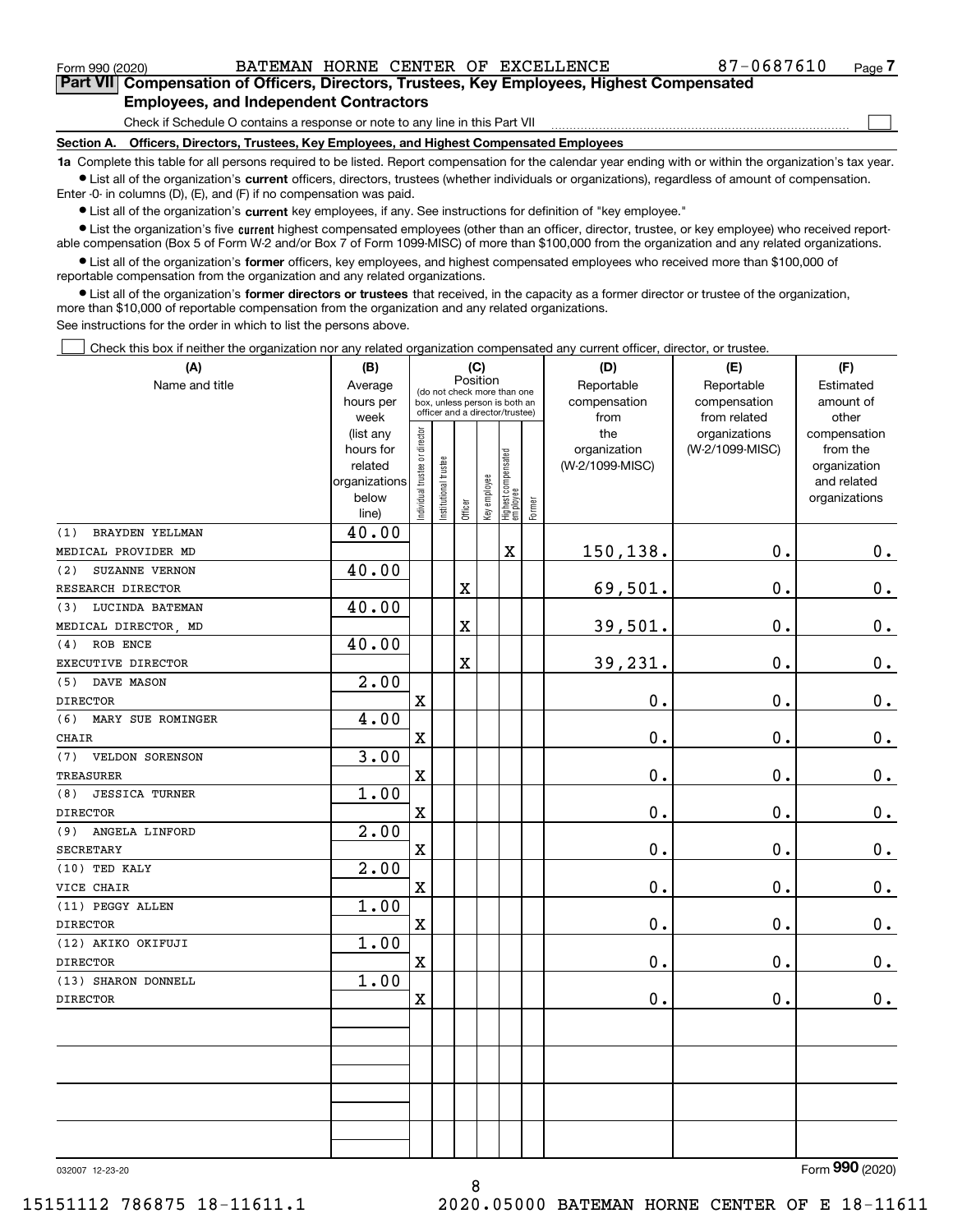|                 | BATEMAN HORNE CENTER OF EXCELLENCE<br>Form 990 (2020)                                                                                             |                          |                                |                       |          |              |                                                              |        |                         | 87-0687610      |                  |     |                              | Page 8           |
|-----------------|---------------------------------------------------------------------------------------------------------------------------------------------------|--------------------------|--------------------------------|-----------------------|----------|--------------|--------------------------------------------------------------|--------|-------------------------|-----------------|------------------|-----|------------------------------|------------------|
| <b>Part VII</b> | Section A. Officers, Directors, Trustees, Key Employees, and Highest Compensated Employees (continued)                                            |                          |                                |                       |          |              |                                                              |        |                         |                 |                  |     |                              |                  |
|                 | (A)                                                                                                                                               | (B)                      |                                |                       | (C)      |              |                                                              |        | (D)                     | (E)             |                  |     | (F)                          |                  |
|                 | Name and title                                                                                                                                    | Average                  |                                |                       | Position |              |                                                              |        | Reportable              | Reportable      |                  |     | Estimated                    |                  |
|                 |                                                                                                                                                   | hours per                |                                |                       |          |              | (do not check more than one<br>box, unless person is both an |        | compensation            | compensation    |                  |     | amount of                    |                  |
|                 |                                                                                                                                                   | week                     |                                |                       |          |              | officer and a director/trustee)                              |        | from                    | from related    |                  |     | other                        |                  |
|                 |                                                                                                                                                   | (list any                |                                |                       |          |              |                                                              |        | the                     | organizations   |                  |     | compensation                 |                  |
|                 |                                                                                                                                                   | hours for                |                                |                       |          |              |                                                              |        | organization            | (W-2/1099-MISC) |                  |     | from the                     |                  |
|                 |                                                                                                                                                   | related<br>organizations |                                |                       |          |              |                                                              |        | (W-2/1099-MISC)         |                 |                  |     | organization                 |                  |
|                 |                                                                                                                                                   | below                    |                                |                       |          |              |                                                              |        |                         |                 |                  |     | and related<br>organizations |                  |
|                 |                                                                                                                                                   | line)                    | Individual trustee or director | Institutional trustee | Officer  | Key employee | Highest compensated<br> employee                             | Former |                         |                 |                  |     |                              |                  |
|                 |                                                                                                                                                   |                          |                                |                       |          |              |                                                              |        |                         |                 |                  |     |                              |                  |
|                 |                                                                                                                                                   |                          |                                |                       |          |              |                                                              |        |                         |                 |                  |     |                              |                  |
|                 |                                                                                                                                                   |                          |                                |                       |          |              |                                                              |        |                         |                 |                  |     |                              |                  |
|                 |                                                                                                                                                   |                          |                                |                       |          |              |                                                              |        |                         |                 |                  |     |                              |                  |
|                 |                                                                                                                                                   |                          |                                |                       |          |              |                                                              |        |                         |                 |                  |     |                              |                  |
|                 |                                                                                                                                                   |                          |                                |                       |          |              |                                                              |        |                         |                 |                  |     |                              |                  |
|                 |                                                                                                                                                   |                          |                                |                       |          |              |                                                              |        |                         |                 |                  |     |                              |                  |
|                 |                                                                                                                                                   |                          |                                |                       |          |              |                                                              |        |                         |                 |                  |     |                              |                  |
|                 |                                                                                                                                                   |                          |                                |                       |          |              |                                                              |        |                         |                 |                  |     |                              |                  |
|                 |                                                                                                                                                   |                          |                                |                       |          |              |                                                              |        |                         |                 |                  |     |                              |                  |
|                 |                                                                                                                                                   |                          |                                |                       |          |              |                                                              |        |                         |                 |                  |     |                              |                  |
|                 |                                                                                                                                                   |                          |                                |                       |          |              |                                                              |        |                         |                 |                  |     |                              |                  |
|                 |                                                                                                                                                   |                          |                                |                       |          |              |                                                              |        |                         |                 |                  |     |                              |                  |
|                 |                                                                                                                                                   |                          |                                |                       |          |              |                                                              |        |                         |                 |                  |     |                              |                  |
|                 |                                                                                                                                                   |                          |                                |                       |          |              |                                                              |        |                         |                 |                  |     |                              |                  |
|                 |                                                                                                                                                   |                          |                                |                       |          |              |                                                              |        |                         |                 |                  |     |                              |                  |
|                 |                                                                                                                                                   |                          |                                |                       |          |              |                                                              |        |                         |                 |                  |     |                              |                  |
|                 |                                                                                                                                                   |                          |                                |                       |          |              |                                                              |        |                         |                 |                  |     |                              |                  |
|                 |                                                                                                                                                   |                          |                                |                       |          |              |                                                              |        | $\overline{298,371.}$   |                 | 0.               |     |                              | 0.               |
|                 | c Total from continuation sheets to Part VII, Section A manufactured by                                                                           |                          |                                |                       |          |              |                                                              |        | 0.                      |                 | $\overline{0}$ . |     |                              | $\overline{0}$ . |
|                 |                                                                                                                                                   |                          |                                |                       |          |              |                                                              |        | 298,371.                |                 | 0.               |     |                              | $\overline{0}$ . |
| 2               | Total number of individuals (including but not limited to those listed above) who received more than \$100,000 of reportable                      |                          |                                |                       |          |              |                                                              |        |                         |                 |                  |     |                              |                  |
|                 | compensation from the organization $\blacktriangleright$                                                                                          |                          |                                |                       |          |              |                                                              |        |                         |                 |                  |     |                              | 1                |
|                 |                                                                                                                                                   |                          |                                |                       |          |              |                                                              |        |                         |                 |                  |     | Yes                          | No               |
| 3               | Did the organization list any former officer, director, trustee, key employee, or highest compensated employee on                                 |                          |                                |                       |          |              |                                                              |        |                         |                 |                  |     |                              |                  |
|                 | line 1a? If "Yes," complete Schedule J for such individual material content content to the content of the complete Schedule J for such individual |                          |                                |                       |          |              |                                                              |        |                         |                 |                  | З   |                              | х                |
|                 | For any individual listed on line 1a, is the sum of reportable compensation and other compensation from the organization                          |                          |                                |                       |          |              |                                                              |        |                         |                 |                  |     |                              |                  |
|                 |                                                                                                                                                   |                          |                                |                       |          |              |                                                              |        |                         |                 |                  | 4   | х                            |                  |
| 5               | Did any person listed on line 1a receive or accrue compensation from any unrelated organization or individual for services                        |                          |                                |                       |          |              |                                                              |        |                         |                 |                  |     |                              |                  |
|                 |                                                                                                                                                   |                          |                                |                       |          |              |                                                              |        |                         |                 |                  | 5   |                              | x                |
|                 | <b>Section B. Independent Contractors</b>                                                                                                         |                          |                                |                       |          |              |                                                              |        |                         |                 |                  |     |                              |                  |
| 1               | Complete this table for your five highest compensated independent contractors that received more than \$100,000 of compensation from              |                          |                                |                       |          |              |                                                              |        |                         |                 |                  |     |                              |                  |
|                 | the organization. Report compensation for the calendar year ending with or within the organization's tax year.                                    |                          |                                |                       |          |              |                                                              |        |                         |                 |                  |     |                              |                  |
|                 | (A)                                                                                                                                               |                          |                                |                       |          |              |                                                              |        | (B)                     |                 |                  | (C) |                              |                  |
|                 | Name and business address                                                                                                                         |                          |                                | <b>NONE</b>           |          |              |                                                              |        | Description of services |                 |                  |     | Compensation                 |                  |
|                 |                                                                                                                                                   |                          |                                |                       |          |              |                                                              |        |                         |                 |                  |     |                              |                  |
|                 |                                                                                                                                                   |                          |                                |                       |          |              |                                                              |        |                         |                 |                  |     |                              |                  |
|                 |                                                                                                                                                   |                          |                                |                       |          |              |                                                              |        |                         |                 |                  |     |                              |                  |
|                 |                                                                                                                                                   |                          |                                |                       |          |              |                                                              |        |                         |                 |                  |     |                              |                  |
|                 |                                                                                                                                                   |                          |                                |                       |          |              |                                                              |        |                         |                 |                  |     |                              |                  |
|                 |                                                                                                                                                   |                          |                                |                       |          |              |                                                              |        |                         |                 |                  |     |                              |                  |
|                 |                                                                                                                                                   |                          |                                |                       |          |              |                                                              |        |                         |                 |                  |     |                              |                  |
|                 |                                                                                                                                                   |                          |                                |                       |          |              |                                                              |        |                         |                 |                  |     |                              |                  |
|                 |                                                                                                                                                   |                          |                                |                       |          |              |                                                              |        |                         |                 |                  |     |                              |                  |
|                 |                                                                                                                                                   |                          |                                |                       |          |              |                                                              |        |                         |                 |                  |     |                              |                  |
| 2               | Total number of independent contractors (including but not limited to those listed above) who received more than                                  |                          |                                |                       |          |              |                                                              |        |                         |                 |                  |     |                              |                  |
|                 | \$100,000 of compensation from the organization                                                                                                   |                          |                                |                       |          | 0            |                                                              |        |                         |                 |                  |     |                              |                  |
|                 |                                                                                                                                                   |                          |                                |                       |          |              |                                                              |        |                         |                 |                  |     | Form 990 (2020)              |                  |

032008 12-23-20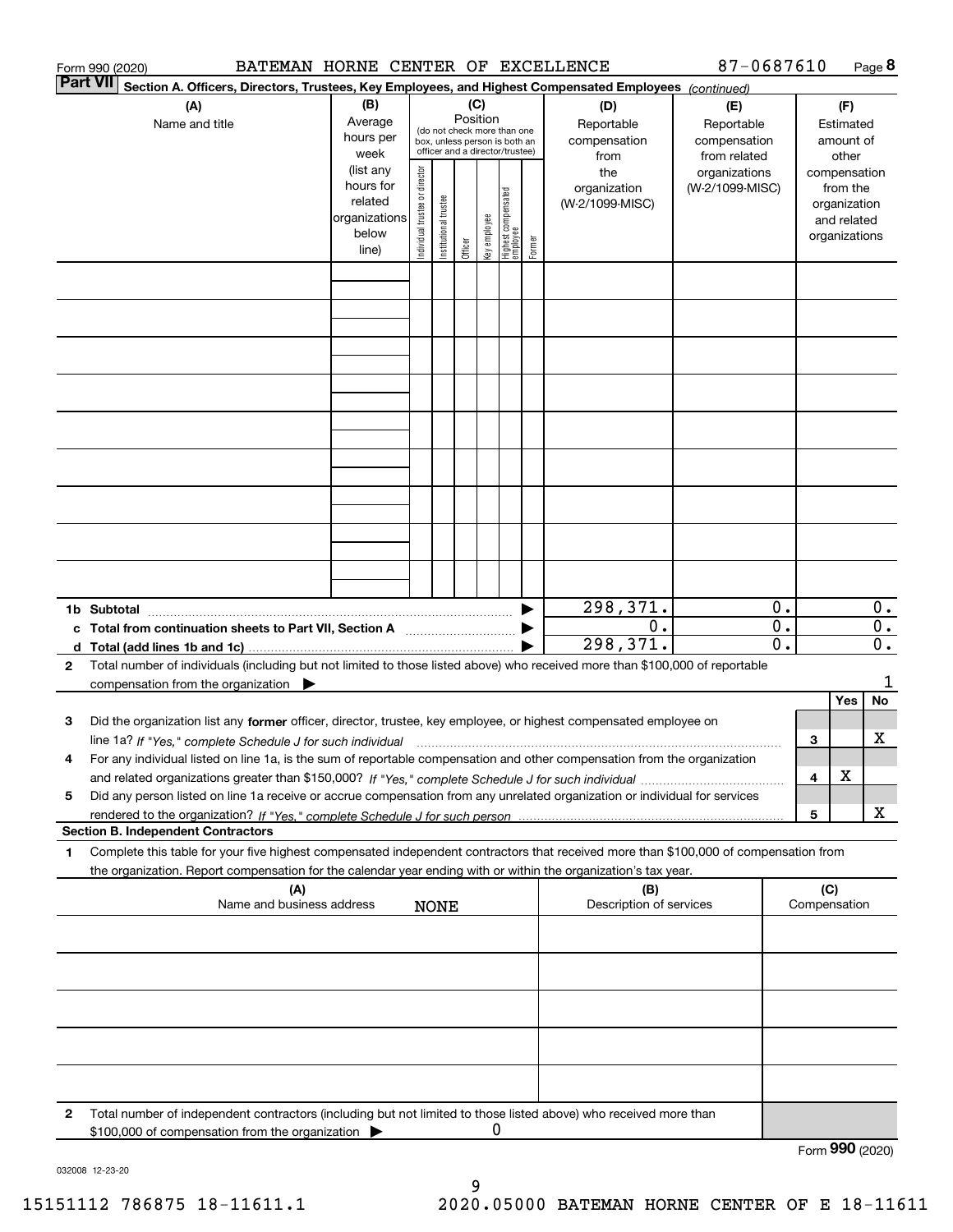|                                                           | Form 990 (2020)  | BATEMAN HORNE CENTER OF EXCELLENCE                                            |                                |               |                                                           | 87-0687610                                        | Page 9                                                          |
|-----------------------------------------------------------|------------------|-------------------------------------------------------------------------------|--------------------------------|---------------|-----------------------------------------------------------|---------------------------------------------------|-----------------------------------------------------------------|
|                                                           | <b>Part VIII</b> | <b>Statement of Revenue</b>                                                   |                                |               |                                                           |                                                   |                                                                 |
|                                                           |                  | Check if Schedule O contains a response or note to any line in this Part VIII |                                |               |                                                           |                                                   |                                                                 |
|                                                           |                  |                                                                               |                                | Total revenue | $\overline{(B)}$<br>Related or exempt<br>function revenue | $\overline{(C)}$<br>Unrelated<br>business revenue | (D)<br>Revenue excluded<br>from tax under<br>sections 512 - 514 |
|                                                           |                  | 1a<br><b>1 a</b> Federated campaigns                                          |                                |               |                                                           |                                                   |                                                                 |
|                                                           | b                | 1 <sub>b</sub><br>Membership dues                                             |                                |               |                                                           |                                                   |                                                                 |
|                                                           | с                | 1 <sub>c</sub><br>Fundraising events                                          |                                |               |                                                           |                                                   |                                                                 |
|                                                           | d                | 1 <sub>d</sub><br>Related organizations<br>$\overline{\phantom{a}}$           |                                |               |                                                           |                                                   |                                                                 |
| Contributions, Gifts, Grants<br>and Other Similar Amounts |                  | 1e<br>Government grants (contributions)                                       | 236, 715.                      |               |                                                           |                                                   |                                                                 |
|                                                           |                  | All other contributions, gifts, grants, and                                   |                                |               |                                                           |                                                   |                                                                 |
|                                                           |                  | similar amounts not included above<br>1f                                      | $\frac{744,736}{120,523}$ .    |               |                                                           |                                                   |                                                                 |
|                                                           |                  | 1g <br>Noncash contributions included in lines 1a-1f                          |                                |               |                                                           |                                                   |                                                                 |
|                                                           |                  |                                                                               | <b>Business Code</b>           | 981,451.      |                                                           |                                                   |                                                                 |
|                                                           |                  | 2 a RESEARCH INCOME                                                           | 541700                         | 401, 443.     | 401,443.                                                  |                                                   |                                                                 |
| Program Service<br>Revenue                                | b                | PATIENT INCOME                                                                | 621110                         | 394, 249.     | 394, 249.                                                 |                                                   |                                                                 |
|                                                           | c                |                                                                               |                                |               |                                                           |                                                   |                                                                 |
|                                                           | d                |                                                                               |                                |               |                                                           |                                                   |                                                                 |
|                                                           | е                |                                                                               |                                |               |                                                           |                                                   |                                                                 |
|                                                           |                  | All other program service revenue                                             |                                |               |                                                           |                                                   |                                                                 |
|                                                           |                  |                                                                               | $\blacktriangleright$          | 795,692.      |                                                           |                                                   |                                                                 |
|                                                           | 3                | Investment income (including dividends, interest, and                         |                                |               |                                                           |                                                   |                                                                 |
|                                                           |                  |                                                                               |                                | 180.          |                                                           |                                                   | 180.                                                            |
|                                                           | 4                | Income from investment of tax-exempt bond proceeds                            |                                |               |                                                           |                                                   |                                                                 |
|                                                           | 5                | (i) Real                                                                      | (ii) Personal                  |               |                                                           |                                                   |                                                                 |
|                                                           |                  |                                                                               |                                |               |                                                           |                                                   |                                                                 |
|                                                           | 6а<br>b          | Gross rents<br>l 6a<br>6 <sub>b</sub><br>Less: rental expenses                |                                |               |                                                           |                                                   |                                                                 |
|                                                           | с                | Rental income or (loss)<br>6c                                                 |                                |               |                                                           |                                                   |                                                                 |
|                                                           | d                | Net rental income or (loss)                                                   |                                |               |                                                           |                                                   |                                                                 |
|                                                           |                  | (i) Securities<br>7 a Gross amount from sales of                              | (ii) Other                     |               |                                                           |                                                   |                                                                 |
|                                                           |                  | 98, 395.<br>7a  <br>assets other than inventory                               |                                |               |                                                           |                                                   |                                                                 |
|                                                           |                  | <b>b</b> Less: cost or other basis                                            |                                |               |                                                           |                                                   |                                                                 |
|                                                           |                  | $7b$ 80, 248.<br>and sales expenses                                           |                                |               |                                                           |                                                   |                                                                 |
| evenue                                                    |                  | 18, 147.<br>7c<br>c Gain or (loss)                                            |                                |               |                                                           |                                                   |                                                                 |
|                                                           |                  |                                                                               |                                | 18,147.       | 18, 147.                                                  |                                                   |                                                                 |
| Other R                                                   |                  | 8 a Gross income from fundraising events (not                                 |                                |               |                                                           |                                                   |                                                                 |
|                                                           |                  | including $$$<br>of                                                           |                                |               |                                                           |                                                   |                                                                 |
|                                                           |                  | contributions reported on line 1c). See<br>8a                                 |                                |               |                                                           |                                                   |                                                                 |
|                                                           |                  | 8b                                                                            |                                |               |                                                           |                                                   |                                                                 |
|                                                           | с                | Net income or (loss) from fundraising events                                  |                                |               |                                                           |                                                   |                                                                 |
|                                                           |                  | 9 a Gross income from gaming activities. See                                  |                                |               |                                                           |                                                   |                                                                 |
|                                                           |                  | 9a                                                                            |                                |               |                                                           |                                                   |                                                                 |
|                                                           |                  | 9 <sub>b</sub><br><b>b</b> Less: direct expenses <b>manually</b>              |                                |               |                                                           |                                                   |                                                                 |
|                                                           | с                | Net income or (loss) from gaming activities                                   |                                |               |                                                           |                                                   |                                                                 |
|                                                           |                  | 10 a Gross sales of inventory, less returns                                   |                                |               |                                                           |                                                   |                                                                 |
|                                                           |                  | 10a                                                                           |                                |               |                                                           |                                                   |                                                                 |
|                                                           |                  | 10b<br><b>b</b> Less: cost of goods sold                                      |                                |               |                                                           |                                                   |                                                                 |
|                                                           |                  | c Net income or (loss) from sales of inventory                                |                                |               |                                                           |                                                   |                                                                 |
|                                                           |                  | OTHER INCOME                                                                  | <b>Business Code</b><br>900099 | 4,072.        | $\overline{4,072}$ .                                      |                                                   |                                                                 |
|                                                           | 11 a<br>b        |                                                                               |                                |               |                                                           |                                                   |                                                                 |
| evenue                                                    | c                |                                                                               |                                |               |                                                           |                                                   |                                                                 |
| Miscellaneous                                             |                  |                                                                               |                                |               |                                                           |                                                   |                                                                 |
|                                                           |                  |                                                                               | $\blacktriangleright$          | 4,072.        |                                                           |                                                   |                                                                 |
|                                                           | 12               |                                                                               |                                | ,799,542.     | 817,911.                                                  | $0$ .                                             | 180.                                                            |
|                                                           | 032009 12-23-20  |                                                                               |                                |               |                                                           |                                                   | Form 990 (2020)                                                 |

10

032009 12-23-20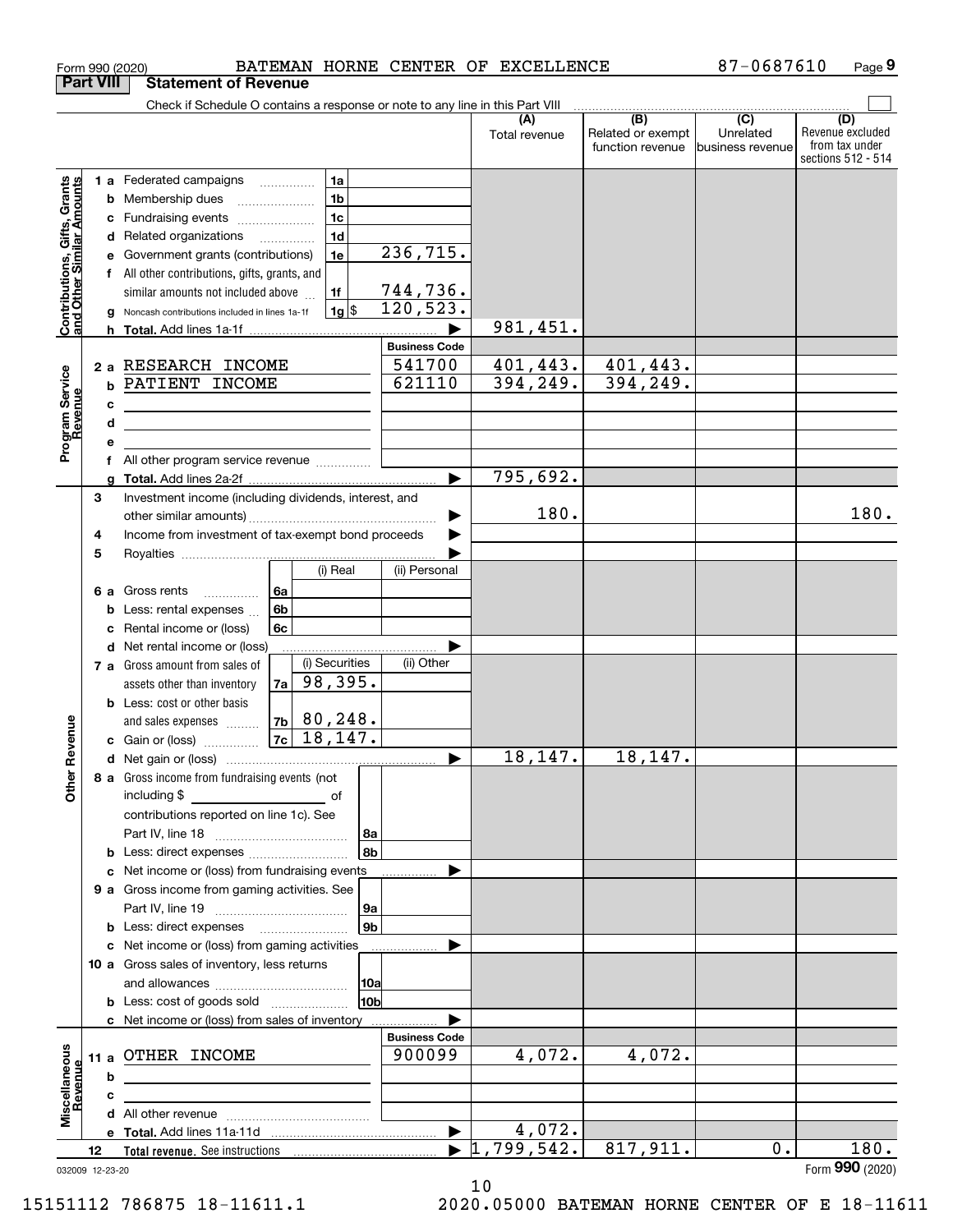$_{\rm Form}$  990 (2020) BATEMAN HORNE CENTER OF EXCELLENCE 87-0687610  $_{\rm Page}$ **Part IX Statement of Functional Expenses**

|                  | Section 501(c)(3) and 501(c)(4) organizations must complete all columns. All other organizations must complete column (A).                                                                                 |                       |                                    |                                           |                                |
|------------------|------------------------------------------------------------------------------------------------------------------------------------------------------------------------------------------------------------|-----------------------|------------------------------------|-------------------------------------------|--------------------------------|
|                  | Check if Schedule O contains a response or note to any line in this Part IX                                                                                                                                |                       |                                    |                                           |                                |
|                  | Do not include amounts reported on lines 6b,<br>7b, 8b, 9b, and 10b of Part VIII.                                                                                                                          | (A)<br>Total expenses | (B)<br>Program service<br>expenses | (C)<br>Management and<br>general expenses | (D)<br>Fundraising<br>expenses |
| 1.               | Grants and other assistance to domestic organizations                                                                                                                                                      |                       |                                    |                                           |                                |
|                  | and domestic governments. See Part IV, line 21                                                                                                                                                             |                       |                                    |                                           |                                |
| $\mathbf{2}$     | Grants and other assistance to domestic                                                                                                                                                                    |                       |                                    |                                           |                                |
|                  | individuals. See Part IV, line 22                                                                                                                                                                          |                       |                                    |                                           |                                |
| 3                | Grants and other assistance to foreign                                                                                                                                                                     |                       |                                    |                                           |                                |
|                  | organizations, foreign governments, and foreign                                                                                                                                                            |                       |                                    |                                           |                                |
|                  | individuals. See Part IV, lines 15 and 16                                                                                                                                                                  |                       |                                    |                                           |                                |
| 4                | Benefits paid to or for members                                                                                                                                                                            |                       |                                    |                                           |                                |
| 5                | Compensation of current officers, directors,                                                                                                                                                               |                       |                                    |                                           |                                |
|                  | trustees, and key employees                                                                                                                                                                                | 252,947.              | 219,815.                           | 18,490.                                   | 14,642.                        |
| 6                | Compensation not included above to disqualified                                                                                                                                                            |                       |                                    |                                           |                                |
|                  | persons (as defined under section 4958(f)(1)) and                                                                                                                                                          |                       |                                    |                                           |                                |
|                  | persons described in section $4958(c)(3)(B)$                                                                                                                                                               |                       |                                    |                                           |                                |
| 7                |                                                                                                                                                                                                            | 622,825.              | 541,245.                           | 45,527.                                   | 36,053.                        |
| 8                | Pension plan accruals and contributions (include                                                                                                                                                           |                       |                                    |                                           |                                |
|                  | section 401(k) and 403(b) employer contributions)                                                                                                                                                          |                       |                                    |                                           |                                |
| 9                |                                                                                                                                                                                                            | 86,592.               | 66,377.                            | 14, 111.<br>$\overline{5,969}$ .          | 6,104.                         |
| 10               |                                                                                                                                                                                                            | 74, 423.              | 65,675.                            |                                           | $\overline{2,779}$ .           |
| 11               | Fees for services (nonemployees):                                                                                                                                                                          |                       |                                    |                                           |                                |
| a                |                                                                                                                                                                                                            | 11,700.               | 11,700.                            |                                           |                                |
| b                |                                                                                                                                                                                                            | 25,024.               |                                    | 25,024.                                   |                                |
| c                |                                                                                                                                                                                                            |                       |                                    |                                           |                                |
| d                |                                                                                                                                                                                                            |                       |                                    |                                           |                                |
| е                | Professional fundraising services. See Part IV, line 17                                                                                                                                                    |                       |                                    |                                           |                                |
| f                | Investment management fees                                                                                                                                                                                 |                       |                                    |                                           |                                |
| g                | Other. (If line 11g amount exceeds 10% of line 25,<br>column (A) amount, list line 11g expenses on Sch O.)                                                                                                 | 65,611.               | 73,003.                            | $-16,227.$                                |                                |
| 12 <sup>12</sup> |                                                                                                                                                                                                            | 3,024.                | 3,000.                             |                                           | $\frac{8,835.}{24.}$           |
| 13               |                                                                                                                                                                                                            | 3,031.                | 2,517.                             | 438.                                      | 76.                            |
| 14               |                                                                                                                                                                                                            | 52,128.               | 20,897.                            | 25,647.                                   | 5,584.                         |
| 15               |                                                                                                                                                                                                            |                       |                                    |                                           |                                |
| 16               |                                                                                                                                                                                                            | 190,989.              | 31,743.                            | 159,246.                                  |                                |
| 17               |                                                                                                                                                                                                            | 1,219.                | 1,610.                             | $-729.$                                   | 338.                           |
| 18               | Payments of travel or entertainment expenses                                                                                                                                                               |                       |                                    |                                           |                                |
|                  | for any federal, state, or local public officials                                                                                                                                                          |                       |                                    |                                           |                                |
| 19               | Conferences, conventions, and meetings<br>$\sim$ $\sim$                                                                                                                                                    | 749.                  | 250.                               | 499.                                      |                                |
| 20               | Interest                                                                                                                                                                                                   | $\overline{5,054}$ .  |                                    | $\overline{5.054}$ .                      |                                |
| 21               |                                                                                                                                                                                                            |                       |                                    |                                           |                                |
| 22               | Depreciation, depletion, and amortization                                                                                                                                                                  | 25,369.               |                                    | 25, 369.                                  |                                |
| 23               | Insurance                                                                                                                                                                                                  | 37,996.               | 1,617.                             | 36, 379.                                  |                                |
| 24               | Other expenses. Itemize expenses not covered<br>above (List miscellaneous expenses on line 24e. If<br>line 24e amount exceeds 10% of line 25, column (A)<br>amount, list line 24e expenses on Schedule O.) |                       |                                    |                                           |                                |
| a                | LAB & RESEARCH EXPENSES                                                                                                                                                                                    | 35,764.               | 35,515.                            | 249.                                      | 0.                             |
| b                | MISCELLANEOUS EXPENSES                                                                                                                                                                                     | $\overline{22,234}$ . | 86,594.                            | $-68,879.$                                | 4,519.                         |
| c                | <b>EQUIPMENT</b>                                                                                                                                                                                           | 11,148.               | 118,531.                           | $-122, 723.$                              | 15,340.                        |
| d                | <b>TELEPHONE</b>                                                                                                                                                                                           | 8,944.                | 0.                                 | 8,944.                                    | $0$ .                          |
|                  | e All other expenses                                                                                                                                                                                       | 34,320.               | 22,666.                            | 9,271.                                    | 2,383.                         |
| 25               | Total functional expenses. Add lines 1 through 24e                                                                                                                                                         | 1,571,091.            | 1,302,755.                         | 171,659.                                  | 96,677.                        |
| 26               | Joint costs. Complete this line only if the organization                                                                                                                                                   |                       |                                    |                                           |                                |
|                  | reported in column (B) joint costs from a combined                                                                                                                                                         |                       |                                    |                                           |                                |
|                  | educational campaign and fundraising solicitation.                                                                                                                                                         |                       |                                    |                                           |                                |
|                  | Check here $\blacktriangleright$<br>if following SOP 98-2 (ASC 958-720)                                                                                                                                    |                       |                                    |                                           |                                |

11

032010 12-23-20

Form (2020) **990**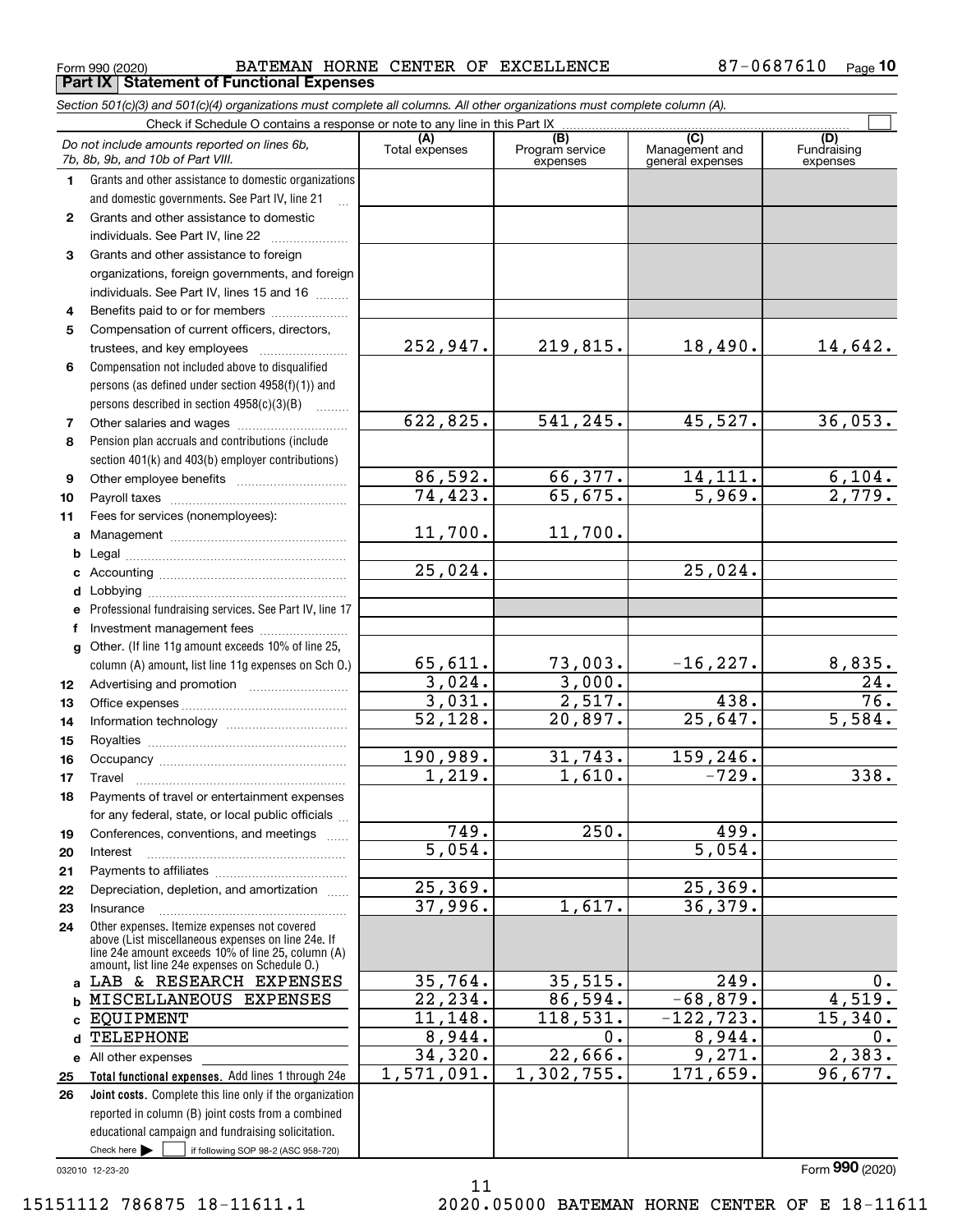$\overline{\phantom{0}}$ 

| Part X |     | <b>Balance Sheet</b>                                                                                                                                                                                                           |                                                                           |           |                          |                 |                    |
|--------|-----|--------------------------------------------------------------------------------------------------------------------------------------------------------------------------------------------------------------------------------|---------------------------------------------------------------------------|-----------|--------------------------|-----------------|--------------------|
|        |     |                                                                                                                                                                                                                                |                                                                           |           |                          |                 |                    |
|        |     |                                                                                                                                                                                                                                |                                                                           |           | (A)<br>Beginning of year |                 | (B)<br>End of year |
|        | 1   |                                                                                                                                                                                                                                |                                                                           |           | 71,999.                  | $\blacksquare$  | 302,888.           |
|        | 2   |                                                                                                                                                                                                                                |                                                                           |           |                          | $\mathbf{2}$    |                    |
|        | З   |                                                                                                                                                                                                                                | Loans and other receivables from any current or former officer, director, |           |                          |                 |                    |
|        | 4   |                                                                                                                                                                                                                                |                                                                           |           |                          |                 | 200, 330.          |
|        | 5   |                                                                                                                                                                                                                                |                                                                           |           |                          |                 |                    |
|        |     | trustee, key employee, creator or founder, substantial contributor, or 35%                                                                                                                                                     |                                                                           |           |                          |                 |                    |
|        |     | controlled entity or family member of any of these persons                                                                                                                                                                     |                                                                           | 5         |                          |                 |                    |
|        | 6   | Loans and other receivables from other disqualified persons (as defined                                                                                                                                                        |                                                                           |           |                          |                 |                    |
|        |     | under section 4958(f)(1)), and persons described in section 4958(c)(3)(B)                                                                                                                                                      |                                                                           | 6         |                          |                 |                    |
|        | 7   |                                                                                                                                                                                                                                |                                                                           |           | $\overline{7}$           |                 |                    |
| Assets | 8   |                                                                                                                                                                                                                                |                                                                           | 8         |                          |                 |                    |
|        | 9   | Prepaid expenses and deferred charges                                                                                                                                                                                          |                                                                           |           | 10,823.                  | 9               | 10,823.            |
|        | 10a | Land, buildings, and equipment: cost or other                                                                                                                                                                                  |                                                                           |           |                          |                 |                    |
|        |     | basis. Complete Part VI of Schedule D  10a                                                                                                                                                                                     |                                                                           | 197,600.  |                          |                 |                    |
|        |     |                                                                                                                                                                                                                                |                                                                           | 166, 232. | 56, 736.                 | 10 <sub>c</sub> | 31,368.            |
|        | 11  |                                                                                                                                                                                                                                |                                                                           |           | 195,769.                 | 11              | 226,511.           |
|        | 12  |                                                                                                                                                                                                                                |                                                                           |           |                          | 12              |                    |
|        | 13  | Investments - program-related. See Part IV, line 11                                                                                                                                                                            |                                                                           |           |                          | 13              |                    |
|        | 14  |                                                                                                                                                                                                                                |                                                                           |           |                          | 14              |                    |
|        | 15  |                                                                                                                                                                                                                                |                                                                           |           |                          | 15              |                    |
|        | 16  |                                                                                                                                                                                                                                |                                                                           |           | 455,672.                 | 16              | 771,920.           |
|        | 17  |                                                                                                                                                                                                                                |                                                                           |           | 213,490.                 | 17              | 244,194.           |
|        | 18  |                                                                                                                                                                                                                                |                                                                           |           |                          | 18              |                    |
|        | 19  | Deferred revenue manual contracts and contracts are contracted and contract and contract are contracted and contract are contracted and contract are contracted and contract are contracted and contract are contracted and co |                                                                           |           | 89,725.                  | 19              | 158,446.           |
|        | 20  |                                                                                                                                                                                                                                |                                                                           |           |                          | 20              |                    |
|        | 21  | Escrow or custodial account liability. Complete Part IV of Schedule D                                                                                                                                                          |                                                                           |           |                          | 21              |                    |
|        |     |                                                                                                                                                                                                                                |                                                                           |           |                          |                 |                    |

|                             | 19 |                                                                                       | 89,725.    | 19 | 158,446.                    |
|-----------------------------|----|---------------------------------------------------------------------------------------|------------|----|-----------------------------|
|                             | 20 | Tax-exempt bond liabilities                                                           |            | 20 |                             |
|                             | 21 | Escrow or custodial account liability. Complete Part IV of Schedule D                 |            | 21 |                             |
|                             | 22 | Loans and other payables to any current or former officer, director,                  |            |    |                             |
|                             |    | trustee, key employee, creator or founder, substantial contributor, or 35%            |            |    |                             |
| Liabilities                 |    | controlled entity or family member of any of these persons                            | 161,680.   | 22 | 150,052.                    |
|                             | 23 | Secured mortgages and notes payable to unrelated third parties                        |            | 23 |                             |
|                             | 24 | Unsecured notes and loans payable to unrelated third parties                          |            | 24 |                             |
|                             | 25 | Other liabilities (including federal income tax, payables to related third            |            |    |                             |
|                             |    | parties, and other liabilities not included on lines 17-24). Complete Part X          |            |    |                             |
|                             |    | of Schedule D                                                                         |            | 25 |                             |
|                             | 26 |                                                                                       | 464,895.   | 26 | 552,692.                    |
|                             |    |                                                                                       |            |    |                             |
|                             |    | Organizations that follow FASB ASC 958, check here $\triangleright \lfloor X \rfloor$ |            |    |                             |
|                             |    | and complete lines 27, 28, 32, and 33.                                                |            |    |                             |
|                             | 27 |                                                                                       | $-59,223.$ | 27 | 169,228.                    |
|                             | 28 |                                                                                       | 50,000.    | 28 | 50,000.                     |
|                             |    | Organizations that do not follow FASB ASC 958, check here ▶ □                         |            |    |                             |
|                             |    | and complete lines 29 through 33.                                                     |            |    |                             |
|                             | 29 |                                                                                       |            | 29 |                             |
|                             | 30 | Paid-in or capital surplus, or land, building, or equipment fund                      |            | 30 |                             |
|                             | 31 | Retained earnings, endowment, accumulated income, or other funds                      |            | 31 |                             |
| Net Assets or Fund Balances | 32 |                                                                                       | $-9,223.$  | 32 | 219,228.                    |
|                             | 33 |                                                                                       | 455,672.   | 33 | 771,920.<br>Form 990 (2020) |

### $_{\rm Form}$  990 (2020) BATEMAN HORNE CENTER OF EXCELLENCE 87-0687610  $_{\rm Page}$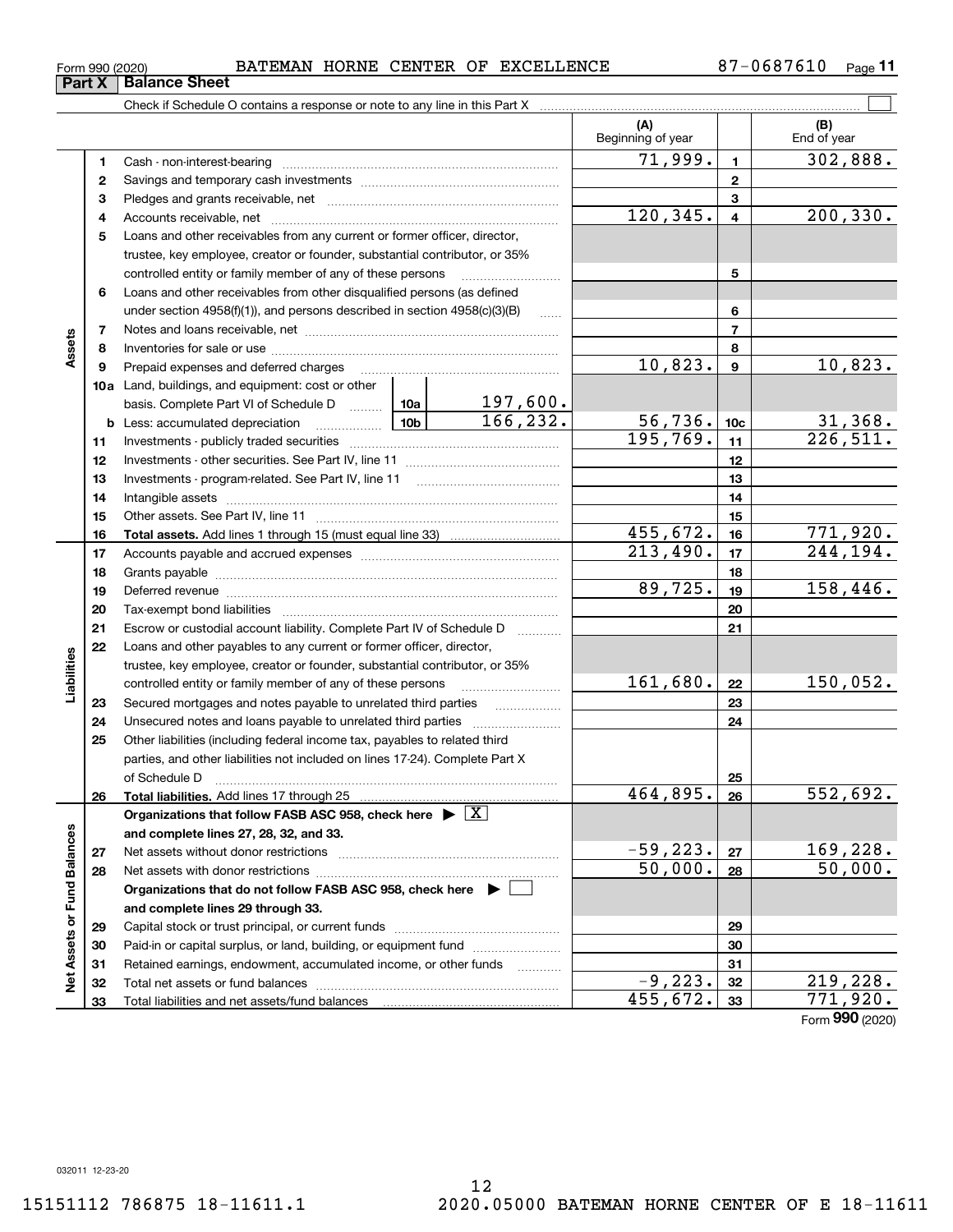|    | BATEMAN HORNE CENTER OF EXCELLENCE<br>Form 990 (2020)                                                                                                                                                                          |                | 87-0687610     |             | Page $12$ |
|----|--------------------------------------------------------------------------------------------------------------------------------------------------------------------------------------------------------------------------------|----------------|----------------|-------------|-----------|
|    | Part XI<br><b>Reconciliation of Net Assets</b>                                                                                                                                                                                 |                |                |             |           |
|    |                                                                                                                                                                                                                                |                |                |             |           |
|    |                                                                                                                                                                                                                                |                |                |             |           |
| 1  |                                                                                                                                                                                                                                | 1.             | 1,799,542.     |             |           |
| 2  |                                                                                                                                                                                                                                | $\mathbf{2}$   | 1,571,091.     |             |           |
| 3  | Revenue less expenses. Subtract line 2 from line 1                                                                                                                                                                             | 3              | 228,451.       |             |           |
| 4  |                                                                                                                                                                                                                                | $\overline{4}$ |                |             | $-9,223.$ |
| 5  | Net unrealized gains (losses) on investments                                                                                                                                                                                   | 5              |                |             |           |
| 6  | Donated services and use of facilities [111] matter contracts and the facilities in the matter of facilities [11] matter contracts and use of facilities [11] matter contracts and the service of the service of the service o | 6              |                |             |           |
| 7  |                                                                                                                                                                                                                                | $\overline{7}$ |                |             |           |
| 8  | Prior period adjustments material contents and content of the content of the content of the content of the content of the content of the content of the content of the content of the content of the content of the content of | 8              |                |             |           |
| 9  | Other changes in net assets or fund balances (explain on Schedule O)                                                                                                                                                           | 9              |                |             | 0.        |
| 10 | Net assets or fund balances at end of year. Combine lines 3 through 9 (must equal Part X, line 32,                                                                                                                             |                |                |             |           |
|    |                                                                                                                                                                                                                                | 10             | 219,228.       |             |           |
|    | Part XII Financial Statements and Reporting                                                                                                                                                                                    |                |                |             |           |
|    |                                                                                                                                                                                                                                |                |                |             |           |
|    |                                                                                                                                                                                                                                |                |                | <b>Yes</b>  | <b>No</b> |
| 1  | $\boxed{\text{X}}$ Accrual<br>Accounting method used to prepare the Form 990: <u>June</u> Cash<br>Other                                                                                                                        |                |                |             |           |
|    | If the organization changed its method of accounting from a prior year or checked "Other," explain in Schedule O.                                                                                                              |                |                |             |           |
|    |                                                                                                                                                                                                                                |                | 2a             |             | х         |
|    | If "Yes," check a box below to indicate whether the financial statements for the year were compiled or reviewed on a                                                                                                           |                |                |             |           |
|    | separate basis, consolidated basis, or both:                                                                                                                                                                                   |                |                |             |           |
|    | Separate basis<br><b>Consolidated basis</b><br>Both consolidated and separate basis                                                                                                                                            |                |                |             |           |
|    | <b>b</b> Were the organization's financial statements audited by an independent accountant?                                                                                                                                    |                | 2 <sub>b</sub> | $\mathbf X$ |           |
|    | If "Yes," check a box below to indicate whether the financial statements for the year were audited on a separate basis,                                                                                                        |                |                |             |           |
|    | consolidated basis, or both:                                                                                                                                                                                                   |                |                |             |           |
|    | $X$ Separate basis<br><b>Consolidated basis</b><br>Both consolidated and separate basis                                                                                                                                        |                |                |             |           |
|    | c If "Yes" to line 2a or 2b, does the organization have a committee that assumes responsibility for oversight of the audit,                                                                                                    |                |                |             |           |
|    |                                                                                                                                                                                                                                |                | 2c             | x           |           |
|    | If the organization changed either its oversight process or selection process during the tax year, explain on Schedule O.                                                                                                      |                |                |             |           |
|    | 3a As a result of a federal award, was the organization required to undergo an audit or audits as set forth in the Single Audit                                                                                                |                |                |             |           |
|    |                                                                                                                                                                                                                                |                | За             |             | х         |
| b  | If "Yes," did the organization undergo the required audit or audits? If the organization did not undergo the required audit                                                                                                    |                |                |             |           |
|    | or audits, explain why on Schedule O and describe any steps taken to undergo such audits [11] content to under                                                                                                                 |                | 3b             | nnn         |           |

Form (2020) **990**

032012 12-23-20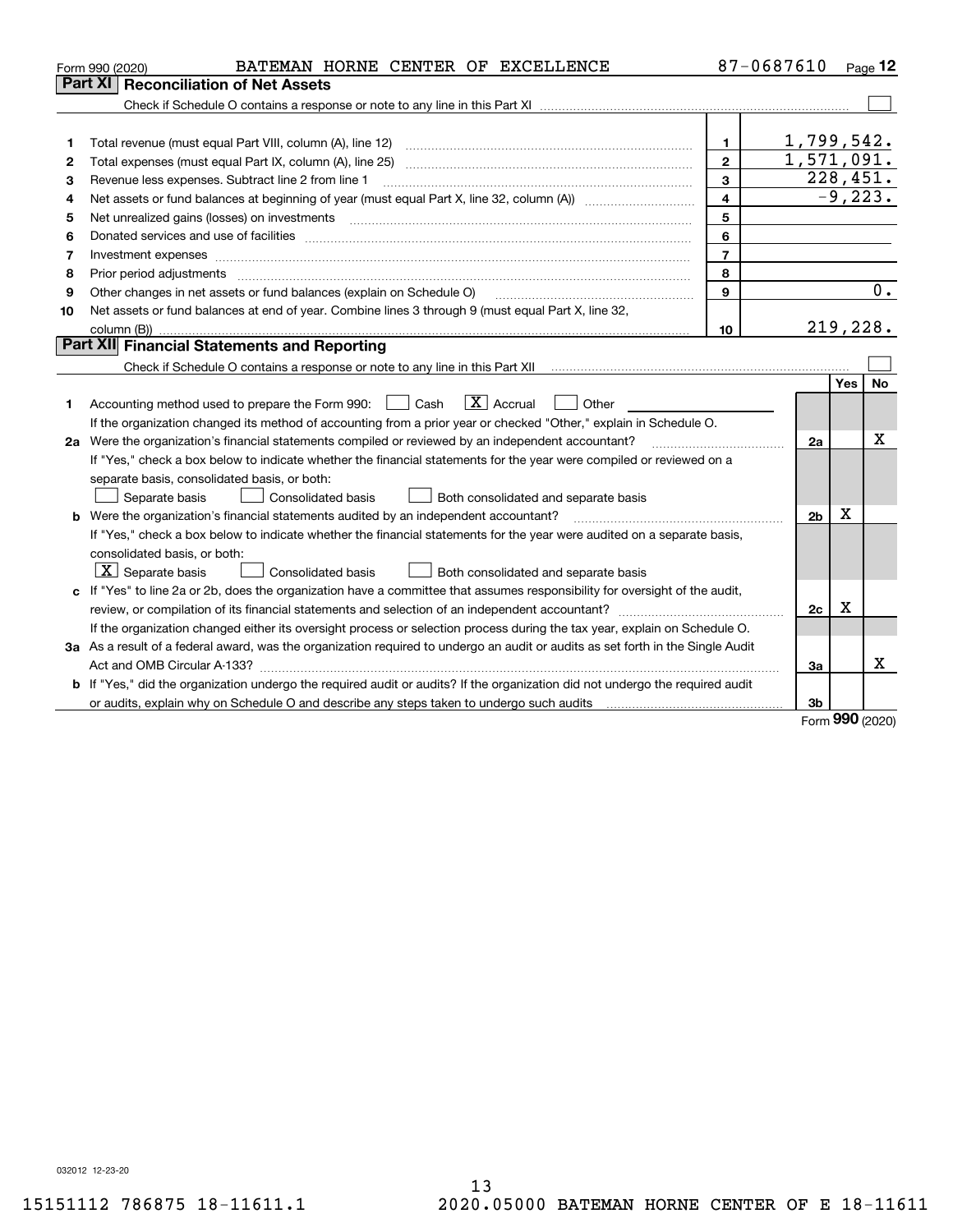| <b>SCHEDULE A</b> |
|-------------------|
|-------------------|

Department of the Treasury Internal Revenue Service

**(Form 990 or 990-EZ)**

## **Public Charity Status and Public Support**

**Complete if the organization is a section 501(c)(3) organization or a section 4947(a)(1) nonexempt charitable trust. | Attach to Form 990 or Form 990-EZ.** 

|  | Go to www.irs.gov/Form990 for instructions and the latest information. |  |  |
|--|------------------------------------------------------------------------|--|--|
|  |                                                                        |  |  |

| OMB No. 1545-0047            |  |
|------------------------------|--|
| 2020                         |  |
| Open to Public<br>Inspection |  |

|  | Name of the organization |
|--|--------------------------|
|--|--------------------------|

|        |                    | Name of the organization                                                                                                                                                                        |          |                                    |                                    |    |                            |  | <b>Employer identification number</b><br>87-0687610 |
|--------|--------------------|-------------------------------------------------------------------------------------------------------------------------------------------------------------------------------------------------|----------|------------------------------------|------------------------------------|----|----------------------------|--|-----------------------------------------------------|
| Part I |                    | Reason for Public Charity Status. (All organizations must complete this part.) See instructions.                                                                                                |          | BATEMAN HORNE CENTER OF EXCELLENCE |                                    |    |                            |  |                                                     |
|        |                    |                                                                                                                                                                                                 |          |                                    |                                    |    |                            |  |                                                     |
|        |                    | The organization is not a private foundation because it is: (For lines 1 through 12, check only one box.)                                                                                       |          |                                    |                                    |    |                            |  |                                                     |
| 1      |                    | A church, convention of churches, or association of churches described in section 170(b)(1)(A)(i).<br>A school described in section 170(b)(1)(A)(ii). (Attach Schedule E (Form 990 or 990-EZ).) |          |                                    |                                    |    |                            |  |                                                     |
| 2      |                    |                                                                                                                                                                                                 |          |                                    |                                    |    |                            |  |                                                     |
| 3      |                    | A hospital or a cooperative hospital service organization described in section $170(b)(1)(A)(iii)$ .                                                                                            |          |                                    |                                    |    |                            |  |                                                     |
| 4      |                    | A medical research organization operated in conjunction with a hospital described in section 170(b)(1)(A)(iii). Enter the hospital's name,                                                      |          |                                    |                                    |    |                            |  |                                                     |
|        |                    | city, and state:                                                                                                                                                                                |          |                                    |                                    |    |                            |  |                                                     |
| 5      |                    | An organization operated for the benefit of a college or university owned or operated by a governmental unit described in                                                                       |          |                                    |                                    |    |                            |  |                                                     |
|        |                    | section 170(b)(1)(A)(iv). (Complete Part II.)                                                                                                                                                   |          |                                    |                                    |    |                            |  |                                                     |
| 6      |                    | A federal, state, or local government or governmental unit described in section 170(b)(1)(A)(v).                                                                                                |          |                                    |                                    |    |                            |  |                                                     |
| 7      |                    | An organization that normally receives a substantial part of its support from a governmental unit or from the general public described in                                                       |          |                                    |                                    |    |                            |  |                                                     |
|        |                    | section 170(b)(1)(A)(vi). (Complete Part II.)                                                                                                                                                   |          |                                    |                                    |    |                            |  |                                                     |
| 8      |                    | A community trust described in section 170(b)(1)(A)(vi). (Complete Part II.)                                                                                                                    |          |                                    |                                    |    |                            |  |                                                     |
| 9      |                    | An agricultural research organization described in section 170(b)(1)(A)(ix) operated in conjunction with a land-grant college                                                                   |          |                                    |                                    |    |                            |  |                                                     |
|        |                    | or university or a non-land-grant college of agriculture (see instructions). Enter the name, city, and state of the college or                                                                  |          |                                    |                                    |    |                            |  |                                                     |
|        |                    | university:                                                                                                                                                                                     |          |                                    |                                    |    |                            |  |                                                     |
| 10     | $\boxed{\text{X}}$ | An organization that normally receives (1) more than 33 1/3% of its support from contributions, membership fees, and gross receipts from                                                        |          |                                    |                                    |    |                            |  |                                                     |
|        |                    | activities related to its exempt functions, subject to certain exceptions; and (2) no more than 33 1/3% of its support from gross investment                                                    |          |                                    |                                    |    |                            |  |                                                     |
|        |                    | income and unrelated business taxable income (less section 511 tax) from businesses acquired by the organization after June 30, 1975.                                                           |          |                                    |                                    |    |                            |  |                                                     |
|        |                    | See section 509(a)(2). (Complete Part III.)                                                                                                                                                     |          |                                    |                                    |    |                            |  |                                                     |
| 11     |                    | An organization organized and operated exclusively to test for public safety. See section 509(a)(4).                                                                                            |          |                                    |                                    |    |                            |  |                                                     |
| 12     |                    | An organization organized and operated exclusively for the benefit of, to perform the functions of, or to carry out the purposes of one or                                                      |          |                                    |                                    |    |                            |  |                                                     |
|        |                    | more publicly supported organizations described in section 509(a)(1) or section 509(a)(2). See section 509(a)(3). Check the box in                                                              |          |                                    |                                    |    |                            |  |                                                     |
|        |                    | lines 12a through 12d that describes the type of supporting organization and complete lines 12e, 12f, and 12g.                                                                                  |          |                                    |                                    |    |                            |  |                                                     |
| а      |                    | Type I. A supporting organization operated, supervised, or controlled by its supported organization(s), typically by giving                                                                     |          |                                    |                                    |    |                            |  |                                                     |
|        |                    | the supported organization(s) the power to regularly appoint or elect a majority of the directors or trustees of the supporting                                                                 |          |                                    |                                    |    |                            |  |                                                     |
|        |                    | organization. You must complete Part IV, Sections A and B.                                                                                                                                      |          |                                    |                                    |    |                            |  |                                                     |
| b      |                    | Type II. A supporting organization supervised or controlled in connection with its supported organization(s), by having                                                                         |          |                                    |                                    |    |                            |  |                                                     |
|        |                    | control or management of the supporting organization vested in the same persons that control or manage the supported                                                                            |          |                                    |                                    |    |                            |  |                                                     |
|        |                    | organization(s). You must complete Part IV, Sections A and C.                                                                                                                                   |          |                                    |                                    |    |                            |  |                                                     |
| с      |                    | Type III functionally integrated. A supporting organization operated in connection with, and functionally integrated with,                                                                      |          |                                    |                                    |    |                            |  |                                                     |
|        |                    | its supported organization(s) (see instructions). You must complete Part IV, Sections A, D, and E.                                                                                              |          |                                    |                                    |    |                            |  |                                                     |
| d      |                    | Type III non-functionally integrated. A supporting organization operated in connection with its supported organization(s)                                                                       |          |                                    |                                    |    |                            |  |                                                     |
|        |                    | that is not functionally integrated. The organization generally must satisfy a distribution requirement and an attentiveness                                                                    |          |                                    |                                    |    |                            |  |                                                     |
|        |                    | requirement (see instructions). You must complete Part IV, Sections A and D, and Part V.                                                                                                        |          |                                    |                                    |    |                            |  |                                                     |
|        |                    | □ Check this box if the organization received a written determination from the IRS that it is a Type I, Type II, Type III                                                                       |          |                                    |                                    |    |                            |  |                                                     |
|        |                    | functionally integrated, or Type III non-functionally integrated supporting organization.                                                                                                       |          |                                    |                                    |    |                            |  |                                                     |
|        |                    | f Enter the number of supported organizations                                                                                                                                                   |          |                                    |                                    |    |                            |  |                                                     |
|        |                    | Provide the following information about the supported organization(s).<br>(i) Name of supported                                                                                                 | (ii) EIN | (iii) Type of organization         | (iv) Is the organization listed    |    | (v) Amount of monetary     |  | (vi) Amount of other                                |
|        |                    | organization                                                                                                                                                                                    |          | (described on lines 1-10           | in your governing document?<br>Yes | No | support (see instructions) |  | support (see instructions)                          |
|        |                    |                                                                                                                                                                                                 |          | above (see instructions))          |                                    |    |                            |  |                                                     |
|        |                    |                                                                                                                                                                                                 |          |                                    |                                    |    |                            |  |                                                     |
|        |                    |                                                                                                                                                                                                 |          |                                    |                                    |    |                            |  |                                                     |
|        |                    |                                                                                                                                                                                                 |          |                                    |                                    |    |                            |  |                                                     |
|        |                    |                                                                                                                                                                                                 |          |                                    |                                    |    |                            |  |                                                     |
|        |                    |                                                                                                                                                                                                 |          |                                    |                                    |    |                            |  |                                                     |
|        |                    |                                                                                                                                                                                                 |          |                                    |                                    |    |                            |  |                                                     |
|        |                    |                                                                                                                                                                                                 |          |                                    |                                    |    |                            |  |                                                     |
|        |                    |                                                                                                                                                                                                 |          |                                    |                                    |    |                            |  |                                                     |
|        |                    |                                                                                                                                                                                                 |          |                                    |                                    |    |                            |  |                                                     |
| Total  |                    |                                                                                                                                                                                                 |          |                                    |                                    |    |                            |  |                                                     |

LHA For Paperwork Reduction Act Notice, see the Instructions for Form 990 or 990-EZ. <sub>032021</sub> o1-25-21 Schedule A (Form 990 or 990-EZ) 2020 14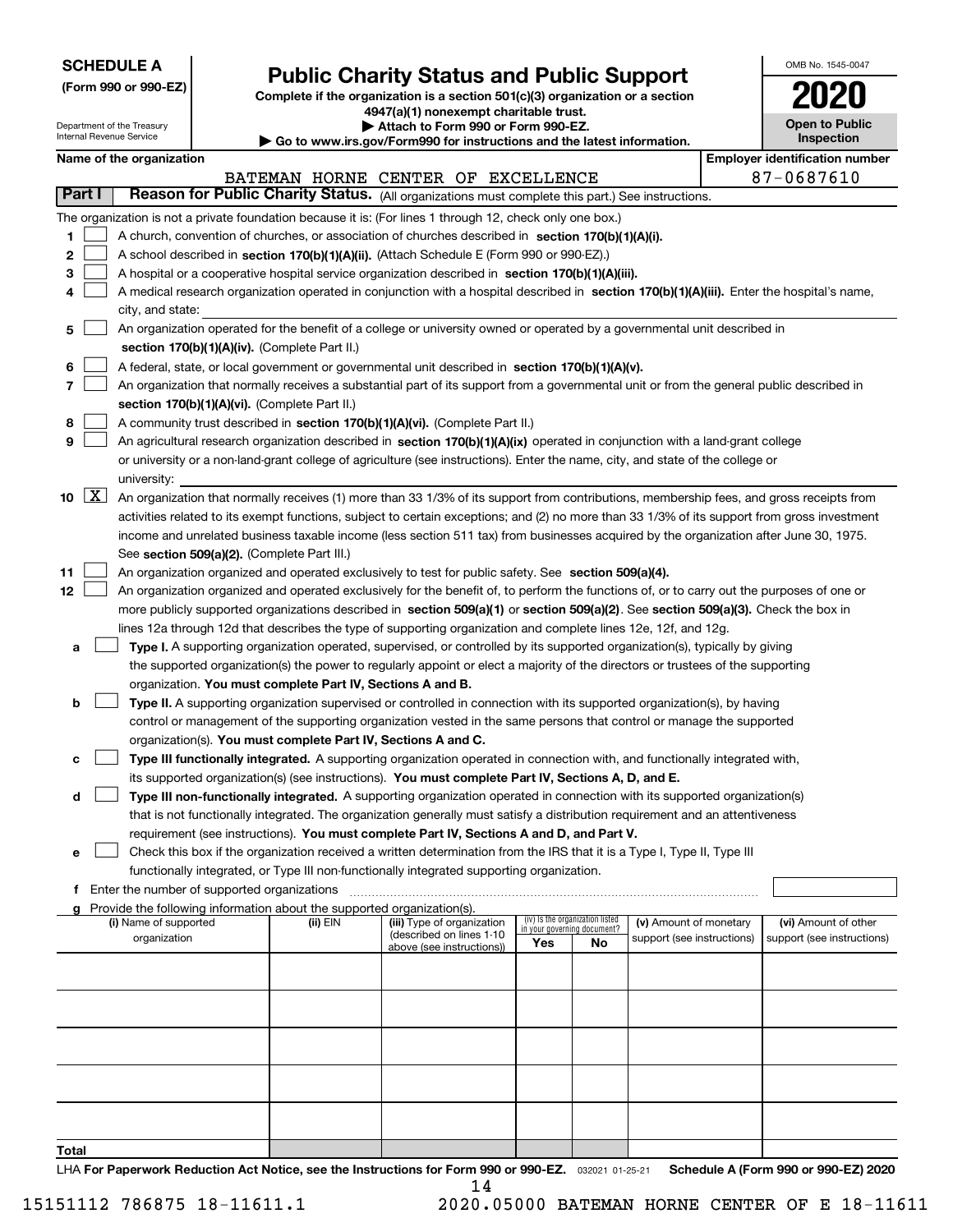#### Schedule A (Form 990 or 990-EZ) 2020 Page BATEMAN HORNE CENTER OF EXCELLENCE 87-0687610 **Part II Support Schedule for Organizations Described in Sections 170(b)(1)(A)(iv) and 170(b)(1)(A)(vi)**

(Complete only if you checked the box on line 5, 7, or 8 of Part I or if the organization failed to qualify under Part III. If the organization fails to qualify under the tests listed below, please complete Part III.)

|    | <b>Section A. Public Support</b>                                                                                                               |          |          |            |            |          |                                      |
|----|------------------------------------------------------------------------------------------------------------------------------------------------|----------|----------|------------|------------|----------|--------------------------------------|
|    | Calendar year (or fiscal year beginning in) $\blacktriangleright$                                                                              | (a) 2016 | (b) 2017 | $(c)$ 2018 | $(d)$ 2019 | (e) 2020 | (f) Total                            |
|    | <b>1</b> Gifts, grants, contributions, and                                                                                                     |          |          |            |            |          |                                      |
|    | membership fees received. (Do not                                                                                                              |          |          |            |            |          |                                      |
|    | include any "unusual grants.")                                                                                                                 |          |          |            |            |          |                                      |
|    | 2 Tax revenues levied for the organ-                                                                                                           |          |          |            |            |          |                                      |
|    | ization's benefit and either paid to                                                                                                           |          |          |            |            |          |                                      |
|    | or expended on its behalf                                                                                                                      |          |          |            |            |          |                                      |
|    | 3 The value of services or facilities                                                                                                          |          |          |            |            |          |                                      |
|    | furnished by a governmental unit to                                                                                                            |          |          |            |            |          |                                      |
|    | the organization without charge                                                                                                                |          |          |            |            |          |                                      |
|    | 4 Total. Add lines 1 through 3                                                                                                                 |          |          |            |            |          |                                      |
| 5. | The portion of total contributions                                                                                                             |          |          |            |            |          |                                      |
|    | by each person (other than a                                                                                                                   |          |          |            |            |          |                                      |
|    | governmental unit or publicly                                                                                                                  |          |          |            |            |          |                                      |
|    | supported organization) included                                                                                                               |          |          |            |            |          |                                      |
|    | on line 1 that exceeds 2% of the                                                                                                               |          |          |            |            |          |                                      |
|    | amount shown on line 11,                                                                                                                       |          |          |            |            |          |                                      |
|    | column (f)                                                                                                                                     |          |          |            |            |          |                                      |
|    | 6 Public support. Subtract line 5 from line 4.                                                                                                 |          |          |            |            |          |                                      |
|    | <b>Section B. Total Support</b>                                                                                                                |          |          |            |            |          |                                      |
|    | Calendar year (or fiscal year beginning in)                                                                                                    | (a) 2016 | (b) 2017 | $(c)$ 2018 | $(d)$ 2019 | (e) 2020 | (f) Total                            |
|    | 7 Amounts from line 4                                                                                                                          |          |          |            |            |          |                                      |
| 8  | Gross income from interest,                                                                                                                    |          |          |            |            |          |                                      |
|    | dividends, payments received on                                                                                                                |          |          |            |            |          |                                      |
|    | securities loans, rents, royalties,                                                                                                            |          |          |            |            |          |                                      |
|    | and income from similar sources                                                                                                                |          |          |            |            |          |                                      |
| 9. | Net income from unrelated business                                                                                                             |          |          |            |            |          |                                      |
|    | activities, whether or not the                                                                                                                 |          |          |            |            |          |                                      |
|    | business is regularly carried on                                                                                                               |          |          |            |            |          |                                      |
|    | <b>10</b> Other income. Do not include gain                                                                                                    |          |          |            |            |          |                                      |
|    | or loss from the sale of capital                                                                                                               |          |          |            |            |          |                                      |
|    | assets (Explain in Part VI.)                                                                                                                   |          |          |            |            |          |                                      |
|    | <b>11 Total support.</b> Add lines 7 through 10                                                                                                |          |          |            |            |          |                                      |
|    | <b>12</b> Gross receipts from related activities, etc. (see instructions)                                                                      |          |          |            |            | 12       |                                      |
|    | 13 First 5 years. If the Form 990 is for the organization's first, second, third, fourth, or fifth tax year as a section 501(c)(3)             |          |          |            |            |          |                                      |
|    | organization, check this box and <b>stop here</b> www.communication.communication.communication.communication.com                              |          |          |            |            |          |                                      |
|    | <b>Section C. Computation of Public Support Percentage</b>                                                                                     |          |          |            |            |          |                                      |
|    | 14 Public support percentage for 2020 (line 6, column (f), divided by line 11, column (f) <i>mummumumum</i>                                    |          |          |            |            | 14       | %                                    |
|    |                                                                                                                                                |          |          |            |            | 15       | $\%$                                 |
|    | 16a 33 1/3% support test - 2020. If the organization did not check the box on line 13, and line 14 is 33 1/3% or more, check this box and      |          |          |            |            |          |                                      |
|    | stop here. The organization qualifies as a publicly supported organization                                                                     |          |          |            |            |          |                                      |
|    | b 33 1/3% support test - 2019. If the organization did not check a box on line 13 or 16a, and line 15 is 33 1/3% or more, check this box       |          |          |            |            |          |                                      |
|    | and stop here. The organization qualifies as a publicly supported organization                                                                 |          |          |            |            |          |                                      |
|    | 17a 10% -facts-and-circumstances test - 2020. If the organization did not check a box on line 13, 16a, or 16b, and line 14 is 10% or more,     |          |          |            |            |          |                                      |
|    | and if the organization meets the facts-and-circumstances test, check this box and stop here. Explain in Part VI how the organization          |          |          |            |            |          |                                      |
|    | meets the facts-and-circumstances test. The organization qualifies as a publicly supported organization                                        |          |          |            |            |          |                                      |
|    | <b>b 10% -facts-and-circumstances test - 2019.</b> If the organization did not check a box on line 13, 16a, 16b, or 17a, and line 15 is 10% or |          |          |            |            |          |                                      |
|    | more, and if the organization meets the facts-and-circumstances test, check this box and stop here. Explain in Part VI how the                 |          |          |            |            |          |                                      |
|    | organization meets the facts-and-circumstances test. The organization qualifies as a publicly supported organization                           |          |          |            |            |          |                                      |
| 18 | Private foundation. If the organization did not check a box on line 13, 16a, 16b, 17a, or 17b, check this box and see instructions             |          |          |            |            |          |                                      |
|    |                                                                                                                                                |          |          |            |            |          | Schedule A (Form 990 or 990-F7) 2020 |

**Schedule A (Form 990 or 990-EZ) 2020**

032022 01-25-21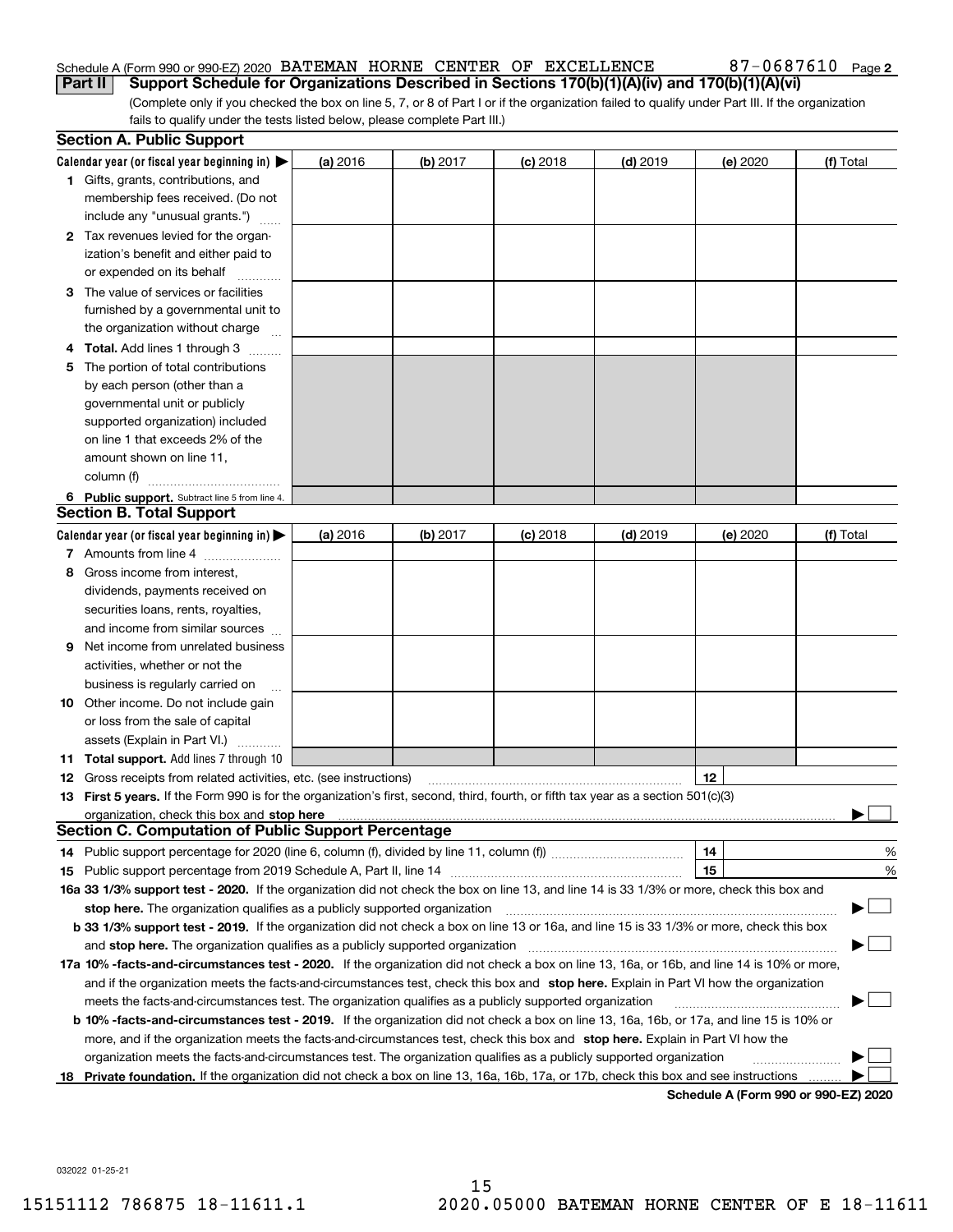#### Schedule A (Form 990 or 990-EZ) 2020 Page BATEMAN HORNE CENTER OF EXCELLENCE 87-0687610 **Part III Support Schedule for Organizations Described in Section 509(a)(2)**

(Complete only if you checked the box on line 10 of Part I or if the organization failed to qualify under Part II. If the organization fails to qualify under the tests listed below, please complete Part II.)

| <b>Section A. Public Support</b>                                                                                                                                                                                                                               |          |           |            |            |                                      |                                 |
|----------------------------------------------------------------------------------------------------------------------------------------------------------------------------------------------------------------------------------------------------------------|----------|-----------|------------|------------|--------------------------------------|---------------------------------|
| Calendar year (or fiscal year beginning in)                                                                                                                                                                                                                    | (a) 2016 | (b) 2017  | $(c)$ 2018 | $(d)$ 2019 | (e) 2020                             | (f) Total                       |
| 1 Gifts, grants, contributions, and                                                                                                                                                                                                                            |          |           |            |            |                                      |                                 |
| membership fees received. (Do not                                                                                                                                                                                                                              |          |           |            |            |                                      |                                 |
| include any "unusual grants.")                                                                                                                                                                                                                                 | 1212225. | 343,577.  | 502, 104.  | 573,656.   | 744,736.                             | 3376298.                        |
| 2 Gross receipts from admissions,<br>merchandise sold or services per-<br>formed, or facilities furnished in<br>any activity that is related to the<br>organization's tax-exempt purpose                                                                       | 816,081. | 851,882.  | 881,339.   | 1046821.   | 795,692.                             | 4391815.                        |
| 3 Gross receipts from activities that                                                                                                                                                                                                                          |          |           |            |            |                                      |                                 |
| are not an unrelated trade or bus-                                                                                                                                                                                                                             |          |           |            |            |                                      |                                 |
| iness under section 513                                                                                                                                                                                                                                        | 137.     |           |            |            |                                      | 137.                            |
| 4 Tax revenues levied for the organ-                                                                                                                                                                                                                           |          |           |            |            |                                      |                                 |
| ization's benefit and either paid to                                                                                                                                                                                                                           |          |           |            |            |                                      |                                 |
| or expended on its behalf                                                                                                                                                                                                                                      |          |           |            |            |                                      |                                 |
| 5 The value of services or facilities                                                                                                                                                                                                                          |          |           |            |            |                                      |                                 |
| furnished by a governmental unit to                                                                                                                                                                                                                            |          |           |            |            |                                      |                                 |
| the organization without charge                                                                                                                                                                                                                                |          |           |            |            |                                      |                                 |
| 6 Total. Add lines 1 through 5                                                                                                                                                                                                                                 | 2028443. | 1195459.  | 1383443.   | 1620477.   | 1540428.                             | 7768250.                        |
| 7a Amounts included on lines 1, 2, and                                                                                                                                                                                                                         |          |           |            |            |                                      |                                 |
| 3 received from disqualified persons                                                                                                                                                                                                                           | 1000000. | 225, 281. | 124,346.   | 177,364.   | 232,500.                             | 1759491.                        |
| <b>b</b> Amounts included on lines 2 and 3 received<br>from other than disqualified persons that<br>exceed the greater of \$5,000 or 1% of the<br>amount on line 13 for the year                                                                               |          |           |            |            |                                      | 0.                              |
| c Add lines 7a and 7b                                                                                                                                                                                                                                          | 1000000. | 225, 281. | 124, 346.  | 177, 364.  | 232,500.                             | 1759491.                        |
| 8 Public support. (Subtract line 7c from line 6.)                                                                                                                                                                                                              |          |           |            |            |                                      | 6008759.                        |
| <b>Section B. Total Support</b>                                                                                                                                                                                                                                |          |           |            |            |                                      |                                 |
| Calendar year (or fiscal year beginning in)                                                                                                                                                                                                                    | (a) 2016 | (b) 2017  | $(c)$ 2018 | $(d)$ 2019 | (e) 2020                             | (f) Total                       |
| <b>9</b> Amounts from line 6                                                                                                                                                                                                                                   | 2028443. | 1195459.  | 1383443.   | 1620477.   | 1540428.                             | 7768250.                        |
| 10a Gross income from interest,<br>dividends, payments received on<br>securities loans, rents, royalties,<br>and income from similar sources                                                                                                                   | 1,465.   | 1,556.    | 2,116.     | 466.       | 180.                                 | 5,783.                          |
| <b>b</b> Unrelated business taxable income                                                                                                                                                                                                                     |          |           |            |            |                                      |                                 |
| (less section 511 taxes) from businesses                                                                                                                                                                                                                       |          |           |            |            |                                      |                                 |
| acquired after June 30, 1975                                                                                                                                                                                                                                   |          |           |            |            |                                      |                                 |
| c Add lines 10a and 10b                                                                                                                                                                                                                                        | 1,465.   | 1,556.    | 2,116.     | 466.       | 180.                                 | 5,783.                          |
| 11 Net income from unrelated business<br>activities not included in line 10b,<br>whether or not the business is<br>regularly carried on                                                                                                                        |          |           |            |            |                                      |                                 |
| <b>12</b> Other income. Do not include gain<br>or loss from the sale of capital<br>assets (Explain in Part VI.)                                                                                                                                                |          |           |            |            |                                      |                                 |
| 13 Total support. (Add lines 9, 10c, 11, and 12.)                                                                                                                                                                                                              | 2029908. | 1197015.  | 1385559.   | 1620943.   | $\mid$ 1540608.                      | 7774033.                        |
| 14 First 5 years. If the Form 990 is for the organization's first, second, third, fourth, or fifth tax year as a section 501(c)(3) organization,                                                                                                               |          |           |            |            |                                      |                                 |
| check this box and stop here www.array.com/www.array.com/www.array.com/www.array.com/www.array.com/www.array.c                                                                                                                                                 |          |           |            |            |                                      |                                 |
| <b>Section C. Computation of Public Support Percentage</b>                                                                                                                                                                                                     |          |           |            |            |                                      |                                 |
| 15 Public support percentage for 2020 (line 8, column (f), divided by line 13, column (f))                                                                                                                                                                     |          |           |            |            | 15                                   | 77.29<br>$\%$                   |
| 16 Public support percentage from 2019 Schedule A, Part III, line 15                                                                                                                                                                                           |          |           |            |            | 16                                   | 72.93<br>$\%$                   |
| <b>Section D. Computation of Investment Income Percentage</b>                                                                                                                                                                                                  |          |           |            |            |                                      |                                 |
| 17 Investment income percentage for 2020 (line 10c, column (f), divided by line 13, column (f))                                                                                                                                                                |          |           |            |            | 17                                   | .07<br>$\%$                     |
| 18 Investment income percentage from 2019 Schedule A, Part III, line 17                                                                                                                                                                                        |          |           |            |            | 18                                   | .10<br>$\%$                     |
| 19a 33 1/3% support tests - 2020. If the organization did not check the box on line 14, and line 15 is more than 33 1/3%, and line 17 is not                                                                                                                   |          |           |            |            |                                      |                                 |
| more than 33 1/3%, check this box and stop here. The organization qualifies as a publicly supported organization                                                                                                                                               |          |           |            |            |                                      | $\blacktriangleright$ $\vert$ X |
| <b>b 33 1/3% support tests - 2019.</b> If the organization did not check a box on line 14 or line 19a, and line 16 is more than 33 1/3%, and                                                                                                                   |          |           |            |            |                                      |                                 |
| line 18 is not more than 33 1/3%, check this box and stop here. The organization qualifies as a publicly supported organization<br>20 Private foundation. If the organization did not check a box on line 14, 19a, or 19b, check this box and see instructions |          |           |            |            |                                      |                                 |
| 032023 01-25-21                                                                                                                                                                                                                                                |          |           |            |            | Schedule A (Form 990 or 990-EZ) 2020 |                                 |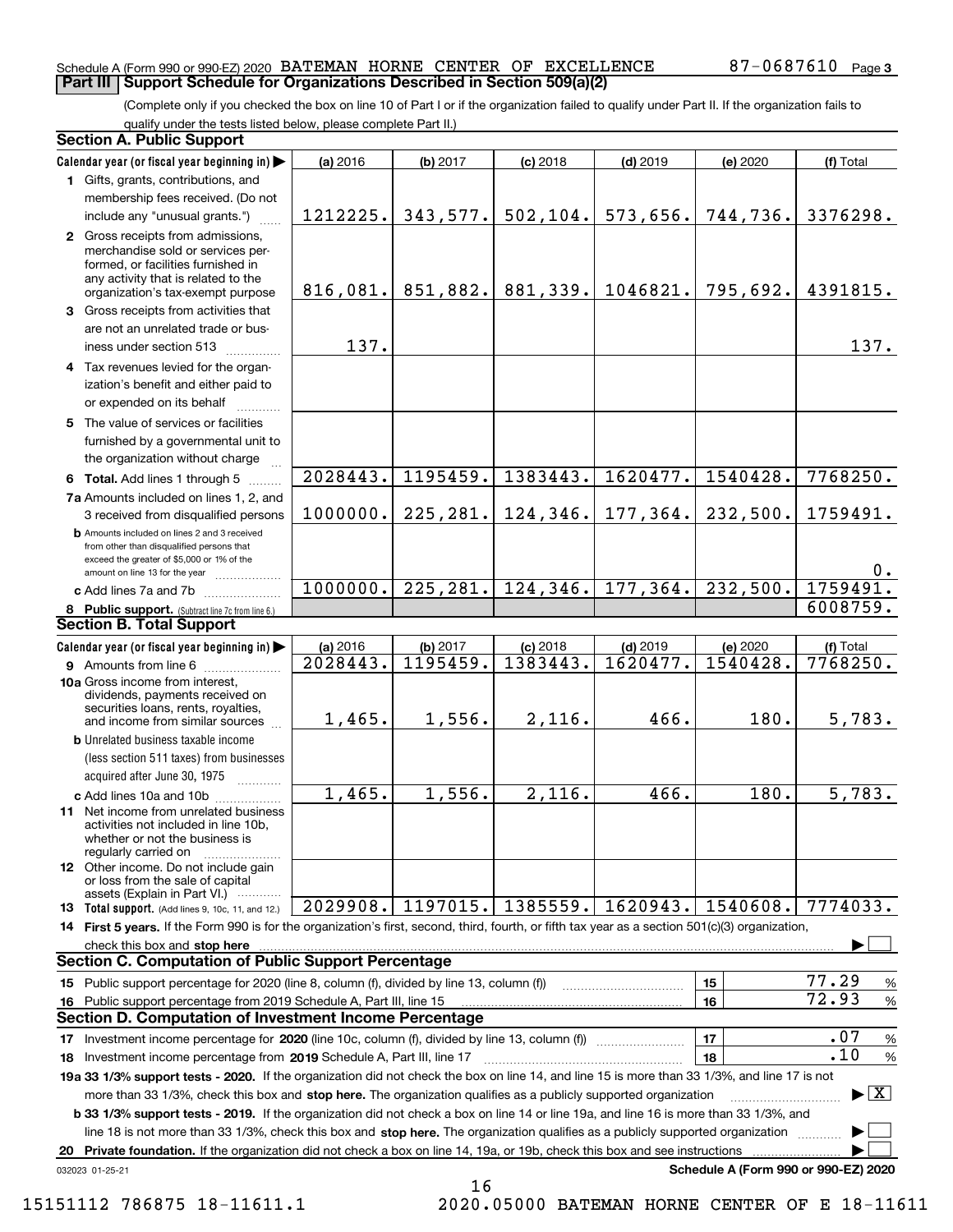#### Schedule A (Form 990 or 990-EZ) 2020 Page BATEMAN HORNE CENTER OF EXCELLENCE 87-0687610

#### 87-0687610 Page 4

**1**

**2**

**3a**

**3b**

**3c**

**4a**

**4b**

**4c**

**5a**

**5b5c**

**6**

**7**

**8**

**9a**

**9b**

**9c**

**10a**

**10b**

**YesNo**

### **Part IV Supporting Organizations**

(Complete only if you checked a box in line 12 on Part I. If you checked box 12a, Part I, complete Sections A and B. If you checked box 12b, Part I, complete Sections A and C. If you checked box 12c, Part I, complete Sections A, D, and E. If you checked box 12d, Part I, complete Sections A and D, and complete Part V.)

#### **Section A. All Supporting Organizations**

- **1** Are all of the organization's supported organizations listed by name in the organization's governing documents? If "No," describe in **Part VI** how the supported organizations are designated. If designated by *class or purpose, describe the designation. If historic and continuing relationship, explain.*
- **2** Did the organization have any supported organization that does not have an IRS determination of status under section 509(a)(1) or (2)? If "Yes," explain in Part VI how the organization determined that the supported *organization was described in section 509(a)(1) or (2).*
- **3a** Did the organization have a supported organization described in section 501(c)(4), (5), or (6)? If "Yes," answer *lines 3b and 3c below.*
- **b** Did the organization confirm that each supported organization qualified under section 501(c)(4), (5), or (6) and satisfied the public support tests under section 509(a)(2)? If "Yes," describe in **Part VI** when and how the *organization made the determination.*
- **c**Did the organization ensure that all support to such organizations was used exclusively for section 170(c)(2)(B) purposes? If "Yes," explain in **Part VI** what controls the organization put in place to ensure such use.
- **4a***If* Was any supported organization not organized in the United States ("foreign supported organization")? *"Yes," and if you checked box 12a or 12b in Part I, answer lines 4b and 4c below.*
- **b** Did the organization have ultimate control and discretion in deciding whether to make grants to the foreign supported organization? If "Yes," describe in **Part VI** how the organization had such control and discretion *despite being controlled or supervised by or in connection with its supported organizations.*
- **c** Did the organization support any foreign supported organization that does not have an IRS determination under sections 501(c)(3) and 509(a)(1) or (2)? If "Yes," explain in **Part VI** what controls the organization used *to ensure that all support to the foreign supported organization was used exclusively for section 170(c)(2)(B) purposes.*
- **5a** Did the organization add, substitute, or remove any supported organizations during the tax year? If "Yes," answer lines 5b and 5c below (if applicable). Also, provide detail in **Part VI,** including (i) the names and EIN *numbers of the supported organizations added, substituted, or removed; (ii) the reasons for each such action; (iii) the authority under the organization's organizing document authorizing such action; and (iv) how the action was accomplished (such as by amendment to the organizing document).*
- **b** Type I or Type II only. Was any added or substituted supported organization part of a class already designated in the organization's organizing document?
- **cSubstitutions only.**  Was the substitution the result of an event beyond the organization's control?
- **6** Did the organization provide support (whether in the form of grants or the provision of services or facilities) to **Part VI.** *If "Yes," provide detail in* support or benefit one or more of the filing organization's supported organizations? anyone other than (i) its supported organizations, (ii) individuals that are part of the charitable class benefited by one or more of its supported organizations, or (iii) other supporting organizations that also
- **7**Did the organization provide a grant, loan, compensation, or other similar payment to a substantial contributor *If "Yes," complete Part I of Schedule L (Form 990 or 990-EZ).* regard to a substantial contributor? (as defined in section 4958(c)(3)(C)), a family member of a substantial contributor, or a 35% controlled entity with
- **8** Did the organization make a loan to a disqualified person (as defined in section 4958) not described in line 7? *If "Yes," complete Part I of Schedule L (Form 990 or 990-EZ).*
- **9a** Was the organization controlled directly or indirectly at any time during the tax year by one or more in section 509(a)(1) or (2))? If "Yes," *provide detail in* <code>Part VI.</code> disqualified persons, as defined in section 4946 (other than foundation managers and organizations described
- **b** Did one or more disqualified persons (as defined in line 9a) hold a controlling interest in any entity in which the supporting organization had an interest? If "Yes," provide detail in P**art VI**.
- **c**Did a disqualified person (as defined in line 9a) have an ownership interest in, or derive any personal benefit from, assets in which the supporting organization also had an interest? If "Yes," provide detail in P**art VI.**
- **10a** Was the organization subject to the excess business holdings rules of section 4943 because of section supporting organizations)? If "Yes," answer line 10b below. 4943(f) (regarding certain Type II supporting organizations, and all Type III non-functionally integrated
- **b** Did the organization have any excess business holdings in the tax year? (Use Schedule C, Form 4720, to *determine whether the organization had excess business holdings.)*

17

032024 01-25-21

**Schedule A (Form 990 or 990-EZ) 2020**

15151112 786875 18-11611.1 2020.05000 BATEMAN HORNE CENTER OF E 18-11611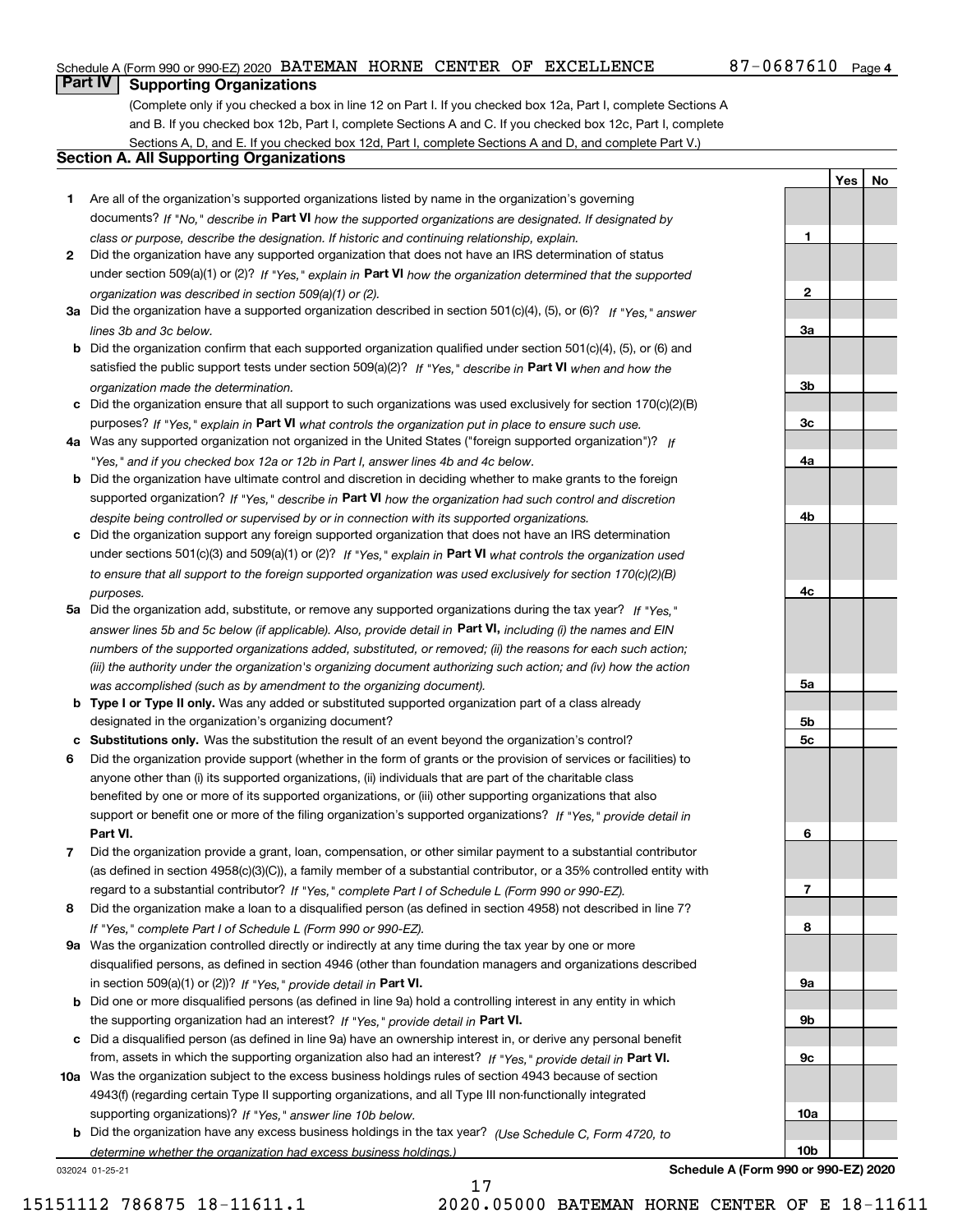#### Schedule A (Form 990 or 990-EZ) 2020 Page BATEMAN HORNE CENTER OF EXCELLENCE 87-0687610 **Part IV Supporting Organizations** *(continued)*

|    |                                                                                                                                   |              | Yes   No |    |
|----|-----------------------------------------------------------------------------------------------------------------------------------|--------------|----------|----|
| 11 | Has the organization accepted a gift or contribution from any of the following persons?                                           |              |          |    |
|    | a A person who directly or indirectly controls, either alone or together with persons described in lines 11b and                  |              |          |    |
|    | 11c below, the governing body of a supported organization?                                                                        | 11a          |          |    |
|    | <b>b</b> A family member of a person described in line 11a above?                                                                 | 11b          |          |    |
|    | c A 35% controlled entity of a person described in line 11a or 11b above? If "Yes" to line 11a, 11b, or 11c, provide              |              |          |    |
|    | detail in Part VI.                                                                                                                | 11c          |          |    |
|    | <b>Section B. Type I Supporting Organizations</b>                                                                                 |              |          |    |
|    |                                                                                                                                   |              | Yes      | No |
| 1. | Did the governing body, members of the governing body, officers acting in their official capacity, or membership of one or        |              |          |    |
|    | more supported organizations have the power to regularly appoint or elect at least a majority of the organization's officers,     |              |          |    |
|    | directors, or trustees at all times during the tax year? If "No," describe in Part VI how the supported organization(s)           |              |          |    |
|    | effectively operated, supervised, or controlled the organization's activities. If the organization had more than one supported    |              |          |    |
|    | organization, describe how the powers to appoint and/or remove officers, directors, or trustees were allocated among the          |              |          |    |
|    | supported organizations and what conditions or restrictions, if any, applied to such powers during the tax year.                  | 1            |          |    |
| 2  | Did the organization operate for the benefit of any supported organization other than the supported                               |              |          |    |
|    | organization(s) that operated, supervised, or controlled the supporting organization? If "Yes," explain in                        |              |          |    |
|    | Part VI how providing such benefit carried out the purposes of the supported organization(s) that operated,                       |              |          |    |
|    | supervised, or controlled the supporting organization.                                                                            | $\mathbf{2}$ |          |    |
|    | <b>Section C. Type II Supporting Organizations</b>                                                                                |              |          |    |
|    |                                                                                                                                   |              | Yes      | No |
| 1. | Were a majority of the organization's directors or trustees during the tax year also a majority of the directors                  |              |          |    |
|    | or trustees of each of the organization's supported organization(s)? If "No," describe in Part VI how control                     |              |          |    |
|    | or management of the supporting organization was vested in the same persons that controlled or managed                            |              |          |    |
|    | the supported organization(s).                                                                                                    | 1            |          |    |
|    | <b>Section D. All Type III Supporting Organizations</b>                                                                           |              |          |    |
|    |                                                                                                                                   |              | Yes      | No |
| 1  | Did the organization provide to each of its supported organizations, by the last day of the fifth month of the                    |              |          |    |
|    | organization's tax year, (i) a written notice describing the type and amount of support provided during the prior tax             |              |          |    |
|    | year, (ii) a copy of the Form 990 that was most recently filed as of the date of notification, and (iii) copies of the            |              |          |    |
|    | organization's governing documents in effect on the date of notification, to the extent not previously provided?                  | 1            |          |    |
| 2  | Were any of the organization's officers, directors, or trustees either (i) appointed or elected by the supported                  |              |          |    |
|    | organization(s) or (ii) serving on the governing body of a supported organization? If "No," explain in Part VI how                |              |          |    |
|    | the organization maintained a close and continuous working relationship with the supported organization(s).                       | $\mathbf{2}$ |          |    |
| 3  | By reason of the relationship described in line 2, above, did the organization's supported organizations have a                   |              |          |    |
|    | significant voice in the organization's investment policies and in directing the use of the organization's                        |              |          |    |
|    | income or assets at all times during the tax year? If "Yes," describe in Part VI the role the organization's                      |              |          |    |
|    | supported organizations played in this regard.                                                                                    | 3            |          |    |
|    | <b>Section E. Type III Functionally Integrated Supporting Organizations</b>                                                       |              |          |    |
| 1  | Check the box next to the method that the organization used to satisfy the Integral Part Test during the year (see instructions). |              |          |    |
| a  | The organization satisfied the Activities Test. Complete line 2 below.                                                            |              |          |    |
| b  | The organization is the parent of each of its supported organizations. Complete line 3 below.                                     |              |          |    |
| c  | The organization supported a governmental entity. Describe in Part VI how you supported a governmental entity (see instructions). |              |          |    |
| 2  | Activities Test. Answer lines 2a and 2b below.                                                                                    |              | Yes      | No |
| a  | Did substantially all of the organization's activities during the tax year directly further the exempt purposes of                |              |          |    |
|    |                                                                                                                                   |              |          |    |
|    | the supported organization(s) to which the organization was responsive? If "Yes," then in Part VI identify                        |              |          |    |
|    | those supported organizations and explain how these activities directly furthered their exempt purposes,                          |              |          |    |
|    | how the organization was responsive to those supported organizations, and how the organization determined                         |              |          |    |
|    | that these activities constituted substantially all of its activities.                                                            | 2a           |          |    |
|    | <b>b</b> Did the activities described in line 2a, above, constitute activities that, but for the organization's involvement,      |              |          |    |
|    | one or more of the organization's supported organization(s) would have been engaged in? If "Yes," explain in                      |              |          |    |
|    | <b>Part VI</b> the reasons for the organization's position that its supported organization(s) would have engaged in               |              |          |    |
|    | these activities but for the organization's involvement.                                                                          | 2b           |          |    |
| 3  | Parent of Supported Organizations. Answer lines 3a and 3b below.                                                                  |              |          |    |
|    | a Did the organization have the power to regularly appoint or elect a majority of the officers, directors, or                     |              |          |    |
|    | trustees of each of the supported organizations? If "Yes" or "No" provide details in Part VI.                                     | За           |          |    |
|    | <b>b</b> Did the organization exercise a substantial degree of direction over the policies, programs, and activities of each      |              |          |    |

032025 01-25-21 of its supported organizations? If "Yes," describe in Part VI the role played by the organization in this regard.

18

**Schedule A (Form 990 or 990-EZ) 2020**

**3b**

<u>i l</u>

15151112 786875 18-11611.1 2020.05000 BATEMAN HORNE CENTER OF E 18-11611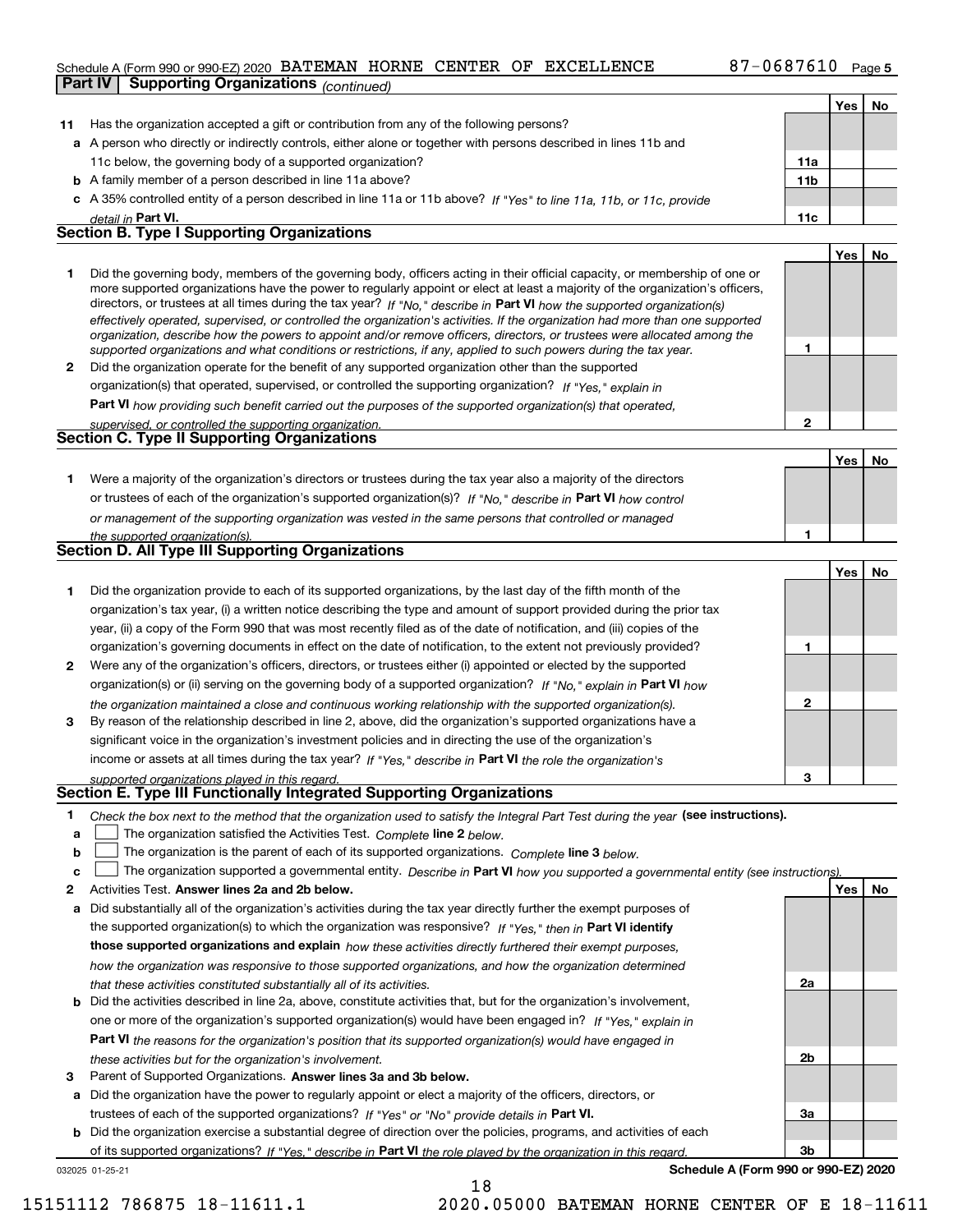#### Schedule A (Form 990 or 990-EZ) 2020 Page BATEMAN HORNE CENTER OF EXCELLENCE 87-0687610 **Part V Type III Non-Functionally Integrated 509(a)(3) Supporting Organizations**

**1**1 Check here if the organization satisfied the Integral Part Test as a qualifying trust on Nov. 20, 1970 (explain in Part VI). See instructions. All other Type III non-functionally integrated supporting organizations must complete Sections A through E.

| Section A - Adjusted Net Income |                                                                                                                                   |                | (A) Prior Year | (B) Current Year<br>(optional) |  |
|---------------------------------|-----------------------------------------------------------------------------------------------------------------------------------|----------------|----------------|--------------------------------|--|
| 1                               | Net short-term capital gain                                                                                                       | 1              |                |                                |  |
| 2                               | Recoveries of prior-year distributions                                                                                            | $\mathbf{2}$   |                |                                |  |
| 3                               | Other gross income (see instructions)                                                                                             | 3              |                |                                |  |
| 4                               | Add lines 1 through 3.                                                                                                            | 4              |                |                                |  |
| 5                               | Depreciation and depletion                                                                                                        | 5              |                |                                |  |
| 6                               | Portion of operating expenses paid or incurred for production or                                                                  |                |                |                                |  |
|                                 | collection of gross income or for management, conservation, or                                                                    |                |                |                                |  |
|                                 | maintenance of property held for production of income (see instructions)                                                          | 6              |                |                                |  |
| 7                               | Other expenses (see instructions)                                                                                                 | $\overline{7}$ |                |                                |  |
| 8                               | Adjusted Net Income (subtract lines 5, 6, and 7 from line 4)                                                                      | 8              |                |                                |  |
|                                 | <b>Section B - Minimum Asset Amount</b>                                                                                           |                | (A) Prior Year | (B) Current Year<br>(optional) |  |
| 1.                              | Aggregate fair market value of all non-exempt-use assets (see                                                                     |                |                |                                |  |
|                                 | instructions for short tax year or assets held for part of year):                                                                 |                |                |                                |  |
|                                 | a Average monthly value of securities                                                                                             | 1a             |                |                                |  |
|                                 | <b>b</b> Average monthly cash balances                                                                                            | 1 <sub>b</sub> |                |                                |  |
|                                 | c Fair market value of other non-exempt-use assets                                                                                | 1c             |                |                                |  |
|                                 | d Total (add lines 1a, 1b, and 1c)                                                                                                | 1d             |                |                                |  |
|                                 | e Discount claimed for blockage or other factors                                                                                  |                |                |                                |  |
|                                 | (explain in detail in Part VI):                                                                                                   |                |                |                                |  |
| $\mathbf{2}$                    | Acquisition indebtedness applicable to non-exempt-use assets                                                                      | $\mathbf{2}$   |                |                                |  |
| 3                               | Subtract line 2 from line 1d.                                                                                                     | 3              |                |                                |  |
| 4                               | Cash deemed held for exempt use. Enter 0.015 of line 3 (for greater amount,                                                       |                |                |                                |  |
|                                 | see instructions).                                                                                                                | 4              |                |                                |  |
| 5                               | Net value of non-exempt-use assets (subtract line 4 from line 3)                                                                  | 5              |                |                                |  |
| 6                               | Multiply line 5 by 0.035.                                                                                                         | 6              |                |                                |  |
| 7                               | Recoveries of prior-year distributions                                                                                            | $\overline{7}$ |                |                                |  |
| 8                               | Minimum Asset Amount (add line 7 to line 6)                                                                                       | 8              |                |                                |  |
|                                 | <b>Section C - Distributable Amount</b>                                                                                           |                |                | <b>Current Year</b>            |  |
| 1                               | Adjusted net income for prior year (from Section A, line 8, column A)                                                             | 1              |                |                                |  |
| 2                               | Enter 0.85 of line 1.                                                                                                             | $\mathbf{2}$   |                |                                |  |
| 3                               | Minimum asset amount for prior year (from Section B, line 8, column A)                                                            | 3              |                |                                |  |
| 4                               | Enter greater of line 2 or line 3.                                                                                                | 4              |                |                                |  |
| 5                               | Income tax imposed in prior year                                                                                                  | 5              |                |                                |  |
| 6                               | <b>Distributable Amount.</b> Subtract line 5 from line 4, unless subject to                                                       |                |                |                                |  |
|                                 | emergency temporary reduction (see instructions).                                                                                 | 6              |                |                                |  |
| 7                               | Check here if the current year is the organization's first as a non-functionally integrated Type III supporting organization (see |                |                |                                |  |

instructions).

**Schedule A (Form 990 or 990-EZ) 2020**

032026 01-25-21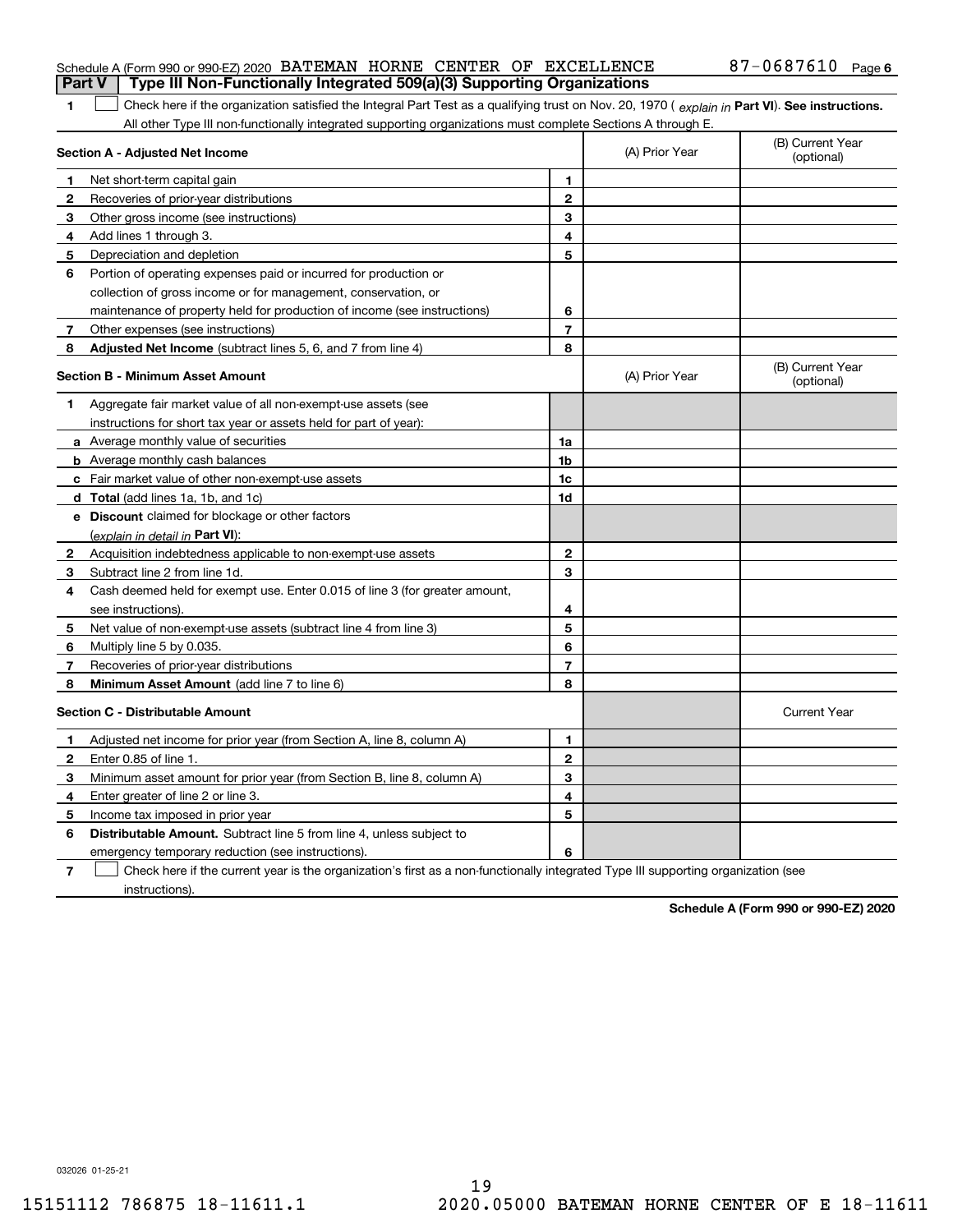#### Schedule A (Form 990 or 990-EZ) 2020 BATEMAN HORNE CENTER OF EXCELLENCE 8/−068/610 Page BATEMAN HORNE CENTER OF EXCELLENCE 87-0687610

| <b>Part V</b> | Type III Non-Functionally Integrated 509(a)(3) Supporting Organizations                    |                             | (continued)                           |              |                                         |  |  |  |
|---------------|--------------------------------------------------------------------------------------------|-----------------------------|---------------------------------------|--------------|-----------------------------------------|--|--|--|
|               | <b>Section D - Distributions</b><br><b>Current Year</b>                                    |                             |                                       |              |                                         |  |  |  |
| 1             | Amounts paid to supported organizations to accomplish exempt purposes                      |                             |                                       | 1            |                                         |  |  |  |
| 2             | Amounts paid to perform activity that directly furthers exempt purposes of supported       |                             |                                       |              |                                         |  |  |  |
|               | organizations, in excess of income from activity                                           |                             |                                       | $\mathbf{2}$ |                                         |  |  |  |
| 3             | Administrative expenses paid to accomplish exempt purposes of supported organizations      |                             |                                       | 3            |                                         |  |  |  |
| 4             | Amounts paid to acquire exempt-use assets                                                  |                             |                                       | 4            |                                         |  |  |  |
| 5             | Qualified set-aside amounts (prior IRS approval required - provide details in Part VI)     |                             |                                       | 5            |                                         |  |  |  |
| 6             | Other distributions ( <i>describe in</i> Part VI). See instructions.                       |                             |                                       | 6            |                                         |  |  |  |
| 7             | Total annual distributions. Add lines 1 through 6.                                         |                             |                                       | 7            |                                         |  |  |  |
| 8             | Distributions to attentive supported organizations to which the organization is responsive |                             |                                       |              |                                         |  |  |  |
|               | (provide details in Part VI). See instructions.                                            |                             |                                       | 8            |                                         |  |  |  |
| 9             | Distributable amount for 2020 from Section C, line 6                                       |                             |                                       | 9            |                                         |  |  |  |
| 10            | Line 8 amount divided by line 9 amount                                                     |                             |                                       | 10           |                                         |  |  |  |
|               |                                                                                            | (i)                         | (ii)                                  |              | (iii)                                   |  |  |  |
|               | Section E - Distribution Allocations (see instructions)                                    | <b>Excess Distributions</b> | <b>Underdistributions</b><br>Pre-2020 |              | <b>Distributable</b><br>Amount for 2020 |  |  |  |
| 1             | Distributable amount for 2020 from Section C, line 6                                       |                             |                                       |              |                                         |  |  |  |
| 2             | Underdistributions, if any, for years prior to 2020 (reason-                               |                             |                                       |              |                                         |  |  |  |
|               | able cause required - explain in Part VI). See instructions.                               |                             |                                       |              |                                         |  |  |  |
| 3             | Excess distributions carryover, if any, to 2020                                            |                             |                                       |              |                                         |  |  |  |
|               | <b>a</b> From 2015                                                                         |                             |                                       |              |                                         |  |  |  |
|               | <b>b</b> From 2016                                                                         |                             |                                       |              |                                         |  |  |  |
|               | c From 2017                                                                                |                             |                                       |              |                                         |  |  |  |
|               | <b>d</b> From 2018                                                                         |                             |                                       |              |                                         |  |  |  |
|               | e From 2019                                                                                |                             |                                       |              |                                         |  |  |  |
|               | f Total of lines 3a through 3e                                                             |                             |                                       |              |                                         |  |  |  |
|               | g Applied to underdistributions of prior years                                             |                             |                                       |              |                                         |  |  |  |
|               | <b>h</b> Applied to 2020 distributable amount                                              |                             |                                       |              |                                         |  |  |  |
|               | Carryover from 2015 not applied (see instructions)                                         |                             |                                       |              |                                         |  |  |  |
|               | Remainder. Subtract lines 3g, 3h, and 3i from line 3f.                                     |                             |                                       |              |                                         |  |  |  |
| 4             | Distributions for 2020 from Section D,                                                     |                             |                                       |              |                                         |  |  |  |
|               | line $7:$                                                                                  |                             |                                       |              |                                         |  |  |  |
|               | a Applied to underdistributions of prior years                                             |                             |                                       |              |                                         |  |  |  |
|               | <b>b</b> Applied to 2020 distributable amount                                              |                             |                                       |              |                                         |  |  |  |
|               | c Remainder. Subtract lines 4a and 4b from line 4.                                         |                             |                                       |              |                                         |  |  |  |
| 5             | Remaining underdistributions for years prior to 2020, if                                   |                             |                                       |              |                                         |  |  |  |
|               | any. Subtract lines 3g and 4a from line 2. For result greater                              |                             |                                       |              |                                         |  |  |  |
|               | than zero, explain in Part VI. See instructions.                                           |                             |                                       |              |                                         |  |  |  |
| 6             | Remaining underdistributions for 2020. Subtract lines 3h                                   |                             |                                       |              |                                         |  |  |  |
|               | and 4b from line 1. For result greater than zero, explain in                               |                             |                                       |              |                                         |  |  |  |
|               | Part VI. See instructions.                                                                 |                             |                                       |              |                                         |  |  |  |
| 7             | Excess distributions carryover to 2021. Add lines 3j                                       |                             |                                       |              |                                         |  |  |  |
|               | and 4c.                                                                                    |                             |                                       |              |                                         |  |  |  |
| 8             | Breakdown of line 7:                                                                       |                             |                                       |              |                                         |  |  |  |
|               | a Excess from 2016                                                                         |                             |                                       |              |                                         |  |  |  |
|               | <b>b</b> Excess from 2017                                                                  |                             |                                       |              |                                         |  |  |  |
|               | c Excess from 2018                                                                         |                             |                                       |              |                                         |  |  |  |
|               | d Excess from 2019                                                                         |                             |                                       |              |                                         |  |  |  |
|               | e Excess from 2020                                                                         |                             |                                       |              |                                         |  |  |  |

**Schedule A (Form 990 or 990-EZ) 2020**

032027 01-25-21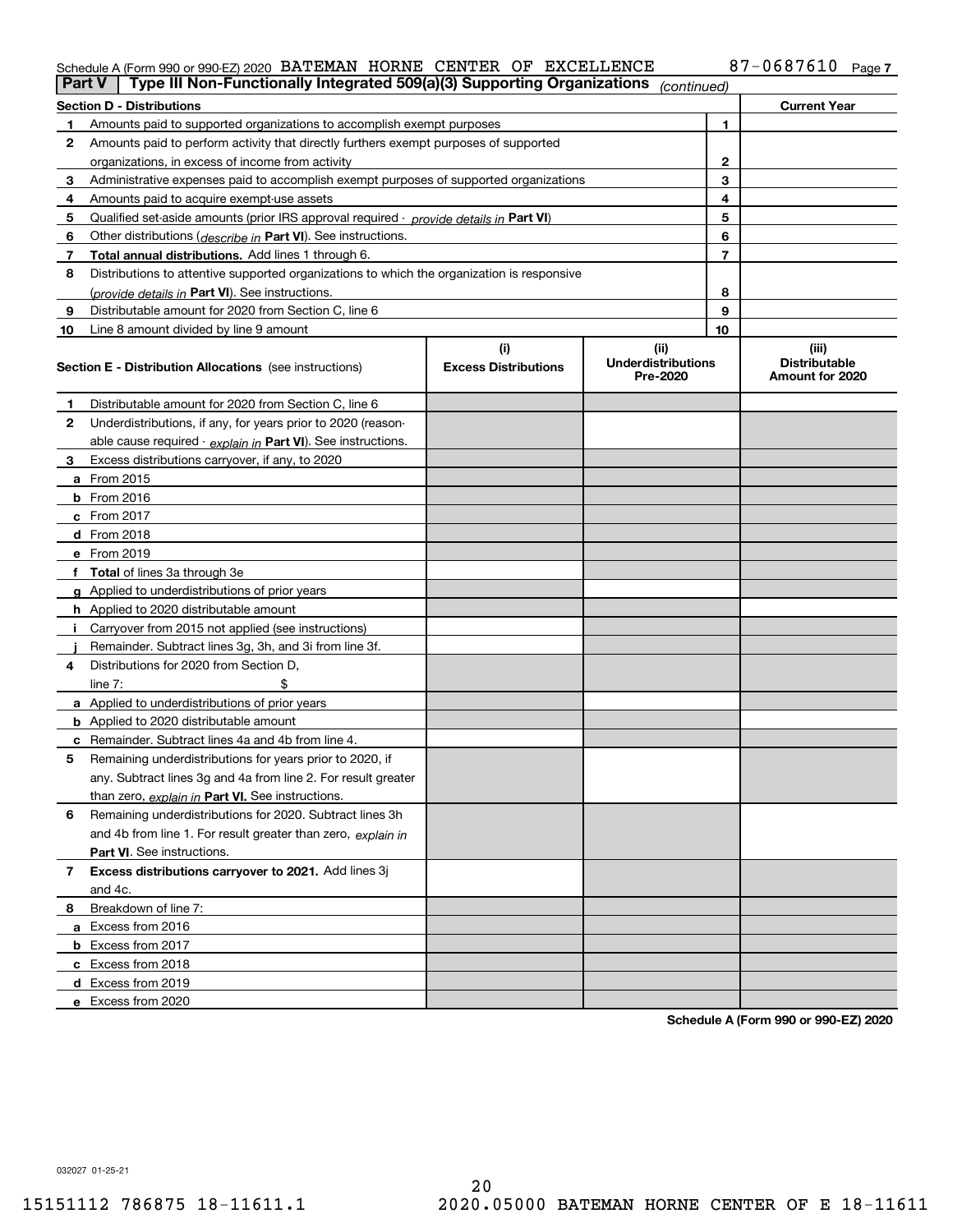|                 | Schedule A (Form 990 or 990-EZ) 2020 BATEMAN HORNE CENTER OF EXCELLENCE                                                                                                                                                                                                                                                                                                                                                           |  |    |  | $87 - 0687610$ Page 8                       |  |
|-----------------|-----------------------------------------------------------------------------------------------------------------------------------------------------------------------------------------------------------------------------------------------------------------------------------------------------------------------------------------------------------------------------------------------------------------------------------|--|----|--|---------------------------------------------|--|
| <b>Part VI</b>  | Supplemental Information. Provide the explanations required by Part II, line 10; Part II, line 17a or 17b; Part III, line 12;<br>Part IV, Section A, lines 1, 2, 3b, 3c, 4b, 4c, 5a, 6, 9a, 9b, 9c, 11a, 11b, and 11c; Part IV, Section B, lines 1 and 2; Part IV, Section C,<br>line 1; Part IV, Section D, lines 2 and 3; Part IV, Section E, lines 1c, 2a, 2b, 3a, and 3b; Part V, line 1; Part V, Section B, line 1e; Part V, |  |    |  |                                             |  |
|                 | Section D, lines 5, 6, and 8; and Part V, Section E, lines 2, 5, and 6. Also complete this part for any additional information.<br>(See instructions.)                                                                                                                                                                                                                                                                            |  |    |  |                                             |  |
|                 |                                                                                                                                                                                                                                                                                                                                                                                                                                   |  |    |  |                                             |  |
|                 |                                                                                                                                                                                                                                                                                                                                                                                                                                   |  |    |  |                                             |  |
|                 |                                                                                                                                                                                                                                                                                                                                                                                                                                   |  |    |  |                                             |  |
|                 |                                                                                                                                                                                                                                                                                                                                                                                                                                   |  |    |  |                                             |  |
|                 |                                                                                                                                                                                                                                                                                                                                                                                                                                   |  |    |  |                                             |  |
|                 |                                                                                                                                                                                                                                                                                                                                                                                                                                   |  |    |  |                                             |  |
|                 |                                                                                                                                                                                                                                                                                                                                                                                                                                   |  |    |  |                                             |  |
|                 |                                                                                                                                                                                                                                                                                                                                                                                                                                   |  |    |  |                                             |  |
|                 |                                                                                                                                                                                                                                                                                                                                                                                                                                   |  |    |  |                                             |  |
|                 |                                                                                                                                                                                                                                                                                                                                                                                                                                   |  |    |  |                                             |  |
|                 |                                                                                                                                                                                                                                                                                                                                                                                                                                   |  |    |  |                                             |  |
|                 |                                                                                                                                                                                                                                                                                                                                                                                                                                   |  |    |  |                                             |  |
|                 |                                                                                                                                                                                                                                                                                                                                                                                                                                   |  |    |  |                                             |  |
|                 |                                                                                                                                                                                                                                                                                                                                                                                                                                   |  |    |  |                                             |  |
|                 |                                                                                                                                                                                                                                                                                                                                                                                                                                   |  |    |  |                                             |  |
|                 |                                                                                                                                                                                                                                                                                                                                                                                                                                   |  |    |  |                                             |  |
|                 |                                                                                                                                                                                                                                                                                                                                                                                                                                   |  |    |  |                                             |  |
|                 |                                                                                                                                                                                                                                                                                                                                                                                                                                   |  |    |  |                                             |  |
|                 |                                                                                                                                                                                                                                                                                                                                                                                                                                   |  |    |  |                                             |  |
|                 |                                                                                                                                                                                                                                                                                                                                                                                                                                   |  |    |  |                                             |  |
|                 |                                                                                                                                                                                                                                                                                                                                                                                                                                   |  |    |  |                                             |  |
|                 |                                                                                                                                                                                                                                                                                                                                                                                                                                   |  |    |  |                                             |  |
|                 |                                                                                                                                                                                                                                                                                                                                                                                                                                   |  |    |  |                                             |  |
|                 |                                                                                                                                                                                                                                                                                                                                                                                                                                   |  |    |  |                                             |  |
|                 |                                                                                                                                                                                                                                                                                                                                                                                                                                   |  |    |  |                                             |  |
|                 |                                                                                                                                                                                                                                                                                                                                                                                                                                   |  |    |  |                                             |  |
|                 |                                                                                                                                                                                                                                                                                                                                                                                                                                   |  |    |  |                                             |  |
|                 |                                                                                                                                                                                                                                                                                                                                                                                                                                   |  |    |  |                                             |  |
|                 |                                                                                                                                                                                                                                                                                                                                                                                                                                   |  |    |  |                                             |  |
|                 |                                                                                                                                                                                                                                                                                                                                                                                                                                   |  |    |  |                                             |  |
|                 |                                                                                                                                                                                                                                                                                                                                                                                                                                   |  |    |  |                                             |  |
| 032028 01-25-21 |                                                                                                                                                                                                                                                                                                                                                                                                                                   |  |    |  | Schedule A (Form 990 or 990-EZ) 2020        |  |
|                 | $F1110 79697F 19 - 11611 1$                                                                                                                                                                                                                                                                                                                                                                                                       |  | 21 |  | 2020 05000 RATEMAN HORNE CENTER OF F 18-116 |  |

15151112 786875 18-11611.1 2020.05000 BATEMAN HORNE CENTER OF E 18-11611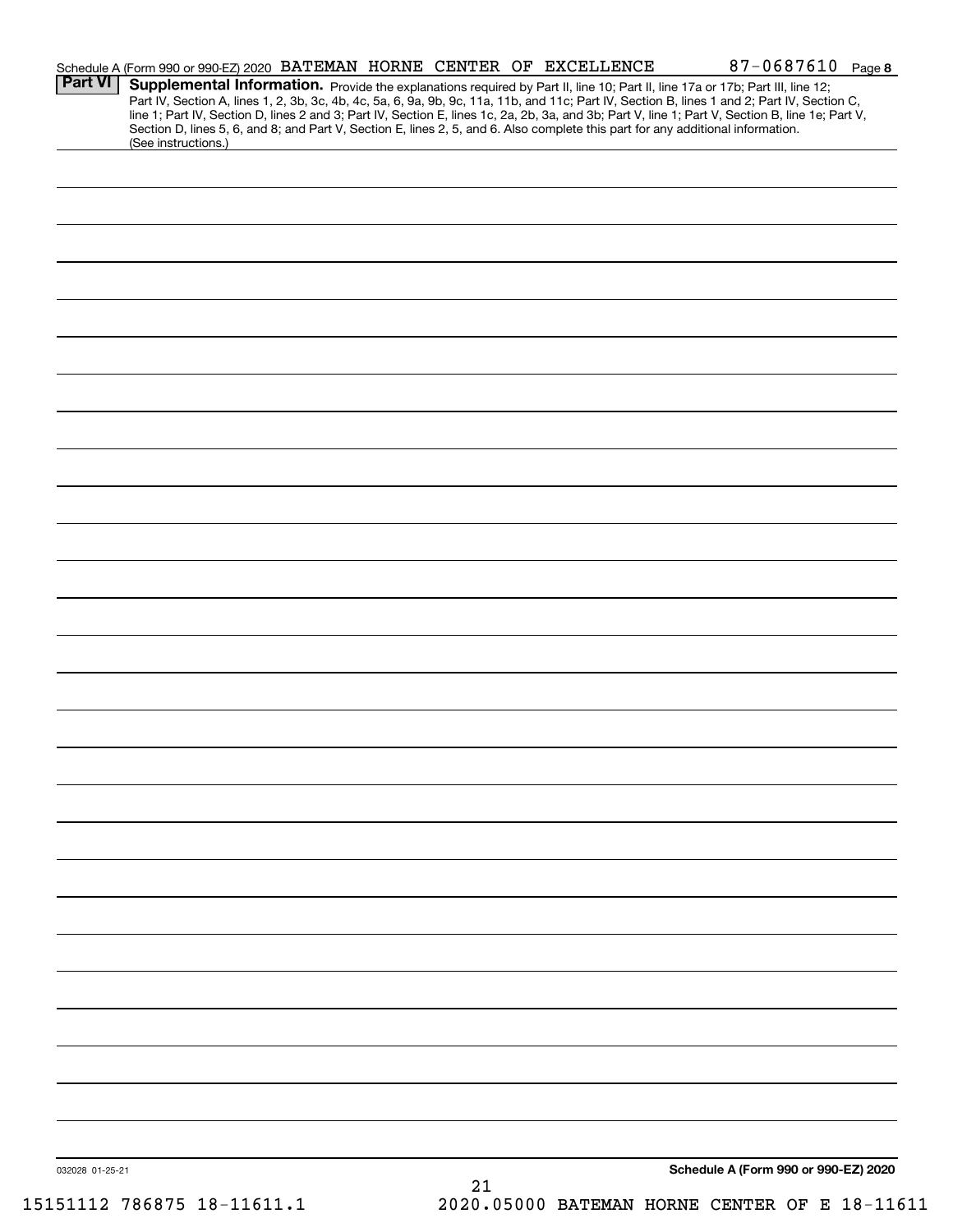Department of the Treasury Internal Revenue Service **(Form 990, 990-EZ, or 990-PF)**

## **Schedule B Schedule of Contributors**

\*\* PUBLIC DISCLOSURE COPY \*\*

**| Attach to Form 990, Form 990-EZ, or Form 990-PF. | Go to www.irs.gov/Form990 for the latest information.** OMB No. 1545-0047

**2020**

**Employer identification number**

| Name of the organization              |  |  |                                  |
|---------------------------------------|--|--|----------------------------------|
|                                       |  |  | BATEMAN HORNE CENTER OF EXCELLEN |
| <b>Organization type (check one):</b> |  |  |                                  |

RCE ROBIN 187-0687610

| Filers of:         | Section:                                                                    |
|--------------------|-----------------------------------------------------------------------------|
| Form 990 or 990-FZ | $\lfloor x \rfloor$ 501(c)( 3) (enter number) organization                  |
|                    | $4947(a)(1)$ nonexempt charitable trust not treated as a private foundation |
|                    | 527 political organization                                                  |
| Form 990-PF        | 501(c)(3) exempt private foundation                                         |
|                    | 4947(a)(1) nonexempt charitable trust treated as a private foundation       |
|                    | 501(c)(3) taxable private foundation                                        |

Check if your organization is covered by the **General Rule** or a **Special Rule. Note:**  Only a section 501(c)(7), (8), or (10) organization can check boxes for both the General Rule and a Special Rule. See instructions.

#### **General Rule**

 $\boxed{\textbf{X}}$  For an organization filing Form 990, 990-EZ, or 990-PF that received, during the year, contributions totaling \$5,000 or more (in money or property) from any one contributor. Complete Parts I and II. See instructions for determining a contributor's total contributions.

#### **Special Rules**

| For an organization described in section 501(c)(3) filing Form 990 or 990-EZ that met the 33 1/3% support test of the regulations under               |
|-------------------------------------------------------------------------------------------------------------------------------------------------------|
| sections 509(a)(1) and 170(b)(1)(A)(vi), that checked Schedule A (Form 990 or 990-EZ), Part II, line 13, 16a, or 16b, and that received from          |
| any one contributor, during the year, total contributions of the greater of (1) \$5,000; or (2) 2% of the amount on (i) Form 990, Part VIII, line 1h; |
| or (ii) Form 990-EZ, line 1. Complete Parts I and II.                                                                                                 |

For an organization described in section 501(c)(7), (8), or (10) filing Form 990 or 990-EZ that received from any one contributor, during the year, total contributions of more than \$1,000 exclusively for religious, charitable, scientific, literary, or educational purposes, or for the prevention of cruelty to children or animals. Complete Parts I (entering "N/A" in column (b) instead of the contributor name and address), II, and III.  $\mathcal{L}^{\text{max}}$ 

purpose. Don't complete any of the parts unless the **General Rule** applies to this organization because it received *nonexclusively* year, contributions <sub>exclusively</sub> for religious, charitable, etc., purposes, but no such contributions totaled more than \$1,000. If this box is checked, enter here the total contributions that were received during the year for an  $\;$ exclusively religious, charitable, etc., For an organization described in section 501(c)(7), (8), or (10) filing Form 990 or 990-EZ that received from any one contributor, during the religious, charitable, etc., contributions totaling \$5,000 or more during the year  $\Box$ — $\Box$   $\Box$  $\mathcal{L}^{\text{max}}$ 

**Caution:**  An organization that isn't covered by the General Rule and/or the Special Rules doesn't file Schedule B (Form 990, 990-EZ, or 990-PF),  **must** but it answer "No" on Part IV, line 2, of its Form 990; or check the box on line H of its Form 990-EZ or on its Form 990-PF, Part I, line 2, to certify that it doesn't meet the filing requirements of Schedule B (Form 990, 990-EZ, or 990-PF).

**For Paperwork Reduction Act Notice, see the instructions for Form 990, 990-EZ, or 990-PF. Schedule B (Form 990, 990-EZ, or 990-PF) (2020)** LHA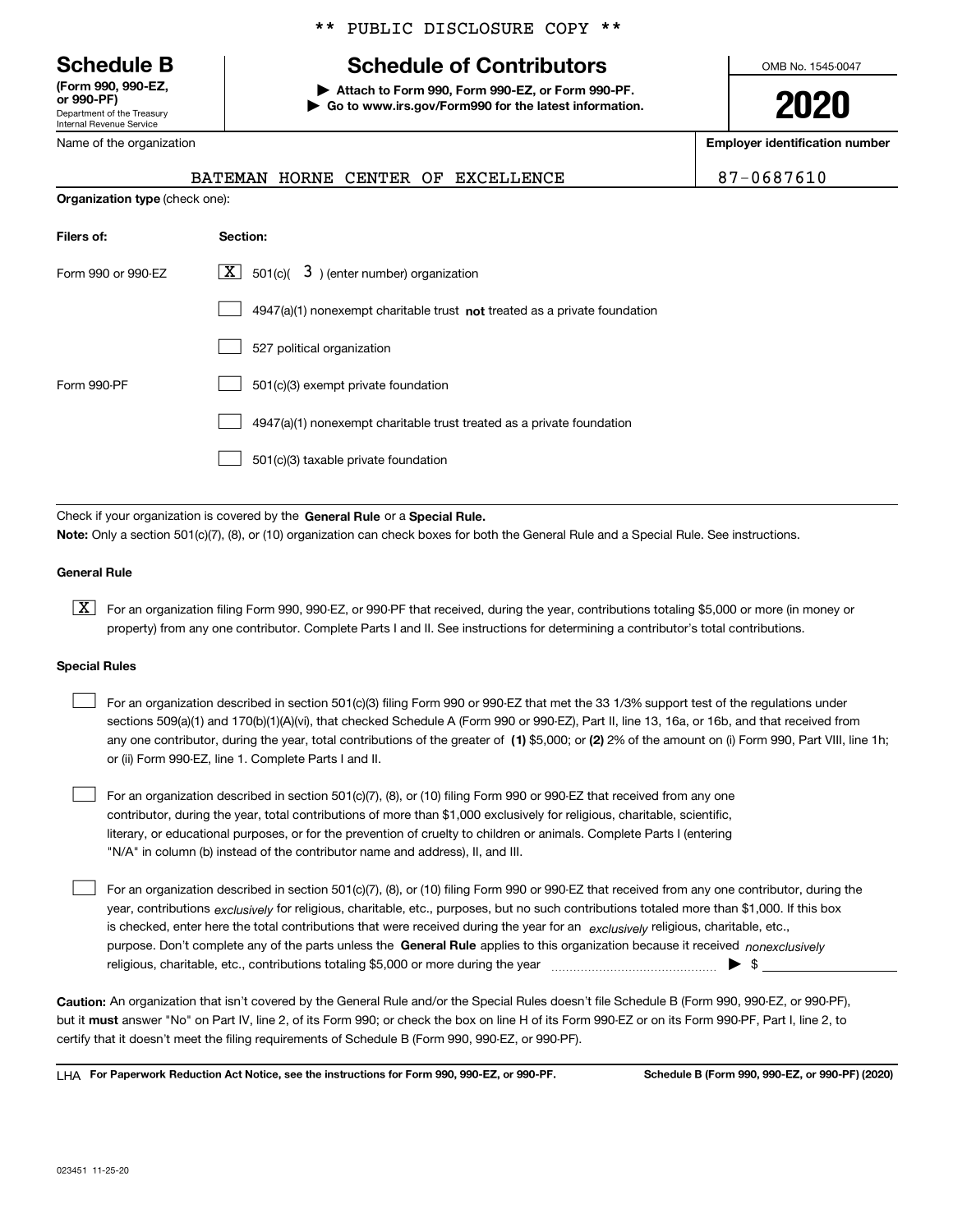#### BATEMAN HORNE CENTER OF EXCELLENCE 87-0687610

Contributors (see instructions). Use duplicate copies of Part I if additional space is needed. Chedule B (Form 990, 990-EZ, or 990-PF) (2020)<br>Iame of organization<br>**2Part I 2Part I Contributors** (see instructions). Use duplicate copies of Part I if additional space is needed.

| (a)<br>No. | (b)<br>Name, address, and ZIP + 4 | (c)<br><b>Total contributions</b>                    | (d)<br>Type of contribution                                                                                 |
|------------|-----------------------------------|------------------------------------------------------|-------------------------------------------------------------------------------------------------------------|
| 1          |                                   | 100,000.<br>\$                                       | $\overline{\texttt{X}}$<br>Person<br>Payroll<br>Noncash<br>(Complete Part II for<br>noncash contributions.) |
| (a)<br>No. | (b)<br>Name, address, and ZIP + 4 | (c)<br><b>Total contributions</b>                    | (d)<br>Type of contribution                                                                                 |
| 2          |                                   | 100,000.<br>\$                                       | $\overline{\texttt{X}}$<br>Person<br>Payroll<br>Noncash<br>(Complete Part II for<br>noncash contributions.) |
| (a)<br>No. | (b)<br>Name, address, and ZIP + 4 | (c)<br><b>Total contributions</b>                    | (d)<br>Type of contribution                                                                                 |
| 3          |                                   | 60,000.<br>\$                                        | $\overline{\texttt{X}}$<br>Person<br>Payroll<br>Noncash<br>(Complete Part II for<br>noncash contributions.) |
| (a)<br>No. | (b)<br>Name, address, and ZIP + 4 | (c)<br><b>Total contributions</b>                    | (d)<br>Type of contribution                                                                                 |
| 4          |                                   | 32,500.<br>\$                                        | $\overline{\text{X}}$<br>Person<br>Payroll<br>Noncash<br>(Complete Part II for<br>noncash contributions.)   |
| (a)<br>No. | (b)<br>Name, address, and ZIP + 4 | (c)<br><b>Total contributions</b>                    | (d)<br>Type of contribution                                                                                 |
| 5          |                                   | 10,000.<br>\$                                        | $\boxed{\mathrm{X}}$<br>Person<br>Payroll<br>Noncash<br>(Complete Part II for<br>noncash contributions.)    |
| (a)<br>No. | (b)<br>Name, address, and ZIP + 4 | (c)<br><b>Total contributions</b>                    | (d)<br>Type of contribution                                                                                 |
| 6          |                                   | 20,000.<br>$\, \, \raisebox{12pt}{$\scriptstyle \$}$ | $\boxed{\text{X}}$<br>Person<br>Payroll<br>Noncash<br>(Complete Part II for<br>noncash contributions.)      |

023452 11-25-20 **Schedule B (Form 990, 990-EZ, or 990-PF) (2020)**

15151112 786875 18-11611.1 2020.05000 BATEMAN HORNE CENTER OF E 18-11611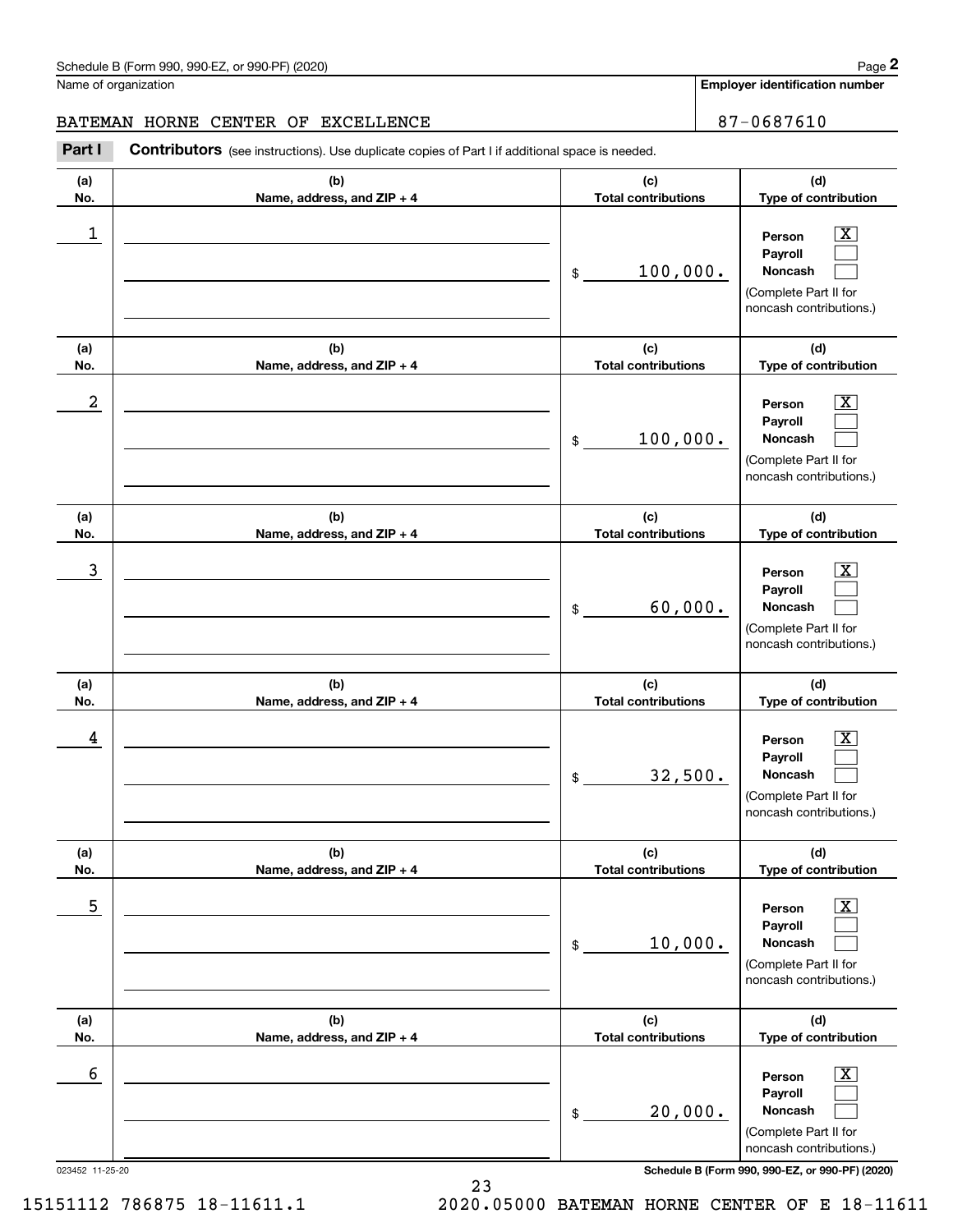#### BATEMAN HORNE CENTER OF EXCELLENCE 87-0687610

Contributors (see instructions). Use duplicate copies of Part I if additional space is needed. Chedule B (Form 990, 990-EZ, or 990-PF) (2020)<br>Iame of organization<br>**2Part I 2Part I Contributors** (see instructions). Use duplicate copies of Part I if additional space is needed.

| (a)<br>No. | (b)<br>Name, address, and ZIP + 4 | (c)<br><b>Total contributions</b> | (d)<br>Type of contribution                                                                                      |
|------------|-----------------------------------|-----------------------------------|------------------------------------------------------------------------------------------------------------------|
| 7          |                                   | 10,000.<br>\$                     | $\overline{\text{X}}$<br>Person<br>Payroll<br>Noncash<br>(Complete Part II for<br>noncash contributions.)        |
| (a)<br>No. | (b)<br>Name, address, and ZIP + 4 | (c)<br><b>Total contributions</b> | (d)<br>Type of contribution                                                                                      |
| 8          |                                   | 6,000.<br>\$                      | $\overline{\text{X}}$<br>Person<br>Payroll<br>Noncash<br>(Complete Part II for<br>noncash contributions.)        |
| (a)<br>No. | (b)<br>Name, address, and ZIP + 4 | (c)<br><b>Total contributions</b> | (d)<br>Type of contribution                                                                                      |
| 9          |                                   | 9,250.<br>\$                      | $\overline{\text{X}}$<br>Person<br>Payroll<br><b>Noncash</b><br>(Complete Part II for<br>noncash contributions.) |
| (a)<br>No. | (b)<br>Name, address, and ZIP + 4 | (c)<br><b>Total contributions</b> | (d)<br>Type of contribution                                                                                      |
| 10         |                                   | 25,000.<br>\$                     | $\overline{\texttt{X}}$<br>Person<br>Payroll<br>Noncash<br>(Complete Part II for<br>noncash contributions.)      |
| (a)<br>No. | (b)<br>Name, address, and ZIP + 4 | (c)<br><b>Total contributions</b> | (d)<br>Type of contribution                                                                                      |
| 11         |                                   | 5,000.<br>\$                      | $\overline{\mathbf{X}}$<br>Person<br>Payroll<br>Noncash<br>(Complete Part II for<br>noncash contributions.)      |
| (a)<br>No. | (b)<br>Name, address, and ZIP + 4 | (c)<br><b>Total contributions</b> | (d)<br>Type of contribution                                                                                      |
| 12         |                                   | 18,000.<br>\$                     | $\overline{\text{X}}$<br>Person<br>Payroll<br>Noncash<br>(Complete Part II for<br>noncash contributions.)        |

023452 11-25-20 **Schedule B (Form 990, 990-EZ, or 990-PF) (2020)**

15151112 786875 18-11611.1 2020.05000 BATEMAN HORNE CENTER OF E 18-11611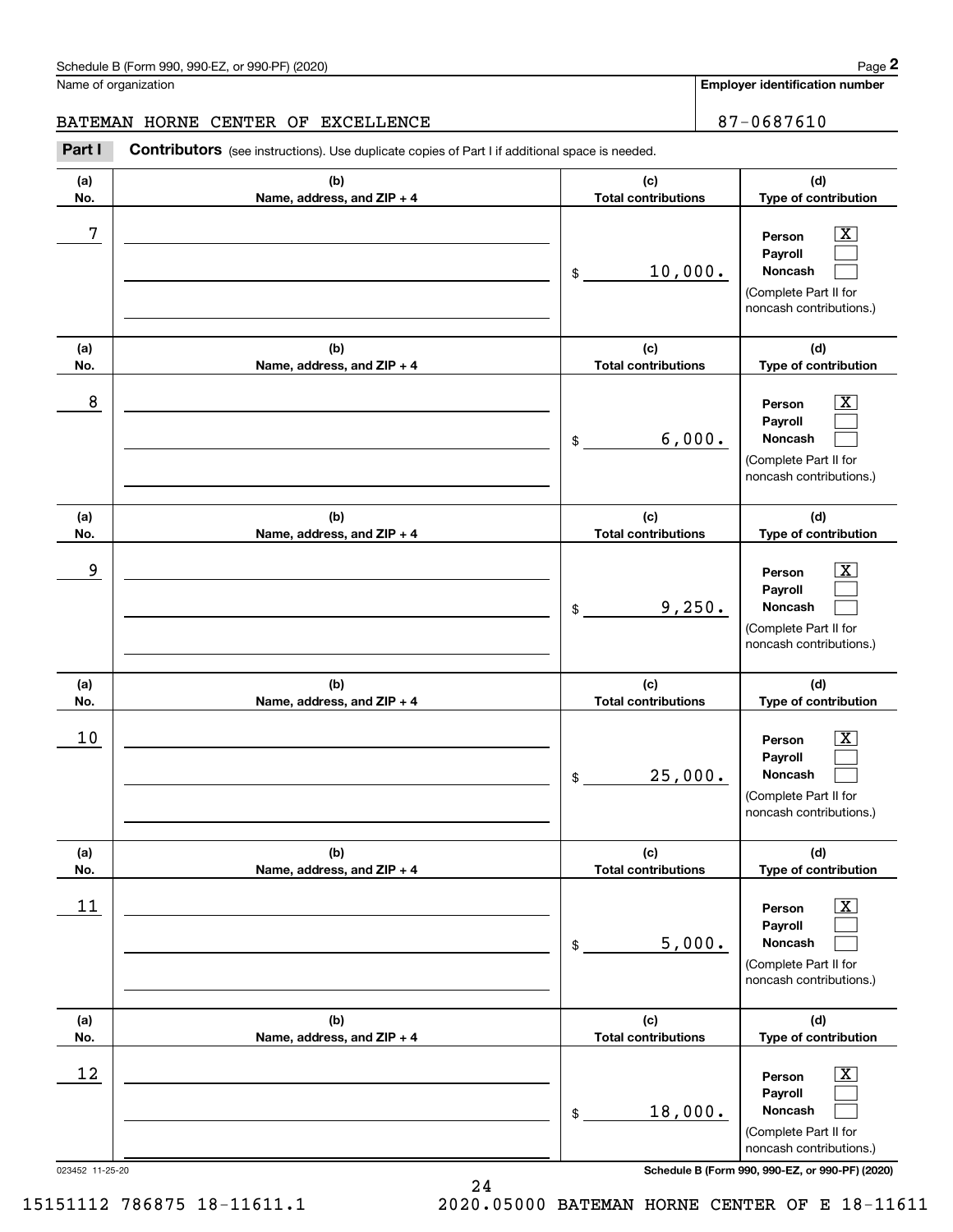#### BATEMAN HORNE CENTER OF EXCELLENCE 87-0687610

Contributors (see instructions). Use duplicate copies of Part I if additional space is needed. Chedule B (Form 990, 990-EZ, or 990-PF) (2020)<br>Iame of organization<br>**2Part I 2Part I Contributors** (see instructions). Use duplicate copies of Part I if additional space is needed.

| (a)    | (b)                        | (c)                        | (d)                                                                                                         |
|--------|----------------------------|----------------------------|-------------------------------------------------------------------------------------------------------------|
| No.    | Name, address, and ZIP + 4 | <b>Total contributions</b> | Type of contribution                                                                                        |
| 13     |                            | 48,407.<br>$\frac{1}{2}$   | $\overline{\text{X}}$<br>Person<br>Payroll<br>Noncash<br>(Complete Part II for<br>noncash contributions.)   |
| (a)    | (b)                        | (c)                        | (d)                                                                                                         |
| No.    | Name, address, and ZIP + 4 | <b>Total contributions</b> | Type of contribution                                                                                        |
| 14     |                            | 102,765.<br>\$             | $\overline{\text{X}}$<br>Person<br>Payroll<br>Noncash<br>(Complete Part II for<br>noncash contributions.)   |
| (a)    | (b)                        | (c)                        | (d)                                                                                                         |
| No.    | Name, address, and ZIP + 4 | <b>Total contributions</b> | Type of contribution                                                                                        |
| 15     |                            | 50,000.<br>$\mathfrak{S}$  | $\overline{\text{X}}$<br>Person<br>Payroll<br>Noncash<br>(Complete Part II for<br>noncash contributions.)   |
| (a)    | (b)                        | (c)                        | (d)                                                                                                         |
| No.    | Name, address, and ZIP + 4 | <b>Total contributions</b> | Type of contribution                                                                                        |
| 16     |                            | 12,000.<br>$\mathfrak{S}$  | $\overline{\text{X}}$<br>Person<br>Payroll<br>Noncash<br>(Complete Part II for<br>noncash contributions.)   |
| (a)    | (b)                        | (c)                        | (d)                                                                                                         |
| No.    | Name, address, and ZIP + 4 | <b>Total contributions</b> | Type of contribution                                                                                        |
| 17     |                            | 10,000.<br>\$              | $\overline{\texttt{X}}$<br>Person<br>Payroll<br>Noncash<br>(Complete Part II for<br>noncash contributions.) |
| (a)    | (b)                        | (c)                        | (d)                                                                                                         |
| No.    | Name, address, and ZIP + 4 | <b>Total contributions</b> | Type of contribution                                                                                        |
| $18\,$ |                            | 7,500.<br>\$               | $\overline{\text{X}}$<br>Person<br>Payroll<br>Noncash<br>(Complete Part II for<br>noncash contributions.)   |

023452 11-25-20 **Schedule B (Form 990, 990-EZ, or 990-PF) (2020)**

15151112 786875 18-11611.1 2020.05000 BATEMAN HORNE CENTER OF E 18-11611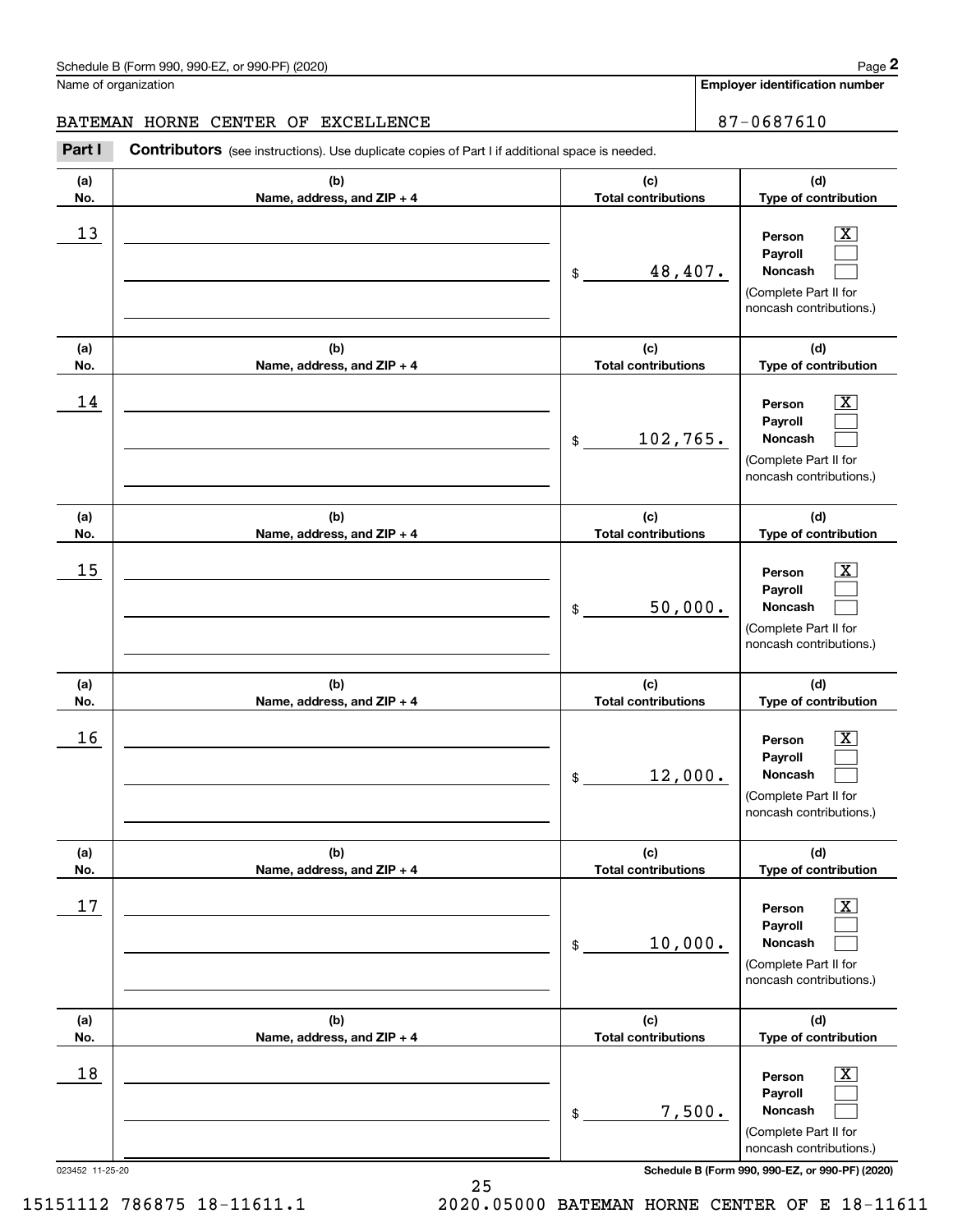#### BATEMAN HORNE CENTER OF EXCELLENCE 87-0687610

Contributors (see instructions). Use duplicate copies of Part I if additional space is needed. Chedule B (Form 990, 990-EZ, or 990-PF) (2020)<br>Iame of organization<br>**2Part I 2Part I Contributors** (see instructions). Use duplicate copies of Part I if additional space is needed.

| (a)<br>No.                | (b)<br>Name, address, and ZIP + 4 | (c)<br><b>Total contributions</b> | (d)<br>Type of contribution                                                                                 |
|---------------------------|-----------------------------------|-----------------------------------|-------------------------------------------------------------------------------------------------------------|
| 19                        |                                   | 5,000.<br>\$                      | $\overline{\mathbf{X}}$<br>Person<br>Payroll<br>Noncash<br>(Complete Part II for<br>noncash contributions.) |
| (a)<br>No.                | (b)<br>Name, address, and ZIP + 4 | (c)<br><b>Total contributions</b> | (d)<br>Type of contribution                                                                                 |
| 20                        |                                   | 5,840.<br>\$                      | $\overline{\mathbf{X}}$<br>Person<br>Payroll<br>Noncash<br>(Complete Part II for<br>noncash contributions.) |
| (a)<br>No.                | (b)<br>Name, address, and ZIP + 4 | (c)<br><b>Total contributions</b> | (d)<br>Type of contribution                                                                                 |
| 21                        |                                   | 6,000.<br>$\frac{1}{2}$           | $\overline{\texttt{X}}$<br>Person<br>Payroll<br>Noncash<br>(Complete Part II for<br>noncash contributions.) |
| (a)<br>No.                | (b)<br>Name, address, and ZIP + 4 | (c)<br><b>Total contributions</b> | (d)<br>Type of contribution                                                                                 |
| 22                        |                                   | 7,500.<br>\$                      | $\overline{\mathbf{X}}$<br>Person<br>Payroll<br>Noncash<br>(Complete Part II for<br>noncash contributions.) |
| (a)<br>No.                | (b)<br>Name, address, and ZIP + 4 | (c)<br><b>Total contributions</b> | (d)<br>Type of contribution                                                                                 |
| 23                        |                                   | 5,000.<br>\$                      | $\overline{\text{X}}$<br>Person<br>Payroll<br>Noncash<br>(Complete Part II for<br>noncash contributions.)   |
| (a)<br>No.                | (b)<br>Name, address, and ZIP + 4 | (c)<br><b>Total contributions</b> | (d)<br>Type of contribution                                                                                 |
| $2\,4$<br>023452 11-25-20 |                                   | 8,200.<br>\$                      | $\overline{\text{X}}$<br>Person<br>Payroll<br>Noncash<br>(Complete Part II for<br>noncash contributions.)   |
|                           |                                   |                                   | Schedule B (Form 990, 990-EZ, or 990-PF) (2020)                                                             |

15151112 786875 18-11611.1 2020.05000 BATEMAN HORNE CENTER OF E 18-11611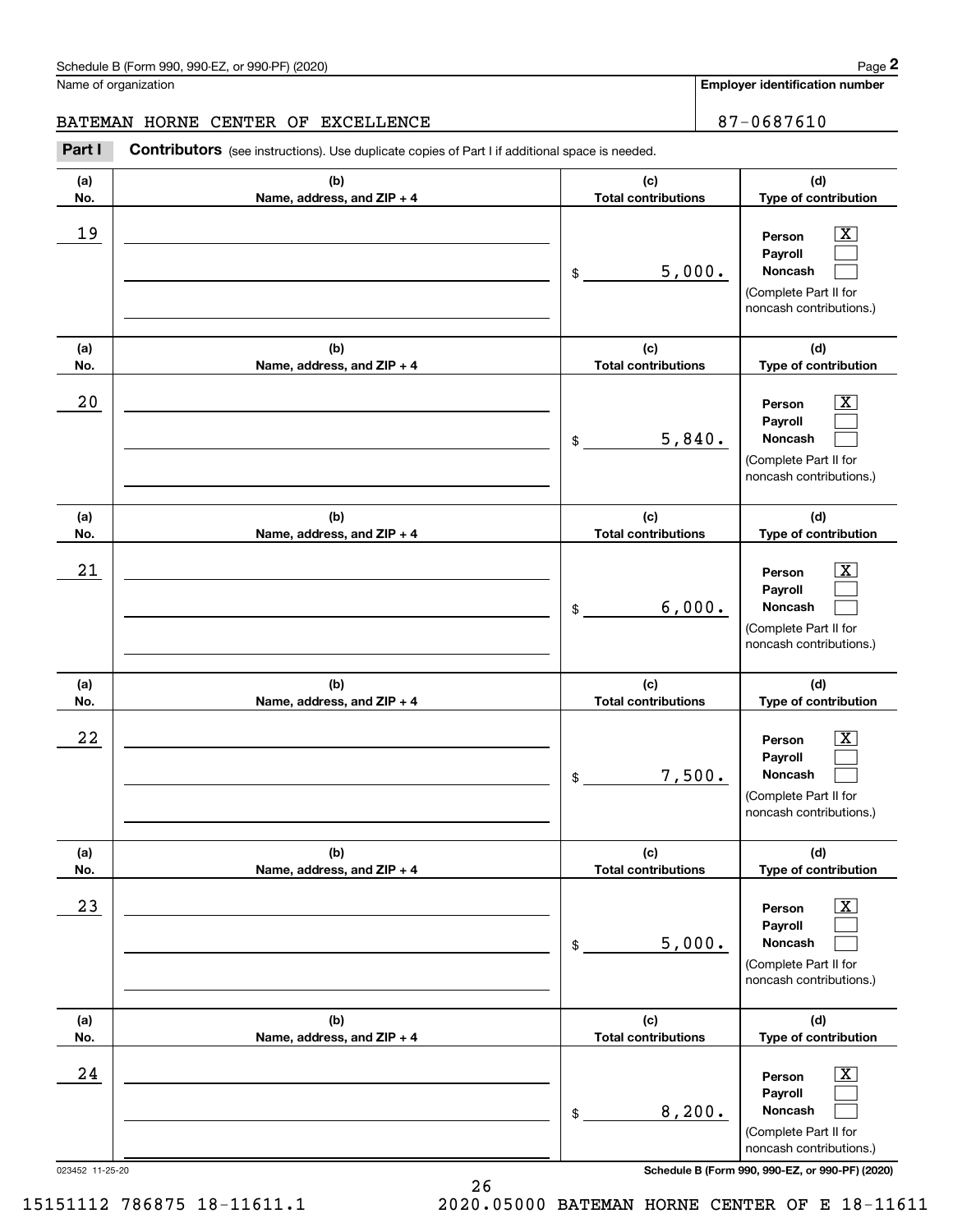BATEMAN HORNE CENTER OF EXCELLENCE **87-0687610** 

Chedule B (Form 990, 990-EZ, or 990-PF) (2020)<br> **3Part II is additional space is needed.**<br> **3Part II is Noncash Property** (see instructions). Use duplicate copies of Part II if additional space is needed.

| (a)<br>No.<br>from<br>Part I | (b)<br>Description of noncash property given | (c)<br>FMV (or estimate)<br>(See instructions.) | (d)<br>Date received                            |
|------------------------------|----------------------------------------------|-------------------------------------------------|-------------------------------------------------|
|                              |                                              | $\frac{1}{2}$                                   |                                                 |
| (a)<br>No.<br>from<br>Part I | (b)<br>Description of noncash property given | (c)<br>FMV (or estimate)<br>(See instructions.) | (d)<br>Date received                            |
|                              |                                              | $\sim$                                          |                                                 |
| (a)<br>No.<br>from<br>Part I | (b)<br>Description of noncash property given | (c)<br>FMV (or estimate)<br>(See instructions.) | (d)<br>Date received                            |
|                              |                                              | $\frac{1}{2}$                                   |                                                 |
| (a)<br>No.<br>from<br>Part I | (b)<br>Description of noncash property given | (c)<br>FMV (or estimate)<br>(See instructions.) | (d)<br>Date received                            |
|                              |                                              | $\mathfrak s$                                   |                                                 |
| (a)<br>No.<br>from<br>Part I | (b)<br>Description of noncash property given | (c)<br>FMV (or estimate)<br>(See instructions.) | (d)<br>Date received                            |
|                              |                                              | \$                                              |                                                 |
| (a)<br>No.<br>from<br>Part I | (b)<br>Description of noncash property given | (c)<br>FMV (or estimate)<br>(See instructions.) | (d)<br>Date received                            |
|                              |                                              | \$                                              | Schedule B (Form 990, 990-EZ, or 990-PF) (2020) |

27

15151112 786875 18-11611.1 2020.05000 BATEMAN HORNE CENTER OF E 18-11611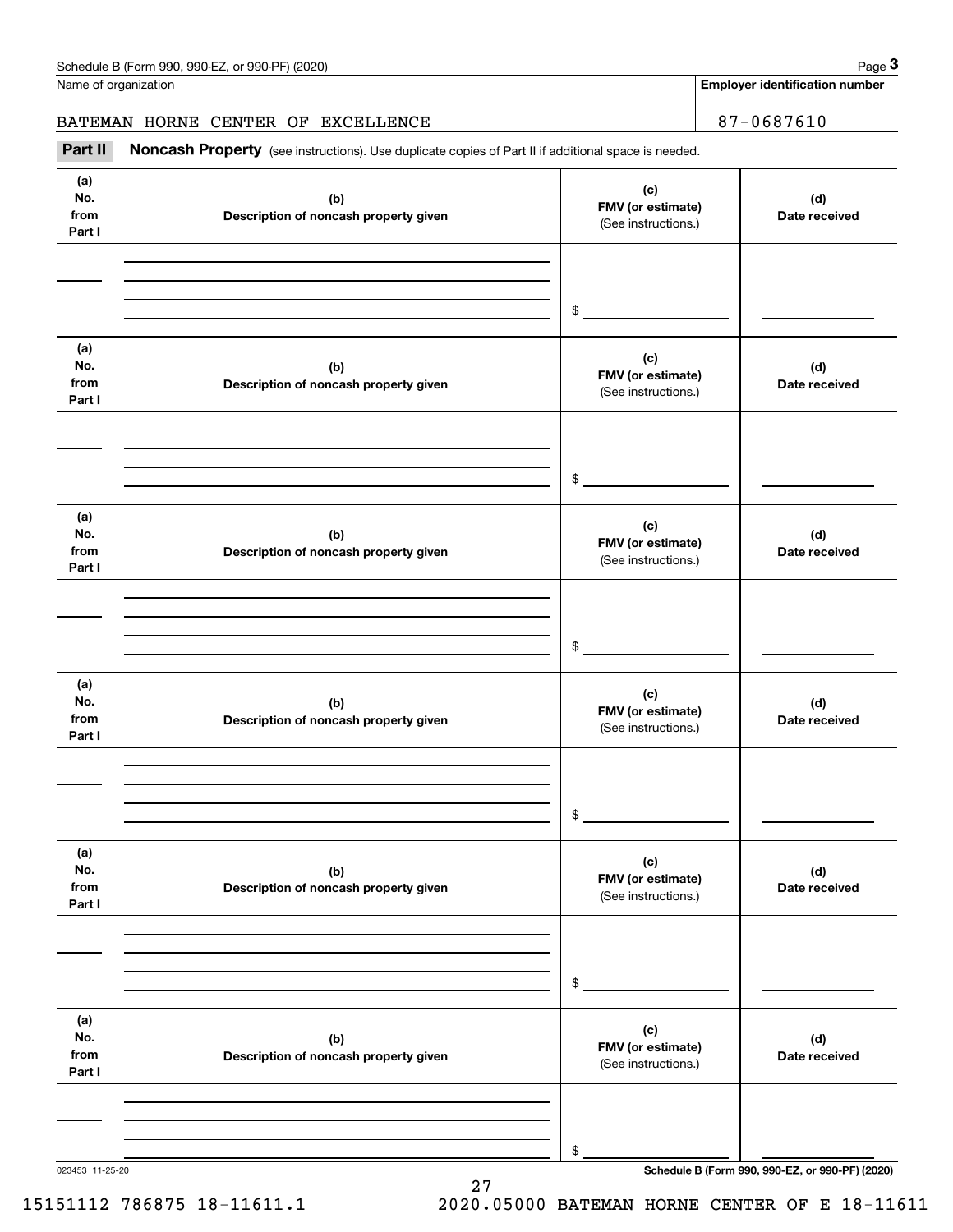|                  | Schedule B (Form 990, 990-EZ, or 990-PF) (2020)                                                                                                                                                                                                                              |                      |                                          |  | Page 4                                          |  |  |  |  |
|------------------|------------------------------------------------------------------------------------------------------------------------------------------------------------------------------------------------------------------------------------------------------------------------------|----------------------|------------------------------------------|--|-------------------------------------------------|--|--|--|--|
|                  | Name of organization                                                                                                                                                                                                                                                         |                      |                                          |  | <b>Employer identification number</b>           |  |  |  |  |
|                  | BATEMAN HORNE CENTER OF EXCELLENCE                                                                                                                                                                                                                                           |                      |                                          |  | 87-0687610                                      |  |  |  |  |
| Part III         | Exclusively religious, charitable, etc., contributions to organizations described in section 501(c)(7), (8), or (10) that total more than \$1,000 for the year<br>from any one contributor. Complete columns (a) through (e) and the following line entry. For organizations |                      |                                          |  |                                                 |  |  |  |  |
|                  | completing Part III, enter the total of exclusively religious, charitable, etc., contributions of \$1,000 or less for the year. (Enter this info. once.) $\blacktriangleright$ \$                                                                                            |                      |                                          |  |                                                 |  |  |  |  |
| (a) No.          | Use duplicate copies of Part III if additional space is needed.                                                                                                                                                                                                              |                      |                                          |  |                                                 |  |  |  |  |
| from<br>Part I   | (b) Purpose of gift                                                                                                                                                                                                                                                          | (c) Use of gift      |                                          |  | (d) Description of how gift is held             |  |  |  |  |
|                  |                                                                                                                                                                                                                                                                              |                      |                                          |  |                                                 |  |  |  |  |
|                  |                                                                                                                                                                                                                                                                              |                      |                                          |  |                                                 |  |  |  |  |
|                  |                                                                                                                                                                                                                                                                              |                      |                                          |  |                                                 |  |  |  |  |
|                  |                                                                                                                                                                                                                                                                              | (e) Transfer of gift |                                          |  |                                                 |  |  |  |  |
|                  |                                                                                                                                                                                                                                                                              |                      |                                          |  |                                                 |  |  |  |  |
|                  | Transferee's name, address, and ZIP + 4                                                                                                                                                                                                                                      |                      |                                          |  | Relationship of transferor to transferee        |  |  |  |  |
|                  |                                                                                                                                                                                                                                                                              |                      |                                          |  |                                                 |  |  |  |  |
|                  |                                                                                                                                                                                                                                                                              |                      |                                          |  |                                                 |  |  |  |  |
| (a) No.          |                                                                                                                                                                                                                                                                              |                      |                                          |  |                                                 |  |  |  |  |
| from<br>Part I   | (b) Purpose of gift                                                                                                                                                                                                                                                          | (c) Use of gift      |                                          |  | (d) Description of how gift is held             |  |  |  |  |
|                  |                                                                                                                                                                                                                                                                              |                      |                                          |  |                                                 |  |  |  |  |
|                  |                                                                                                                                                                                                                                                                              |                      |                                          |  |                                                 |  |  |  |  |
|                  |                                                                                                                                                                                                                                                                              |                      |                                          |  |                                                 |  |  |  |  |
|                  | (e) Transfer of gift                                                                                                                                                                                                                                                         |                      |                                          |  |                                                 |  |  |  |  |
|                  | Transferee's name, address, and ZIP + 4                                                                                                                                                                                                                                      |                      |                                          |  | Relationship of transferor to transferee        |  |  |  |  |
|                  |                                                                                                                                                                                                                                                                              |                      |                                          |  |                                                 |  |  |  |  |
|                  |                                                                                                                                                                                                                                                                              |                      |                                          |  |                                                 |  |  |  |  |
|                  |                                                                                                                                                                                                                                                                              |                      |                                          |  |                                                 |  |  |  |  |
| (a) No.<br>from  | (b) Purpose of gift                                                                                                                                                                                                                                                          |                      |                                          |  |                                                 |  |  |  |  |
| Part I           |                                                                                                                                                                                                                                                                              | (c) Use of gift      |                                          |  | (d) Description of how gift is held             |  |  |  |  |
|                  |                                                                                                                                                                                                                                                                              |                      |                                          |  |                                                 |  |  |  |  |
|                  |                                                                                                                                                                                                                                                                              |                      |                                          |  |                                                 |  |  |  |  |
|                  |                                                                                                                                                                                                                                                                              | (e) Transfer of gift |                                          |  |                                                 |  |  |  |  |
|                  |                                                                                                                                                                                                                                                                              |                      |                                          |  |                                                 |  |  |  |  |
|                  | Transferee's name, address, and $ZIP + 4$                                                                                                                                                                                                                                    |                      | Relationship of transferor to transferee |  |                                                 |  |  |  |  |
|                  |                                                                                                                                                                                                                                                                              |                      |                                          |  |                                                 |  |  |  |  |
|                  |                                                                                                                                                                                                                                                                              |                      |                                          |  |                                                 |  |  |  |  |
|                  |                                                                                                                                                                                                                                                                              |                      |                                          |  |                                                 |  |  |  |  |
| (a) No.<br>`from | (b) Purpose of gift                                                                                                                                                                                                                                                          | (c) Use of gift      |                                          |  | (d) Description of how gift is held             |  |  |  |  |
| Part I           |                                                                                                                                                                                                                                                                              |                      |                                          |  |                                                 |  |  |  |  |
|                  |                                                                                                                                                                                                                                                                              |                      |                                          |  |                                                 |  |  |  |  |
|                  |                                                                                                                                                                                                                                                                              |                      |                                          |  |                                                 |  |  |  |  |
|                  |                                                                                                                                                                                                                                                                              | (e) Transfer of gift |                                          |  |                                                 |  |  |  |  |
|                  |                                                                                                                                                                                                                                                                              |                      |                                          |  |                                                 |  |  |  |  |
|                  | Transferee's name, address, and $ZIP + 4$                                                                                                                                                                                                                                    |                      |                                          |  | Relationship of transferor to transferee        |  |  |  |  |
|                  |                                                                                                                                                                                                                                                                              |                      |                                          |  |                                                 |  |  |  |  |
|                  |                                                                                                                                                                                                                                                                              |                      |                                          |  |                                                 |  |  |  |  |
|                  |                                                                                                                                                                                                                                                                              |                      |                                          |  |                                                 |  |  |  |  |
| 023454 11-25-20  |                                                                                                                                                                                                                                                                              |                      |                                          |  | Schedule B (Form 990, 990-EZ, or 990-PF) (2020) |  |  |  |  |

**Schedule B (Form 990, 990-EZ, or 990-PF) (2020)**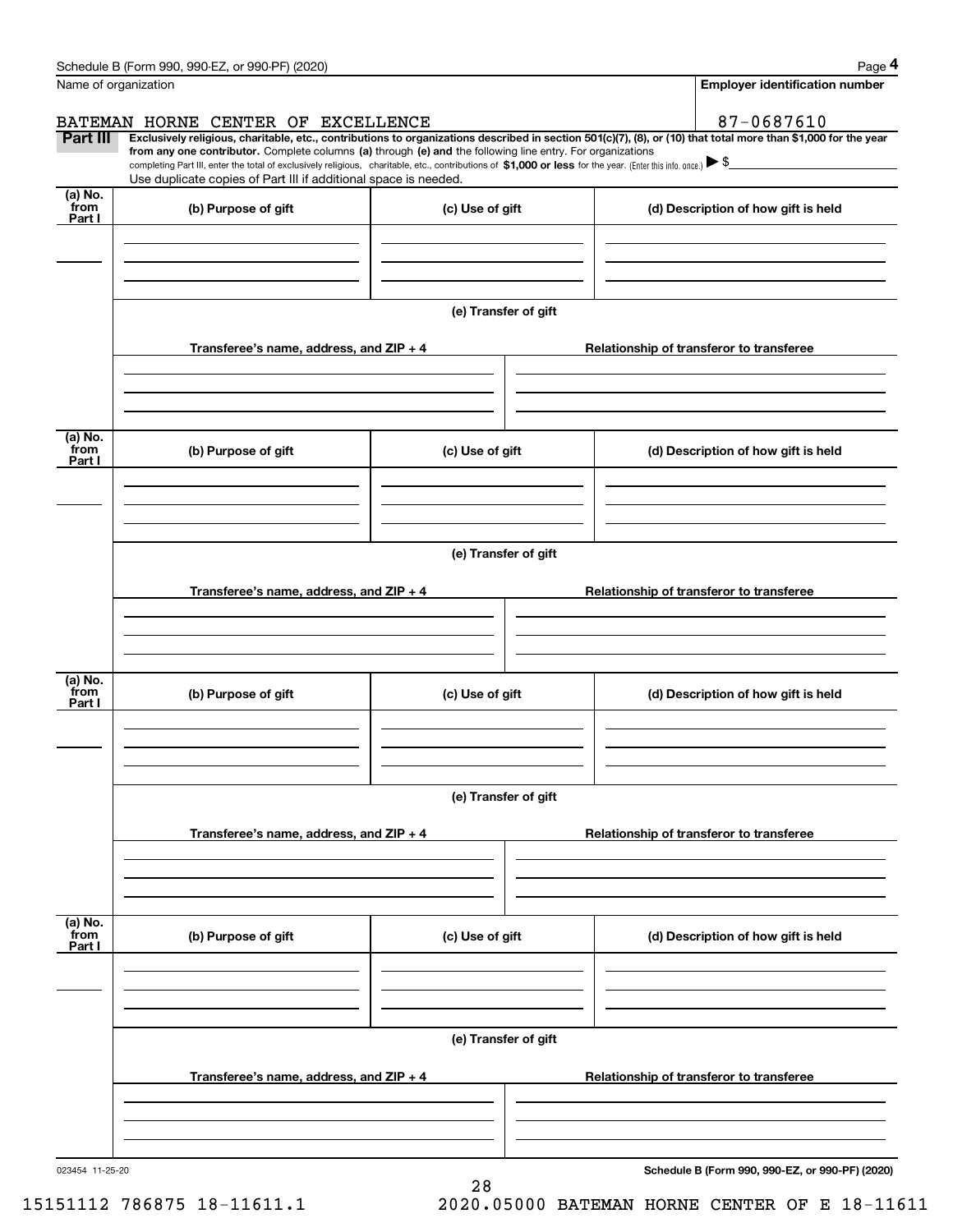| <b>SCHEDULE D</b> |  |
|-------------------|--|
|-------------------|--|

| (Form 990) |  |
|------------|--|
|------------|--|

## **Supplemental Financial Statements**

(Form 990)<br>
Pepartment of the Treasury<br>
Department of the Treasury<br>
Department of the Treasury<br>
Department of the Treasury<br> **Co to www.irs.gov/Form990 for instructions and the latest information.**<br> **Co to www.irs.gov/Form9** 



Department of the Treasury Internal Revenue Service

**Name of the organization Employer identification number**

|         | BATEMAN HORNE CENTER OF EXCELLENCE                                                                                                                                |                         | 87-0687610                                         |
|---------|-------------------------------------------------------------------------------------------------------------------------------------------------------------------|-------------------------|----------------------------------------------------|
| Part I  | Organizations Maintaining Donor Advised Funds or Other Similar Funds or Accounts. Complete if the                                                                 |                         |                                                    |
|         | organization answered "Yes" on Form 990, Part IV, line 6.                                                                                                         |                         |                                                    |
|         |                                                                                                                                                                   | (a) Donor advised funds | (b) Funds and other accounts                       |
| 1       |                                                                                                                                                                   |                         |                                                    |
| 2       | Aggregate value of contributions to (during year)                                                                                                                 |                         |                                                    |
| з       | Aggregate value of grants from (during year)                                                                                                                      |                         |                                                    |
| 4       |                                                                                                                                                                   |                         |                                                    |
| 5       | Did the organization inform all donors and donor advisors in writing that the assets held in donor advised funds                                                  |                         |                                                    |
|         |                                                                                                                                                                   |                         | Yes<br>No                                          |
|         |                                                                                                                                                                   |                         |                                                    |
| 6       | Did the organization inform all grantees, donors, and donor advisors in writing that grant funds can be used only                                                 |                         |                                                    |
|         | for charitable purposes and not for the benefit of the donor or donor advisor, or for any other purpose conferring                                                |                         |                                                    |
| Part II | impermissible private benefit?<br>Conservation Easements. Complete if the organization answered "Yes" on Form 990, Part IV, line 7.                               |                         | Yes<br>No                                          |
|         |                                                                                                                                                                   |                         |                                                    |
| 1       | Purpose(s) of conservation easements held by the organization (check all that apply).                                                                             |                         |                                                    |
|         | Preservation of land for public use (for example, recreation or education)                                                                                        |                         | Preservation of a historically important land area |
|         | Protection of natural habitat                                                                                                                                     |                         | Preservation of a certified historic structure     |
|         | Preservation of open space                                                                                                                                        |                         |                                                    |
| 2       | Complete lines 2a through 2d if the organization held a qualified conservation contribution in the form of a conservation easement on the last                    |                         |                                                    |
|         | day of the tax year.                                                                                                                                              |                         | Held at the End of the Tax Year                    |
| а       | Total number of conservation easements                                                                                                                            |                         | 2a                                                 |
| b       | Total acreage restricted by conservation easements                                                                                                                |                         | 2 <sub>b</sub>                                     |
| с       |                                                                                                                                                                   |                         | 2c                                                 |
| d       | Number of conservation easements included in (c) acquired after 7/25/06, and not on a historic structure                                                          |                         |                                                    |
|         | listed in the National Register [111] in the Mational Register [11] in the Mation Mathematical Anna Mathematic                                                    |                         | 2d                                                 |
| З.      | Number of conservation easements modified, transferred, released, extinguished, or terminated by the organization during the tax                                  |                         |                                                    |
|         | $year \blacktriangleright$                                                                                                                                        |                         |                                                    |
| 4       | Number of states where property subject to conservation easement is located >                                                                                     |                         |                                                    |
| 5       | Does the organization have a written policy regarding the periodic monitoring, inspection, handling of                                                            |                         |                                                    |
|         | violations, and enforcement of the conservation easements it holds?                                                                                               |                         | Yes<br><b>No</b>                                   |
| 6       | Staff and volunteer hours devoted to monitoring, inspecting, handling of violations, and enforcing conservation easements during the year                         |                         |                                                    |
|         |                                                                                                                                                                   |                         |                                                    |
| 7       | Amount of expenses incurred in monitoring, inspecting, handling of violations, and enforcing conservation easements during the year                               |                         |                                                    |
|         | $\blacktriangleright$ \$                                                                                                                                          |                         |                                                    |
| 8       | Does each conservation easement reported on line 2(d) above satisfy the requirements of section 170(h)(4)(B)(i)                                                   |                         |                                                    |
|         |                                                                                                                                                                   |                         | Yes<br>No                                          |
|         |                                                                                                                                                                   |                         |                                                    |
| 9       | In Part XIII, describe how the organization reports conservation easements in its revenue and expense statement and                                               |                         |                                                    |
|         | balance sheet, and include, if applicable, the text of the footnote to the organization's financial statements that describes the                                 |                         |                                                    |
|         | organization's accounting for conservation easements.<br>Organizations Maintaining Collections of Art, Historical Treasures, or Other Similar Assets.<br>Part III |                         |                                                    |
|         | Complete if the organization answered "Yes" on Form 990, Part IV, line 8.                                                                                         |                         |                                                    |
|         | 1a If the organization elected, as permitted under FASB ASC 958, not to report in its revenue statement and balance sheet works                                   |                         |                                                    |
|         | of art, historical treasures, or other similar assets held for public exhibition, education, or research in furtherance of public                                 |                         |                                                    |
|         |                                                                                                                                                                   |                         |                                                    |
|         | service, provide in Part XIII the text of the footnote to its financial statements that describes these items.                                                    |                         |                                                    |
| b       | If the organization elected, as permitted under FASB ASC 958, to report in its revenue statement and balance sheet works of                                       |                         |                                                    |
|         | art, historical treasures, or other similar assets held for public exhibition, education, or research in furtherance of public service,                           |                         |                                                    |
|         | provide the following amounts relating to these items:                                                                                                            |                         |                                                    |
|         |                                                                                                                                                                   |                         | \$                                                 |
|         | (ii) Assets included in Form 990, Part X                                                                                                                          |                         | $\blacktriangleright$ \$                           |
| 2       | If the organization received or held works of art, historical treasures, or other similar assets for financial gain, provide                                      |                         |                                                    |
|         | the following amounts required to be reported under FASB ASC 958 relating to these items:                                                                         |                         |                                                    |
| а       |                                                                                                                                                                   |                         | $\blacktriangleright$ \$                           |
|         |                                                                                                                                                                   |                         | $\blacktriangleright$ \$                           |

#### 032051 12-01-20 **For Paperwork Reduction Act Notice, see the Instructions for Form 990. Schedule D (Form 990) 2020** LHA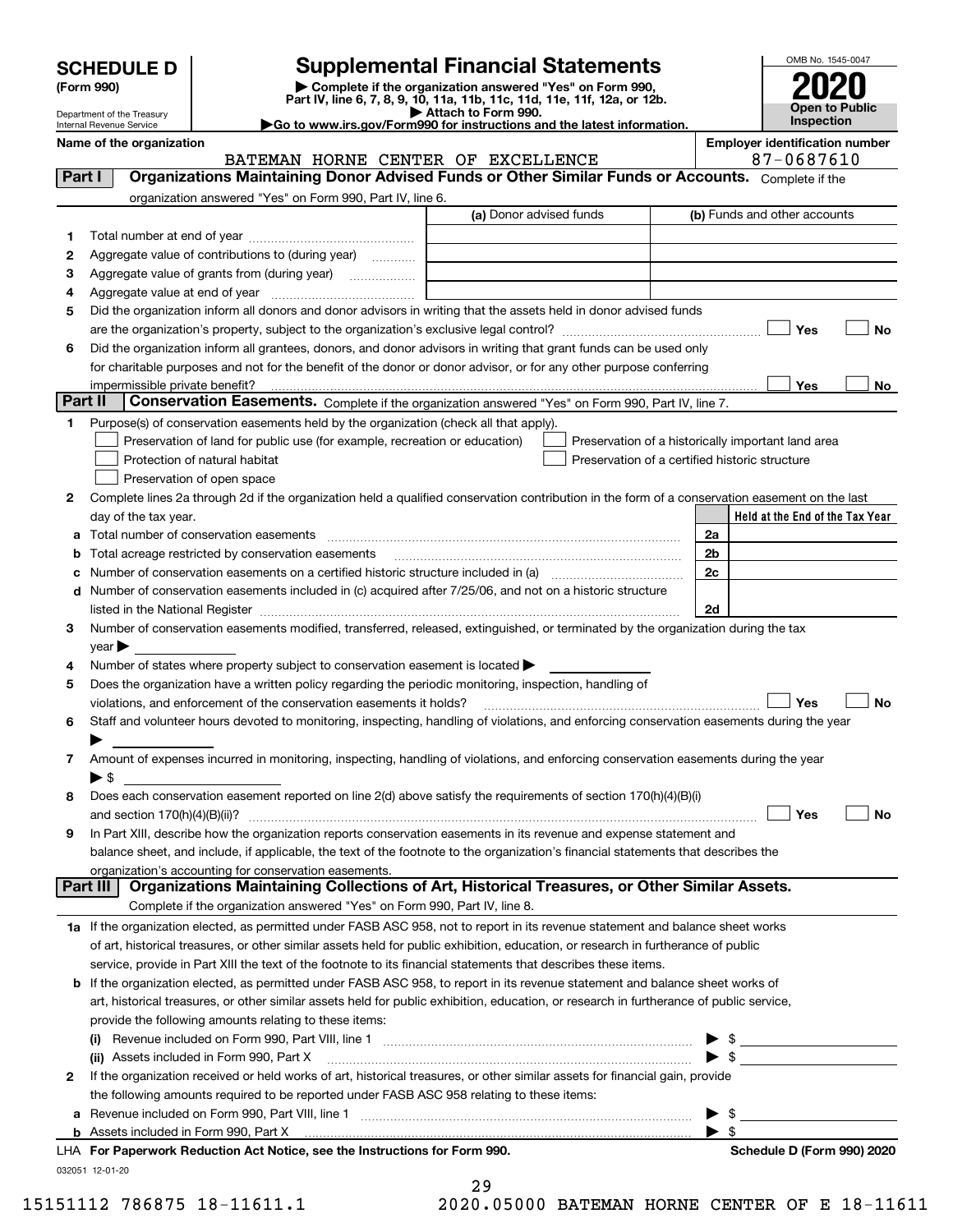|        | Schedule D (Form 990) 2020                                                                                                           | BATEMAN HORNE CENTER OF EXCELLENCE      |   |                |                                                                                                                                                                                                                               |                                 | 87-0687610 Page 2 |                     |          |    |
|--------|--------------------------------------------------------------------------------------------------------------------------------------|-----------------------------------------|---|----------------|-------------------------------------------------------------------------------------------------------------------------------------------------------------------------------------------------------------------------------|---------------------------------|-------------------|---------------------|----------|----|
|        | Part III<br>Organizations Maintaining Collections of Art, Historical Treasures, or Other Similar Assets (continued)                  |                                         |   |                |                                                                                                                                                                                                                               |                                 |                   |                     |          |    |
| 3      | Using the organization's acquisition, accession, and other records, check any of the following that make significant use of its      |                                         |   |                |                                                                                                                                                                                                                               |                                 |                   |                     |          |    |
|        | collection items (check all that apply):                                                                                             |                                         |   |                |                                                                                                                                                                                                                               |                                 |                   |                     |          |    |
| a      | Public exhibition                                                                                                                    |                                         |   |                | Loan or exchange program                                                                                                                                                                                                      |                                 |                   |                     |          |    |
| b      | Scholarly research                                                                                                                   |                                         |   |                | Other and the contract of the contract of the contract of the contract of the contract of the contract of the contract of the contract of the contract of the contract of the contract of the contract of the contract of the |                                 |                   |                     |          |    |
| с      | Preservation for future generations                                                                                                  |                                         |   |                |                                                                                                                                                                                                                               |                                 |                   |                     |          |    |
| 4      | Provide a description of the organization's collections and explain how they further the organization's exempt purpose in Part XIII. |                                         |   |                |                                                                                                                                                                                                                               |                                 |                   |                     |          |    |
| 5      | During the year, did the organization solicit or receive donations of art, historical treasures, or other similar assets             |                                         |   |                |                                                                                                                                                                                                                               |                                 |                   |                     |          |    |
|        | to be sold to raise funds rather than to be maintained as part of the organization's collection?                                     |                                         |   |                |                                                                                                                                                                                                                               |                                 |                   | Yes                 |          | No |
|        | <b>Part IV</b><br>Escrow and Custodial Arrangements. Complete if the organization answered "Yes" on Form 990, Part IV, line 9, or    |                                         |   |                |                                                                                                                                                                                                                               |                                 |                   |                     |          |    |
|        | reported an amount on Form 990, Part X, line 21.                                                                                     |                                         |   |                |                                                                                                                                                                                                                               |                                 |                   |                     |          |    |
|        | 1a Is the organization an agent, trustee, custodian or other intermediary for contributions or other assets not included             |                                         |   |                |                                                                                                                                                                                                                               |                                 |                   |                     |          |    |
|        | on Form 990, Part X? [11] matter contracts and contracts and contracts are contracted as a form 990, Part X?                         |                                         |   |                |                                                                                                                                                                                                                               |                                 |                   | Yes                 |          | No |
|        | <b>b</b> If "Yes," explain the arrangement in Part XIII and complete the following table:                                            |                                         |   |                |                                                                                                                                                                                                                               |                                 |                   |                     |          |    |
|        |                                                                                                                                      |                                         |   |                |                                                                                                                                                                                                                               |                                 |                   | Amount              |          |    |
| c      | Beginning balance <u>www.marent.com married was contracted</u> and the contracted and the contracted and the contracted              |                                         |   |                |                                                                                                                                                                                                                               | 1c                              |                   |                     |          |    |
|        |                                                                                                                                      |                                         |   |                |                                                                                                                                                                                                                               | 1d                              |                   |                     |          |    |
|        | e Distributions during the year manufactured and an according to the year manufactured and the year manufactur                       |                                         |   |                |                                                                                                                                                                                                                               | 1e                              |                   |                     |          |    |
|        | 2a Did the organization include an amount on Form 990, Part X, line 21, for escrow or custodial account liability?                   |                                         |   |                |                                                                                                                                                                                                                               | 1f                              |                   | Yes                 |          | No |
|        | <b>b</b> If "Yes," explain the arrangement in Part XIII. Check here if the explanation has been provided on Part XIII                |                                         |   |                |                                                                                                                                                                                                                               |                                 | .                 |                     |          |    |
| Part V | Endowment Funds. Complete if the organization answered "Yes" on Form 990, Part IV, line 10.                                          |                                         |   |                |                                                                                                                                                                                                                               |                                 |                   |                     |          |    |
|        |                                                                                                                                      | (a) Current year                        |   | (b) Prior year | (c) Two years back $\vert$ (d) Three years back $\vert$                                                                                                                                                                       |                                 |                   | (e) Four years back |          |    |
|        | 1a Beginning of year balance                                                                                                         |                                         |   |                |                                                                                                                                                                                                                               |                                 |                   |                     |          |    |
| b      |                                                                                                                                      |                                         |   |                |                                                                                                                                                                                                                               |                                 |                   |                     |          |    |
|        | Net investment earnings, gains, and losses                                                                                           |                                         |   |                |                                                                                                                                                                                                                               |                                 |                   |                     |          |    |
|        |                                                                                                                                      |                                         |   |                |                                                                                                                                                                                                                               |                                 |                   |                     |          |    |
|        | e Other expenditures for facilities                                                                                                  |                                         |   |                |                                                                                                                                                                                                                               |                                 |                   |                     |          |    |
|        |                                                                                                                                      |                                         |   |                |                                                                                                                                                                                                                               |                                 |                   |                     |          |    |
|        | f Administrative expenses                                                                                                            |                                         |   |                |                                                                                                                                                                                                                               |                                 |                   |                     |          |    |
| g      | End of year balance <i>manually contained</i>                                                                                        |                                         |   |                |                                                                                                                                                                                                                               |                                 |                   |                     |          |    |
| 2      | Provide the estimated percentage of the current year end balance (line 1g, column (a)) held as:                                      |                                         |   |                |                                                                                                                                                                                                                               |                                 |                   |                     |          |    |
| а      | Board designated or quasi-endowment >                                                                                                |                                         | % |                |                                                                                                                                                                                                                               |                                 |                   |                     |          |    |
| b      | Permanent endowment >                                                                                                                | %                                       |   |                |                                                                                                                                                                                                                               |                                 |                   |                     |          |    |
|        | <b>c</b> Term endowment $\blacktriangleright$                                                                                        | %                                       |   |                |                                                                                                                                                                                                                               |                                 |                   |                     |          |    |
|        | The percentages on lines 2a, 2b, and 2c should equal 100%.                                                                           |                                         |   |                |                                                                                                                                                                                                                               |                                 |                   |                     |          |    |
|        | 3a Are there endowment funds not in the possession of the organization that are held and administered for the organization           |                                         |   |                |                                                                                                                                                                                                                               |                                 |                   |                     |          |    |
|        | by:                                                                                                                                  |                                         |   |                |                                                                                                                                                                                                                               |                                 |                   |                     | Yes      | No |
|        | (i)                                                                                                                                  |                                         |   |                |                                                                                                                                                                                                                               |                                 |                   | 3a(i)               |          |    |
|        |                                                                                                                                      |                                         |   |                |                                                                                                                                                                                                                               |                                 |                   | 3a(ii)              |          |    |
|        |                                                                                                                                      |                                         |   |                |                                                                                                                                                                                                                               |                                 |                   | 3b                  |          |    |
|        | Describe in Part XIII the intended uses of the organization's endowment funds.                                                       |                                         |   |                |                                                                                                                                                                                                                               |                                 |                   |                     |          |    |
|        | Land, Buildings, and Equipment.<br>Part VI                                                                                           |                                         |   |                |                                                                                                                                                                                                                               |                                 |                   |                     |          |    |
|        | Complete if the organization answered "Yes" on Form 990, Part IV, line 11a. See Form 990, Part X, line 10.                           |                                         |   |                |                                                                                                                                                                                                                               |                                 |                   |                     |          |    |
|        | Description of property                                                                                                              | (a) Cost or other<br>basis (investment) |   |                | (b) Cost or other<br>basis (other)                                                                                                                                                                                            | (c) Accumulated<br>depreciation |                   | (d) Book value      |          |    |
|        |                                                                                                                                      |                                         |   |                |                                                                                                                                                                                                                               |                                 |                   |                     |          |    |
| b      |                                                                                                                                      |                                         |   |                |                                                                                                                                                                                                                               |                                 |                   |                     |          |    |
|        |                                                                                                                                      |                                         |   |                | 108, 318.                                                                                                                                                                                                                     | 84,322.                         |                   |                     | 23,996.  |    |
|        |                                                                                                                                      |                                         |   |                | 89,282.                                                                                                                                                                                                                       | 81,910.                         |                   |                     | 7,372.   |    |
|        |                                                                                                                                      |                                         |   |                |                                                                                                                                                                                                                               |                                 |                   |                     |          |    |
|        |                                                                                                                                      |                                         |   |                |                                                                                                                                                                                                                               |                                 |                   |                     | 31, 368. |    |

**Schedule D (Form 990) 2020**

032052 12-01-20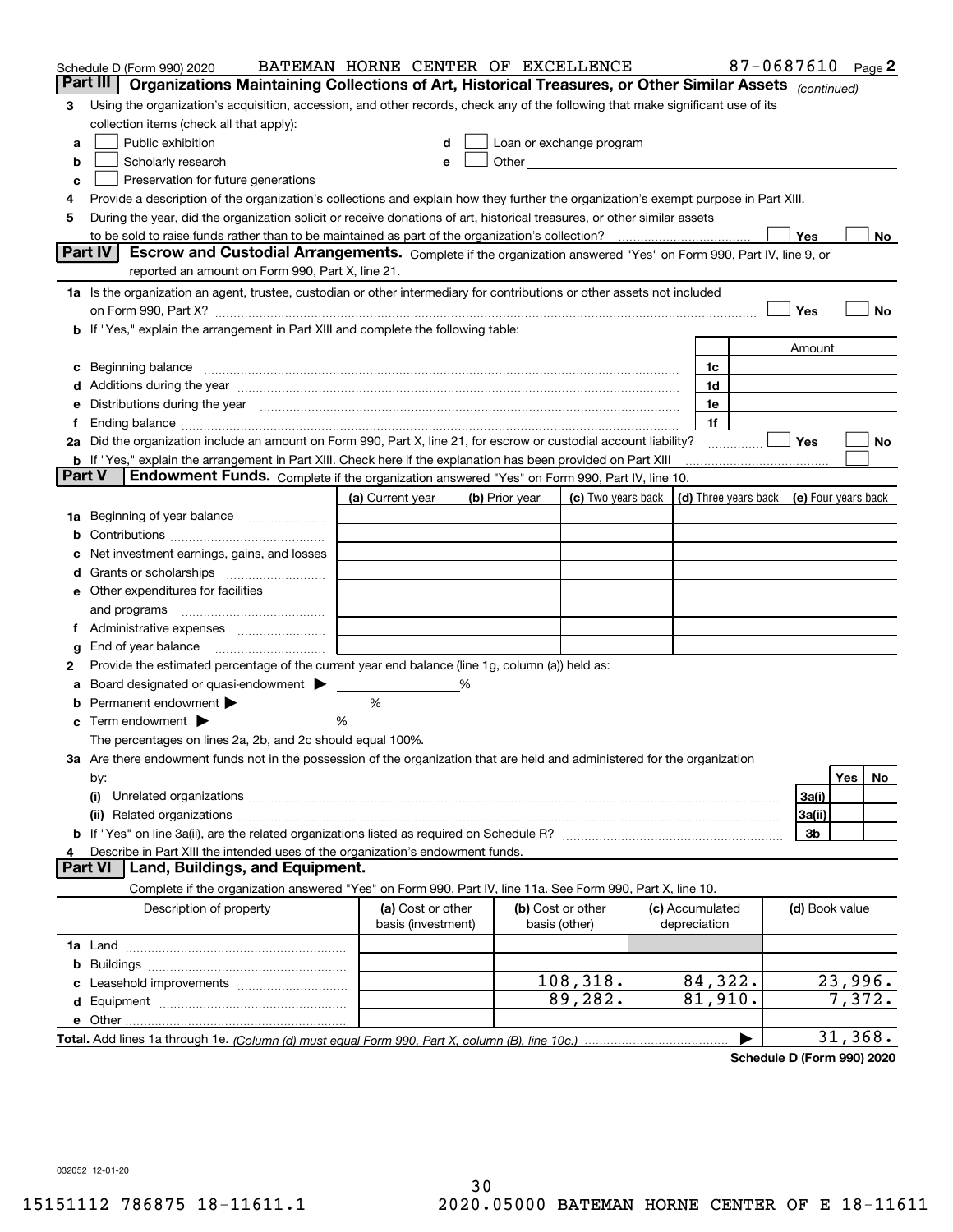|                                                                                                                   |                 | Complete if the organization answered "Yes" on Form 990, Part IV, line 11b. See Form 990, Part X, line 12. |                |
|-------------------------------------------------------------------------------------------------------------------|-----------------|------------------------------------------------------------------------------------------------------------|----------------|
| (a) Description of security or category (including name of security)                                              | (b) Book value  | (c) Method of valuation: Cost or end-of-year market value                                                  |                |
| (1) Financial derivatives                                                                                         |                 |                                                                                                            |                |
| (2) Closely held equity interests [111] [2] Closely held equity interests                                         |                 |                                                                                                            |                |
| (3) Other                                                                                                         |                 |                                                                                                            |                |
| (A)                                                                                                               |                 |                                                                                                            |                |
| (B)                                                                                                               |                 |                                                                                                            |                |
| (C)                                                                                                               |                 |                                                                                                            |                |
| (D)                                                                                                               |                 |                                                                                                            |                |
| (E)                                                                                                               |                 |                                                                                                            |                |
| (F)                                                                                                               |                 |                                                                                                            |                |
| (G)                                                                                                               |                 |                                                                                                            |                |
| (H)                                                                                                               |                 |                                                                                                            |                |
| Total. (Col. (b) must equal Form 990, Part X, col. (B) line 12.) $\blacktriangleright$                            |                 |                                                                                                            |                |
| Part VIII Investments - Program Related.                                                                          |                 |                                                                                                            |                |
| Complete if the organization answered "Yes" on Form 990, Part IV, line 11c. See Form 990, Part X, line 13.        |                 |                                                                                                            |                |
| (a) Description of investment                                                                                     | (b) Book value  | (c) Method of valuation: Cost or end-of-year market value                                                  |                |
| (1)                                                                                                               |                 |                                                                                                            |                |
| (2)                                                                                                               |                 |                                                                                                            |                |
| (3)                                                                                                               |                 |                                                                                                            |                |
| (4)                                                                                                               |                 |                                                                                                            |                |
| (5)                                                                                                               |                 |                                                                                                            |                |
| (6)                                                                                                               |                 |                                                                                                            |                |
| (7)                                                                                                               |                 |                                                                                                            |                |
| (8)                                                                                                               |                 |                                                                                                            |                |
| (9)                                                                                                               |                 |                                                                                                            |                |
| Total. (Col. (b) must equal Form 990, Part X, col. (B) line 13.)                                                  |                 |                                                                                                            |                |
| Part IX<br><b>Other Assets.</b>                                                                                   |                 |                                                                                                            |                |
| Complete if the organization answered "Yes" on Form 990, Part IV, line 11d. See Form 990, Part X, line 15.        |                 |                                                                                                            |                |
|                                                                                                                   | (a) Description |                                                                                                            | (b) Book value |
| (1)                                                                                                               |                 |                                                                                                            |                |
| (2)                                                                                                               |                 |                                                                                                            |                |
| (3)                                                                                                               |                 |                                                                                                            |                |
| (4)                                                                                                               |                 |                                                                                                            |                |
| (5)                                                                                                               |                 |                                                                                                            |                |
|                                                                                                                   |                 |                                                                                                            |                |
| (6)                                                                                                               |                 |                                                                                                            |                |
| (7)                                                                                                               |                 |                                                                                                            |                |
| (8)                                                                                                               |                 |                                                                                                            |                |
| (9)                                                                                                               |                 |                                                                                                            |                |
|                                                                                                                   |                 |                                                                                                            |                |
| <b>Other Liabilities.</b>                                                                                         |                 |                                                                                                            |                |
| Complete if the organization answered "Yes" on Form 990, Part IV, line 11e or 11f. See Form 990, Part X, line 25. |                 |                                                                                                            |                |
| (a) Description of liability                                                                                      |                 |                                                                                                            | (b) Book value |
| (1)<br>Federal income taxes                                                                                       |                 |                                                                                                            |                |
| (2)                                                                                                               |                 |                                                                                                            |                |
| (3)                                                                                                               |                 |                                                                                                            |                |
| (4)                                                                                                               |                 |                                                                                                            |                |
|                                                                                                                   |                 |                                                                                                            |                |
| (5)                                                                                                               |                 |                                                                                                            |                |
| (6)                                                                                                               |                 |                                                                                                            |                |
| (7)                                                                                                               |                 |                                                                                                            |                |
| Total. (Column (b) must equal Form 990. Part X, col. (B) line 15.)<br>Part X<br>1.<br>(8)<br>(9)                  |                 |                                                                                                            |                |

organization's liability for uncertain tax positions under FASB ASC 740. Check here if the text of the footnote has been provided in Part XIII.

 $\boxed{\text{X}}$ 

032053 12-01-20

# Schedule D (Form 990) 2020 BATEMAN HORNE CENTER OF EXCELLENCE 87-0 6 87 6 10 <sub>Page</sub> 3<br>| **Part VII** | Investments - Other Securities.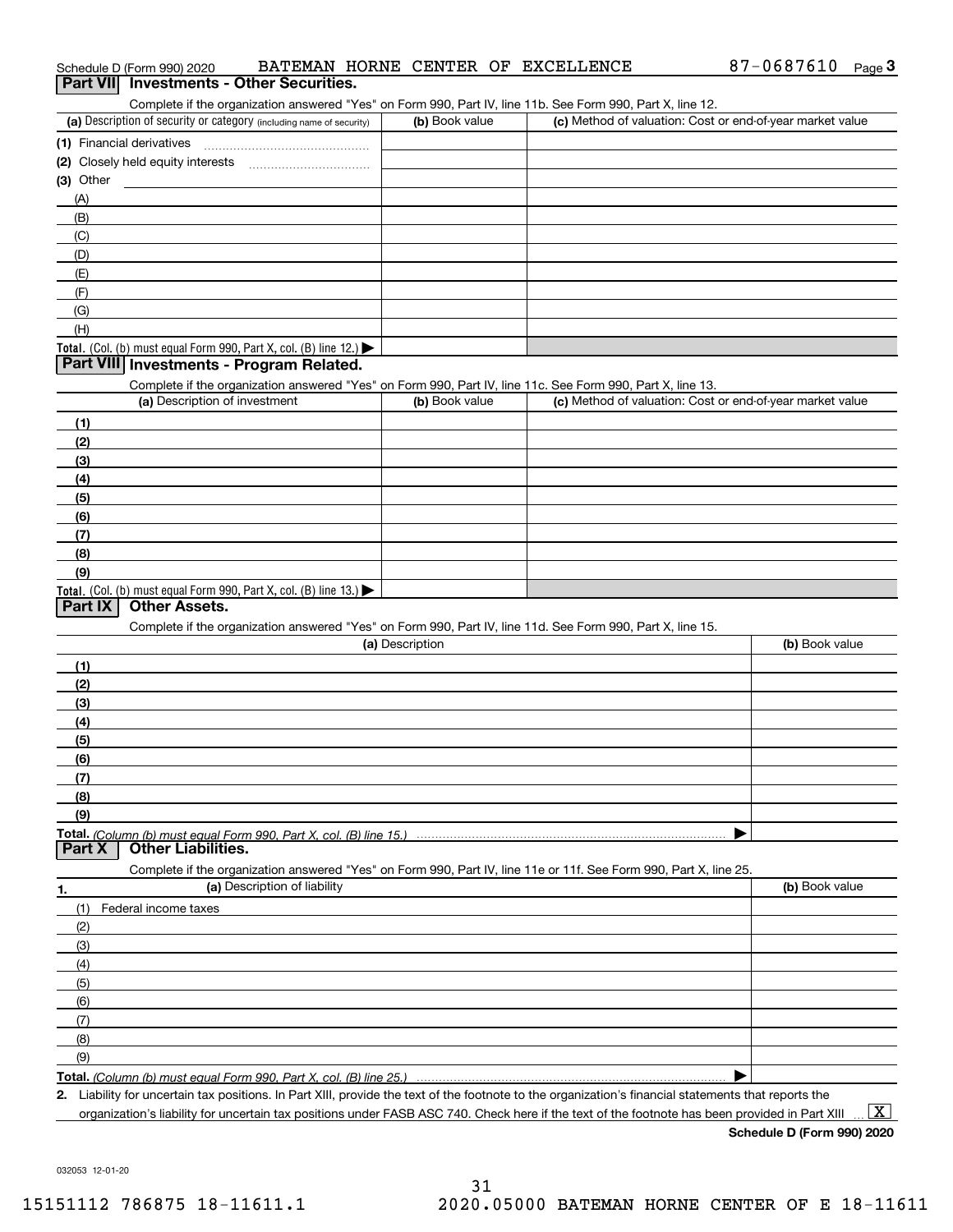|    | BATEMAN HORNE CENTER OF EXCELLENCE<br>Schedule D (Form 990) 2020                                                                                                                                                                                                                           |                |         |                         | 87-0687610<br>Page 4       |
|----|--------------------------------------------------------------------------------------------------------------------------------------------------------------------------------------------------------------------------------------------------------------------------------------------|----------------|---------|-------------------------|----------------------------|
|    | Part XI<br>Reconciliation of Revenue per Audited Financial Statements With Revenue per Return.                                                                                                                                                                                             |                |         |                         |                            |
|    | Complete if the organization answered "Yes" on Form 990, Part IV, line 12a.                                                                                                                                                                                                                |                |         |                         |                            |
| 1  | Total revenue, gains, and other support per audited financial statements                                                                                                                                                                                                                   |                |         | $\blacksquare$          | $\overline{1,831,850}$ .   |
| 2  | Amounts included on line 1 but not on Form 990, Part VIII, line 12:                                                                                                                                                                                                                        |                |         |                         |                            |
| a  | Net unrealized gains (losses) on investments [11] matter contracts and the unrealized gains (losses) on investments                                                                                                                                                                        | 2a             |         |                         |                            |
| b  |                                                                                                                                                                                                                                                                                            | 2 <sub>b</sub> | 32,308. |                         |                            |
|    |                                                                                                                                                                                                                                                                                            | 2c             |         |                         |                            |
| d  | Other (Describe in Part XIII.) <b>Construction Contract Construction</b> Chern Construction Construction Construction                                                                                                                                                                      | 2d             |         |                         |                            |
| е  | Add lines 2a through 2d                                                                                                                                                                                                                                                                    |                |         | 2e                      | 32,308.                    |
| 3  |                                                                                                                                                                                                                                                                                            |                |         | $\overline{\mathbf{3}}$ | 1,799,542.                 |
| 4  | Amounts included on Form 990, Part VIII, line 12, but not on line 1:                                                                                                                                                                                                                       |                |         |                         |                            |
| a  |                                                                                                                                                                                                                                                                                            | 4a             |         |                         |                            |
|    |                                                                                                                                                                                                                                                                                            | 4 <sub>b</sub> |         |                         |                            |
| c. | Add lines 4a and 4b                                                                                                                                                                                                                                                                        | 4c             | 0.      |                         |                            |
| 5  |                                                                                                                                                                                                                                                                                            |                | 5       | 1,799,542.              |                            |
|    | Part XII   Reconciliation of Expenses per Audited Financial Statements With Expenses per Return.                                                                                                                                                                                           |                |         |                         |                            |
|    | Complete if the organization answered "Yes" on Form 990, Part IV, line 12a.                                                                                                                                                                                                                |                |         |                         |                            |
|    |                                                                                                                                                                                                                                                                                            |                |         |                         |                            |
| 1  | Total expenses and losses per audited financial statements [11] [12] contain an intervention and contain a statements [13] [13] and the statements [13] [13] and the statements [13] and the statements and the statements and                                                             |                |         | $\blacksquare$          | 1,603,399.                 |
| 2  | Amounts included on line 1 but not on Form 990, Part IX, line 25:                                                                                                                                                                                                                          |                |         |                         |                            |
| a  |                                                                                                                                                                                                                                                                                            | 2a             | 32,308. |                         |                            |
| b  |                                                                                                                                                                                                                                                                                            | 2 <sub>b</sub> |         |                         |                            |
|    |                                                                                                                                                                                                                                                                                            | 2c             |         |                         |                            |
| d  | Other (Describe in Part XIII.) (Contract and Contract and Chern Contract) (Chern Chern Chern Chern Chern Chern                                                                                                                                                                             | 2d             |         |                         |                            |
| e  |                                                                                                                                                                                                                                                                                            |                |         | 2e                      |                            |
| з  |                                                                                                                                                                                                                                                                                            |                |         | 3                       | $\frac{32,308}{1,571,091}$ |
|    | Amounts included on Form 990, Part IX, line 25, but not on line 1:                                                                                                                                                                                                                         |                |         |                         |                            |
| a  | Investment expenses not included on Form 990, Part VIII, line 7b [1000000000000000000000000000000000                                                                                                                                                                                       | 4a             |         |                         |                            |
| b  | Other (Describe in Part XIII.)                                                                                                                                                                                                                                                             | 4 <sub>b</sub> |         |                         |                            |
|    | Add lines 4a and 4b                                                                                                                                                                                                                                                                        |                |         | 4c                      | $0$ .                      |
| 5  |                                                                                                                                                                                                                                                                                            |                |         | 5                       | 1,571,091                  |
|    | Part XIII Supplemental Information.<br>$\mathbf{u} = \mathbf{u} + \mathbf{v}$ , $\mathbf{u} = \mathbf{u} + \mathbf{v}$ , $\mathbf{u} = \mathbf{u} + \mathbf{v}$ , $\mathbf{u} = \mathbf{u} + \mathbf{v}$ , $\mathbf{u} = \mathbf{u} + \mathbf{v}$ , $\mathbf{u} = \mathbf{u} + \mathbf{v}$ |                |         |                         |                            |

Provide the descriptions required for Part II, lines 3, 5, and 9; Part III, lines 1a and 4; Part IV, lines 1b and 2b; Part V, line 4; Part X, line 2; Part XI, lines 2d and 4b; and Part XII, lines 2d and 4b. Also complete this part to provide any additional information.

#### PART X, LINE 2:

|  |  |  |  |  |  | AS OF DECEMBER 31, 2020, THE ORGANIZATION'S MANAGEMENT WAS NOT AWARE OF |  |  |  |  |  |
|--|--|--|--|--|--|-------------------------------------------------------------------------|--|--|--|--|--|
|--|--|--|--|--|--|-------------------------------------------------------------------------|--|--|--|--|--|

#### ANY UNCERTAIN TAX POSITIONS THAT QUALIFY FOR EITHER RECOGNITION OR

DISCLOSURE IN THE FINANCIAL STATEMENTS.

032054 12-01-20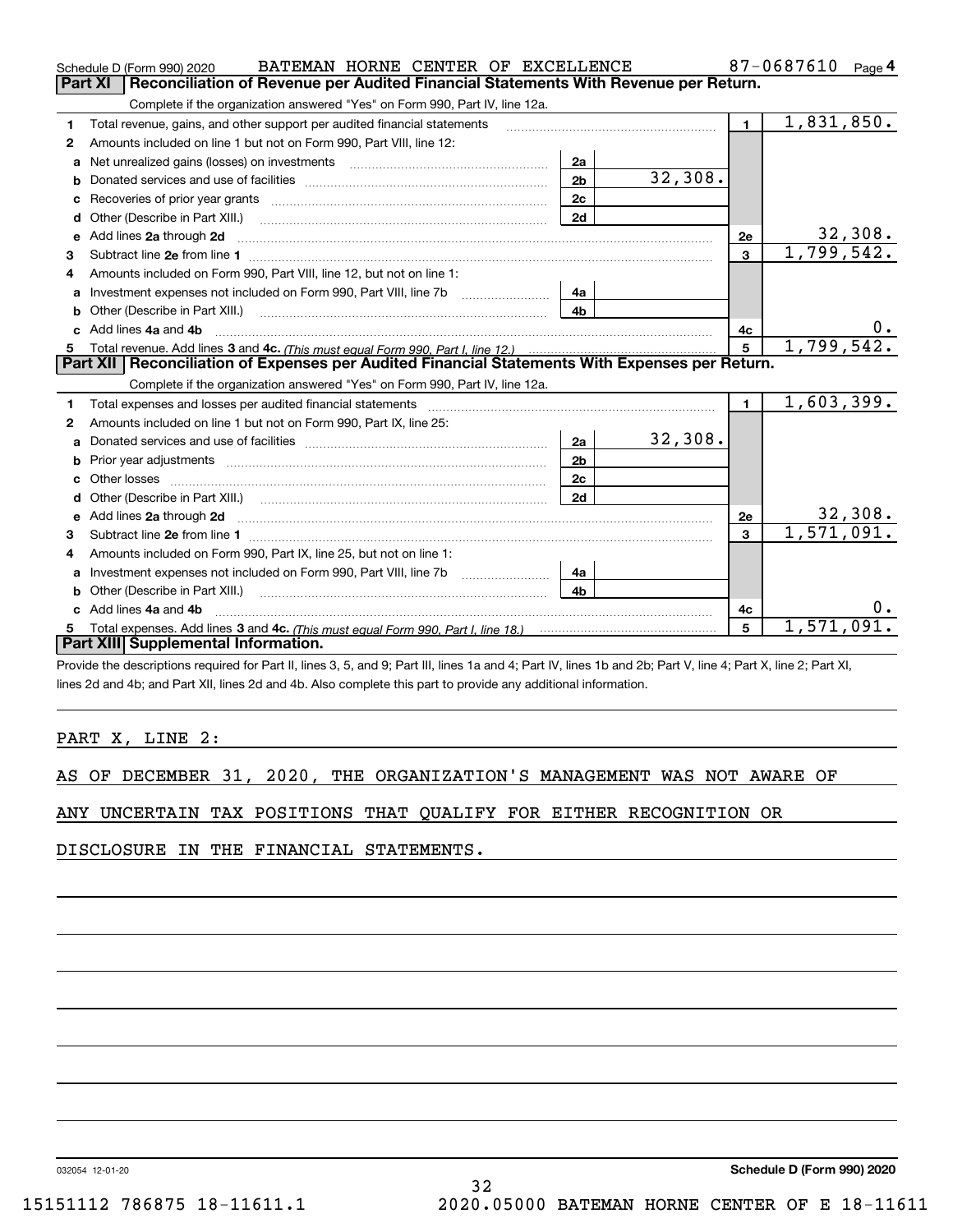|    | <b>Compensation Information</b><br><b>SCHEDULE J</b>                                                                                                    |                                       | OMB No. 1545-0047     |            |                              |
|----|---------------------------------------------------------------------------------------------------------------------------------------------------------|---------------------------------------|-----------------------|------------|------------------------------|
|    | (Form 990)<br>For certain Officers, Directors, Trustees, Key Employees, and Highest                                                                     |                                       |                       |            |                              |
|    | <b>Compensated Employees</b>                                                                                                                            |                                       | 2020                  |            |                              |
|    | Complete if the organization answered "Yes" on Form 990, Part IV, line 23.                                                                              |                                       | <b>Open to Public</b> |            |                              |
|    | Attach to Form 990.<br>Department of the Treasury<br>Go to www.irs.gov/Form990 for instructions and the latest information.<br>Internal Revenue Service |                                       | Inspection            |            |                              |
|    | Name of the organization                                                                                                                                | <b>Employer identification number</b> |                       |            |                              |
|    | BATEMAN HORNE CENTER OF EXCELLENCE                                                                                                                      | 87-0687610                            |                       |            |                              |
|    | <b>Questions Regarding Compensation</b><br>Part I                                                                                                       |                                       |                       |            |                              |
|    |                                                                                                                                                         |                                       |                       | <b>Yes</b> | No                           |
|    | <b>1a</b> Check the appropriate box(es) if the organization provided any of the following to or for a person listed on Form 990,                        |                                       |                       |            |                              |
|    | Part VII, Section A, line 1a. Complete Part III to provide any relevant information regarding these items.                                              |                                       |                       |            |                              |
|    | First-class or charter travel<br>Housing allowance or residence for personal use                                                                        |                                       |                       |            |                              |
|    | Travel for companions<br>Payments for business use of personal residence                                                                                |                                       |                       |            |                              |
|    | Tax indemnification and gross-up payments<br>Health or social club dues or initiation fees                                                              |                                       |                       |            |                              |
|    | Discretionary spending account<br>Personal services (such as maid, chauffeur, chef)                                                                     |                                       |                       |            |                              |
|    |                                                                                                                                                         |                                       |                       |            |                              |
|    | <b>b</b> If any of the boxes on line 1a are checked, did the organization follow a written policy regarding payment or                                  |                                       |                       |            |                              |
|    | reimbursement or provision of all of the expenses described above? If "No," complete Part III to explain                                                |                                       | 1b                    |            |                              |
| 2  | Did the organization require substantiation prior to reimbursing or allowing expenses incurred by all directors,                                        |                                       |                       |            |                              |
|    |                                                                                                                                                         |                                       | $\mathbf{2}$          |            |                              |
|    |                                                                                                                                                         |                                       |                       |            |                              |
| з  | Indicate which, if any, of the following the organization used to establish the compensation of the organization's                                      |                                       |                       |            |                              |
|    | CEO/Executive Director. Check all that apply. Do not check any boxes for methods used by a related organization to                                      |                                       |                       |            |                              |
|    | establish compensation of the CEO/Executive Director, but explain in Part III.                                                                          |                                       |                       |            |                              |
|    | $X$ Written employment contract<br>Compensation committee                                                                                               |                                       |                       |            |                              |
|    | Compensation survey or study<br>Independent compensation consultant                                                                                     |                                       |                       |            |                              |
|    | $\boxed{\textbf{X}}$ Approval by the board or compensation committee<br>Form 990 of other organizations                                                 |                                       |                       |            |                              |
|    |                                                                                                                                                         |                                       |                       |            |                              |
|    | During the year, did any person listed on Form 990, Part VII, Section A, line 1a, with respect to the filing                                            |                                       |                       |            |                              |
|    | organization or a related organization:                                                                                                                 |                                       |                       |            |                              |
| а  | Receive a severance payment or change-of-control payment?                                                                                               |                                       | 4a                    |            | х                            |
| b  | Participate in or receive payment from a supplemental nonqualified retirement plan?                                                                     |                                       | 4b                    |            | $\overline{\mathbf{x}}$      |
| с  | Participate in or receive payment from an equity-based compensation arrangement?                                                                        |                                       | 4c                    |            | $\overline{\mathbf{x}}$      |
|    | If "Yes" to any of lines 4a-c, list the persons and provide the applicable amounts for each item in Part III.                                           |                                       |                       |            |                              |
|    |                                                                                                                                                         |                                       |                       |            |                              |
|    | Only section 501(c)(3), 501(c)(4), and 501(c)(29) organizations must complete lines 5-9.                                                                |                                       |                       |            |                              |
|    | For persons listed on Form 990, Part VII, Section A, line 1a, did the organization pay or accrue any compensation                                       |                                       |                       |            |                              |
|    | contingent on the revenues of:                                                                                                                          |                                       |                       |            |                              |
| a  |                                                                                                                                                         |                                       | 5a                    |            | x                            |
|    |                                                                                                                                                         |                                       | 5b                    |            | $\overline{\mathbf{x}}$      |
|    | If "Yes" on line 5a or 5b, describe in Part III.                                                                                                        |                                       |                       |            |                              |
| 6. | For persons listed on Form 990, Part VII, Section A, line 1a, did the organization pay or accrue any compensation                                       |                                       |                       |            |                              |
|    | contingent on the net earnings of:                                                                                                                      |                                       |                       |            |                              |
| a  |                                                                                                                                                         |                                       | 6a                    |            | х<br>$\overline{\mathbf{x}}$ |
|    |                                                                                                                                                         |                                       | 6b                    |            |                              |
|    | If "Yes" on line 6a or 6b, describe in Part III.                                                                                                        |                                       |                       |            |                              |
|    | 7 For persons listed on Form 990, Part VII, Section A, line 1a, did the organization provide any nonfixed payments                                      |                                       |                       |            |                              |
|    |                                                                                                                                                         |                                       | 7                     |            | х                            |
| 8  | Were any amounts reported on Form 990, Part VII, paid or accrued pursuant to a contract that was subject to the                                         |                                       |                       |            |                              |
|    | initial contract exception described in Regulations section 53.4958-4(a)(3)? If "Yes," describe in Part III                                             |                                       | 8                     |            | х                            |
| 9  | If "Yes" on line 8, did the organization also follow the rebuttable presumption procedure described in                                                  |                                       |                       |            |                              |
|    | Regulations section 53.4958-6(c)?<br>Reperserved Reduction Act Notice, and the Instructions for Ferm 000                                                | Schodule I (Form 000) 2020            | 9                     |            |                              |

LHA For Paperwork Reduction Act Notice, see the Instructions for Form 990. Schedule J (Form 990) 2020

032111 12-07-20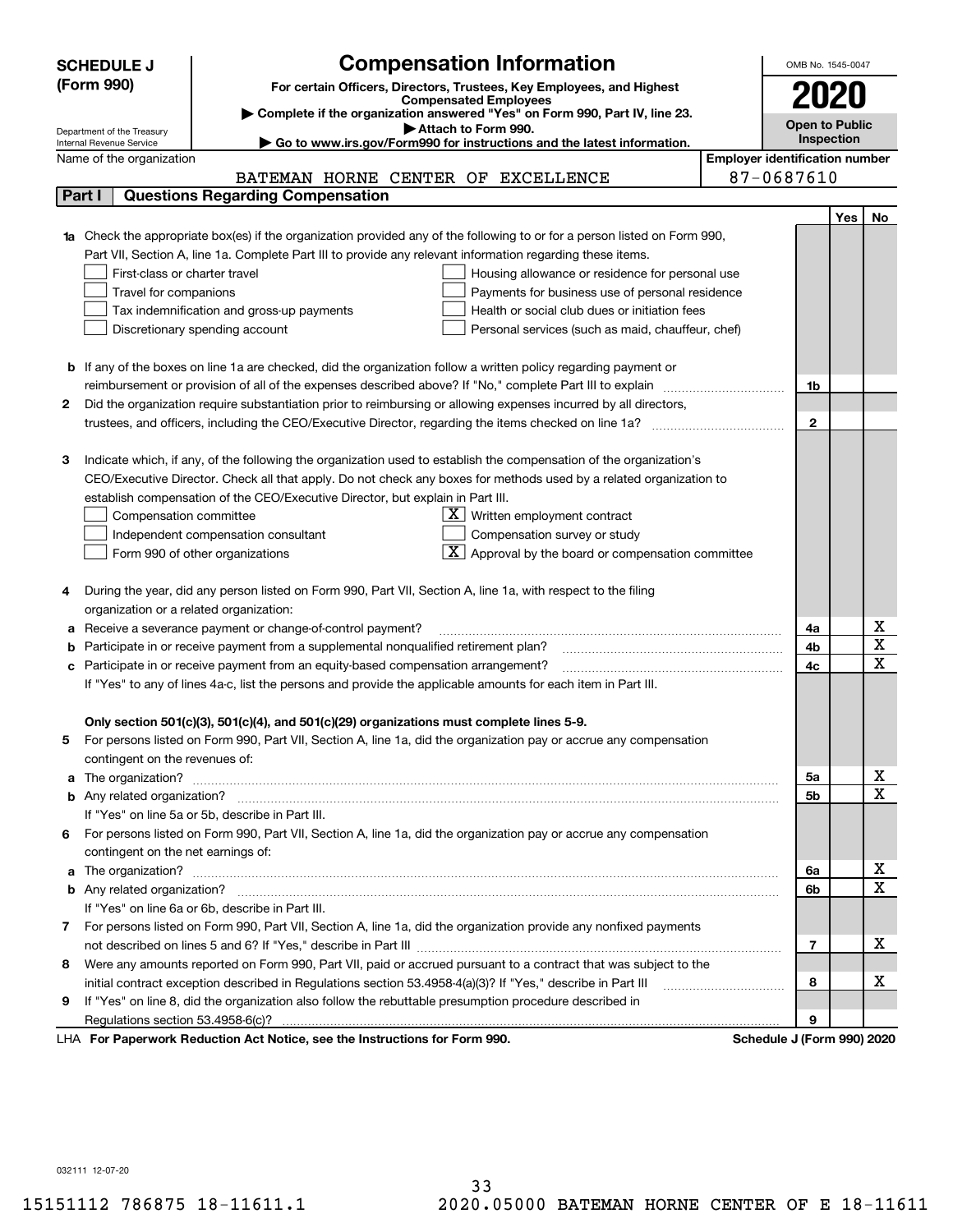| (A) Name and Title     |            | (i) Base<br>compensation | ii) Bonus &<br>incentive<br>compensation | (III) Other<br>reportable<br>compensation | compensation              |                  |                             | reported as deferred<br>on prior Form 990 |
|------------------------|------------|--------------------------|------------------------------------------|-------------------------------------------|---------------------------|------------------|-----------------------------|-------------------------------------------|
| BRAYDEN YELLMAN<br>(1) | (i)        | 150, 138.                | $\overline{0}$ .                         | $\overline{\mathbf{0}}$ .                 | $\overline{0}$ .          | $\overline{0}$ . | 150, 138.                   | $\overline{\mathbf{0}}$ .                 |
| MEDICAL PROVIDER MD    | (ii)       | $\overline{0}$ .         | $\overline{\mathfrak{o}}$ .              | $\overline{0}$ .                          | $\overline{\mathbf{0}}$ . | $\overline{0}$ . | $\overline{\mathfrak{o}}$ . | $\overline{0}$ .                          |
|                        | (i)        |                          |                                          |                                           |                           |                  |                             |                                           |
|                        | (ii)       |                          |                                          |                                           |                           |                  |                             |                                           |
|                        | $(\sf{i})$ |                          |                                          |                                           |                           |                  |                             |                                           |
|                        | (ii)       |                          |                                          |                                           |                           |                  |                             |                                           |
|                        | $(\sf{i})$ |                          |                                          |                                           |                           |                  |                             |                                           |
|                        | (ii)       |                          |                                          |                                           |                           |                  |                             |                                           |
|                        | (i)        |                          |                                          |                                           |                           |                  |                             |                                           |
|                        | (ii)       |                          |                                          |                                           |                           |                  |                             |                                           |
|                        | (i)        |                          |                                          |                                           |                           |                  |                             |                                           |
|                        | (ii)       |                          |                                          |                                           |                           |                  |                             |                                           |
|                        | $(\sf{i})$ |                          |                                          |                                           |                           |                  |                             |                                           |
|                        | (ii)       |                          |                                          |                                           |                           |                  |                             |                                           |
|                        | $(\sf{i})$ |                          |                                          |                                           |                           |                  |                             |                                           |
|                        | (ii)       |                          |                                          |                                           |                           |                  |                             |                                           |
|                        | $(\sf{i})$ |                          |                                          |                                           |                           |                  |                             |                                           |
|                        | (ii)       |                          |                                          |                                           |                           |                  |                             |                                           |
|                        | $(\sf{i})$ |                          |                                          |                                           |                           |                  |                             |                                           |
|                        | (ii)       |                          |                                          |                                           |                           |                  |                             |                                           |
|                        | (i)        |                          |                                          |                                           |                           |                  |                             |                                           |
|                        | (ii)       |                          |                                          |                                           |                           |                  |                             |                                           |
|                        | (i)        |                          |                                          |                                           |                           |                  |                             |                                           |
|                        | (ii)       |                          |                                          |                                           |                           |                  |                             |                                           |
|                        | (i)        |                          |                                          |                                           |                           |                  |                             |                                           |
|                        | (ii)       |                          |                                          |                                           |                           |                  |                             |                                           |
|                        | (i)        |                          |                                          |                                           |                           |                  |                             |                                           |
|                        | (ii)       |                          |                                          |                                           |                           |                  |                             |                                           |
|                        | (i)        |                          |                                          |                                           |                           |                  |                             |                                           |
|                        | (ii)       |                          |                                          |                                           |                           |                  |                             |                                           |
|                        | $(\sf{i})$ |                          |                                          |                                           |                           |                  |                             |                                           |
|                        | (ii)       |                          |                                          |                                           |                           |                  |                             |                                           |

BATEMAN HORNE CENTER OF EXCELLENCE

(i) Base

**Part II Officers, Directors, Trustees, Key Employees, and Highest Compensated Employees.**  Schedule J (Form 990) 2020 Page Use duplicate copies if additional space is needed.

**(i)** Base **| (ii)** Bonus & **| (iii)** 

For each individual whose compensation must be reported on Schedule J, report compensation from the organization on row (i) and from related organizations, described in the instructions, on row (ii). Do not list any individuals that aren't listed on Form 990, Part VII.

(iii) Other

**Note:**  The sum of columns (B)(i)-(iii) for each listed individual must equal the total amount of Form 990, Part VII, Section A, line 1a, applicable column (D) and (E) amounts for that individual.

**Schedule J (Form 990) 2020**

**2**

(F) Compensation in column (B)

87-0687610

(D) Nontaxable benefits

**(E)** Total of columns (B)(i)-(D)

**(B)** Breakdown of W-2 and/or 1099-MISC compensation | **(C)** Retirement and | **(D)** Nontaxable |**(E)** Total of columns | **(F)** 

other deferred compensation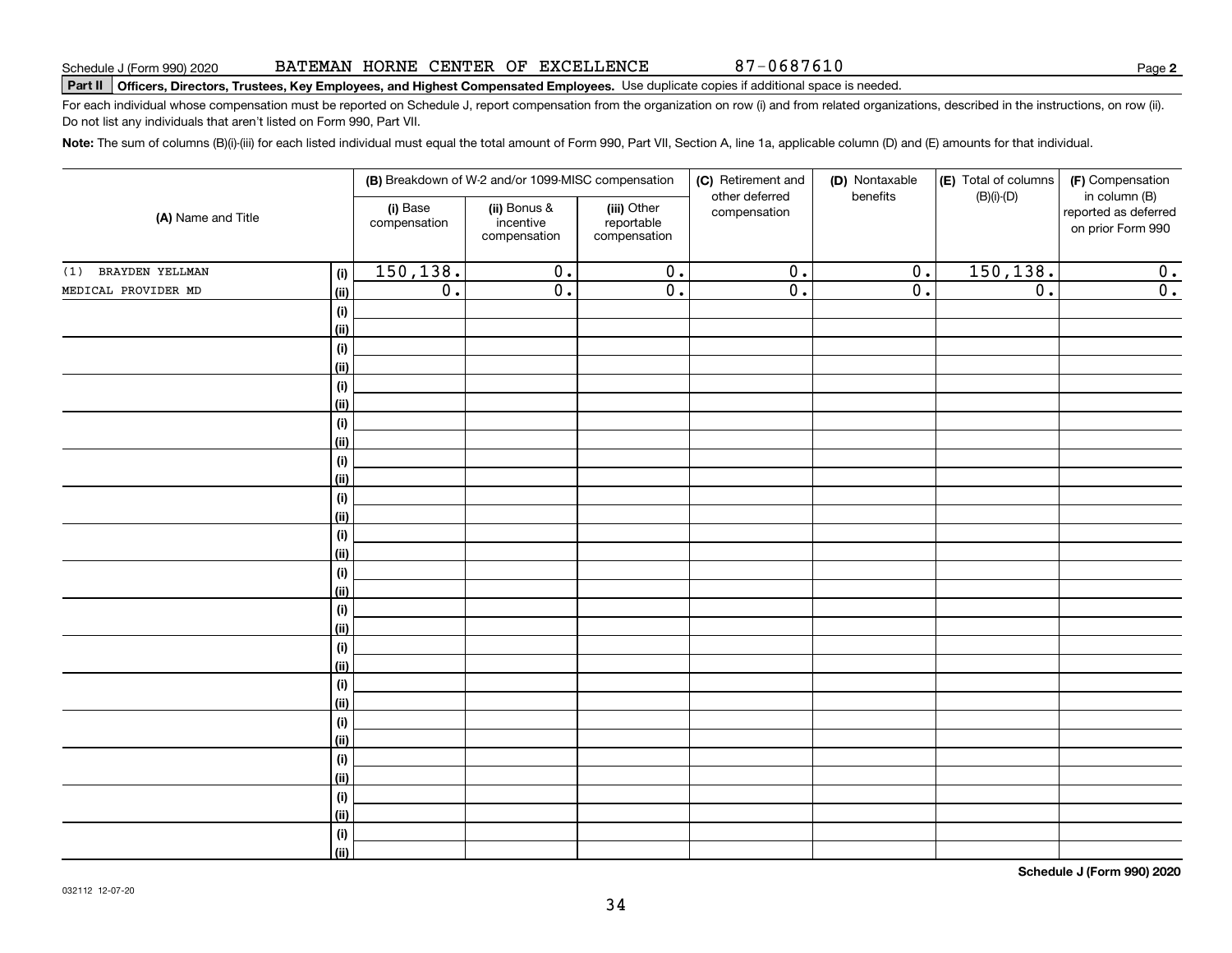**Part III Supplemental Information**

**Schedule J (Form 990) 2020**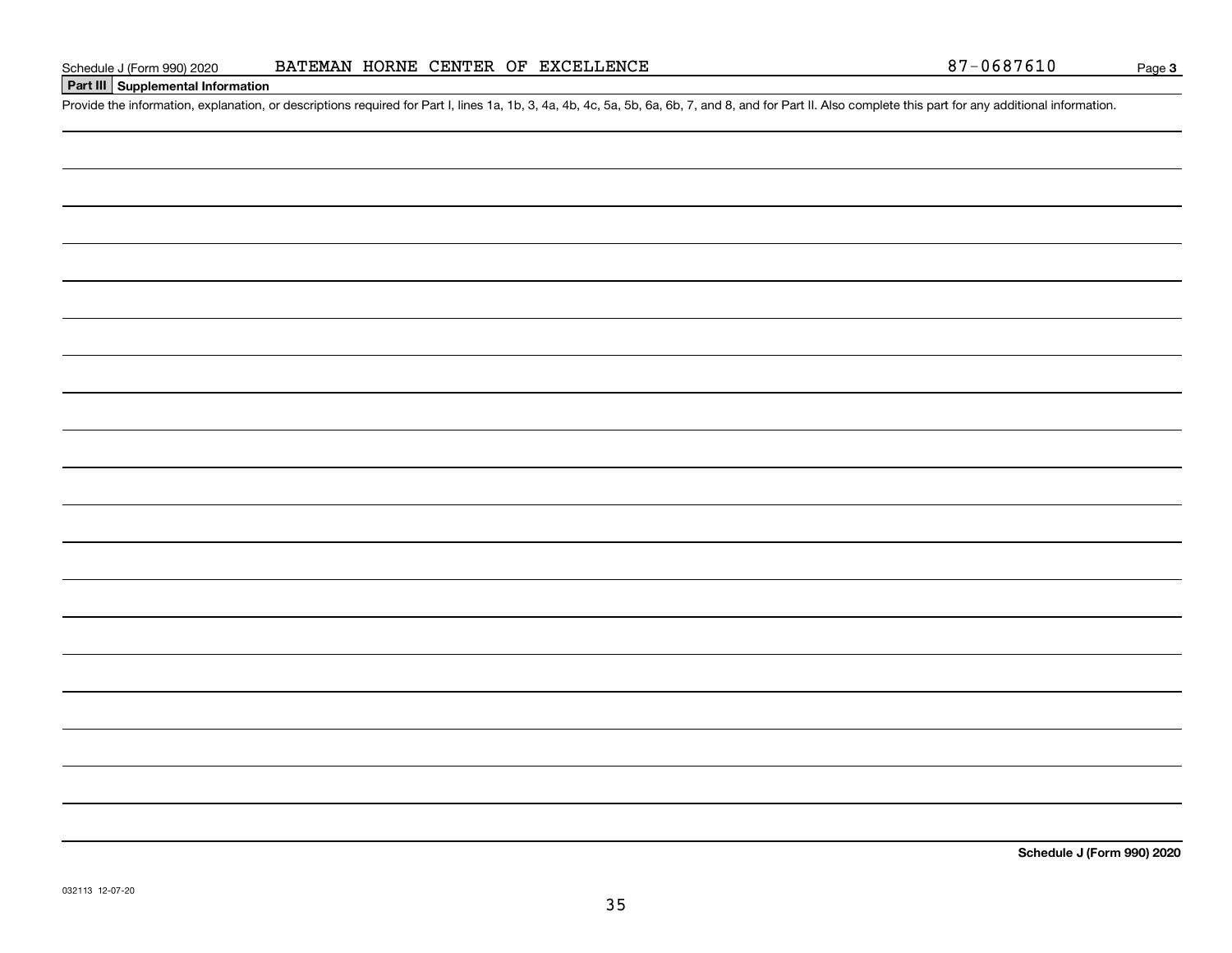| ▶ Complete if the organization answered "Yes" on Form 990, Part IV, line 25a, 25b, 26, 27, 28a,<br>28b, or 28c, or Form 990-EZ, Part V, line 38a or 40b.<br>Attach to Form 990 or Form 990-EZ.<br><b>Open To Public</b><br>Inspection<br>$\triangleright$ Go to www.irs.gov/Form990 for instructions and the latest information.<br>Internal Revenue Service<br>Name of the organization<br><b>Employer identification number</b><br>87-0687610<br>BATEMAN HORNE CENTER OF EXCELLENCE<br>Part I<br>Excess Benefit Transactions (section 501(c)(3), section 501(c)(4), and section 501(c)(29) organizations only).<br>Complete if the organization answered "Yes" on Form 990, Part IV, line 25a or 25b, or Form 990-EZ, Part V, line 40b.<br>(b) Relationship between disqualified<br>(d) Corrected?<br>1<br>(a) Name of disqualified person<br>(c) Description of transaction<br>person and organization<br>Yes<br>No<br>2 Enter the amount of tax incurred by the organization managers or disqualified persons during the year under<br>section 4958<br>$\triangleright$ \$<br>$\blacktriangleright$ \$<br>3 Enter the amount of tax, if any, on line 2, above, reimbursed by the organization<br>Loans to and/or From Interested Persons.<br>Part II<br>Complete if the organization answered "Yes" on Form 990-EZ, Part V, line 38a or Form 990, Part IV, line 26; or if the organization<br>reported an amount on Form 990, Part X, line 5, 6, or 22.<br>(h) Approved<br>(d) Loan to or<br>(c) Purpose<br>(i) Written<br>(a) Name of<br>(b) Relationship<br>(e) Original<br>$(g)$ In<br>(f) Balance due<br>by board or<br>from the<br>default?<br>interested person<br>with organization<br>of loan<br>principal amount<br>agreement?<br>committee?<br>organization?<br>Yes<br>Yes<br>To From<br>No<br>Yes<br>No<br>No<br>127,986.<br>126,218.<br>LUCINDA BATEMANMEDICAL CASH FOR<br>X<br>х<br>X<br>X<br>$\overline{2}$ 4,181.<br>33,694.<br>X<br>X<br>X<br><b>ROB ENCE</b><br>EXECUTIVCASH FOR<br>x<br>150, 399.<br>$\blacktriangleright$ \$<br>Total<br><b>Grants or Assistance Benefiting Interested Persons.</b><br>Part III<br>Complete if the organization answered "Yes" on Form 990, Part IV, line 27.<br>(a) Name of interested person<br>(e) Purpose of<br>(c) Amount of<br>(d) Type of<br>(b) Relationship between<br>assistance<br>assistance<br>assistance<br>interested person and<br>the organization | <b>SCHEDULE L</b>          |  |  | <b>Transactions With Interested Persons</b> |  |  |  |  |  |  |  |  |  |  |  |  | OMB No. 1545-0047 |  |  |
|----------------------------------------------------------------------------------------------------------------------------------------------------------------------------------------------------------------------------------------------------------------------------------------------------------------------------------------------------------------------------------------------------------------------------------------------------------------------------------------------------------------------------------------------------------------------------------------------------------------------------------------------------------------------------------------------------------------------------------------------------------------------------------------------------------------------------------------------------------------------------------------------------------------------------------------------------------------------------------------------------------------------------------------------------------------------------------------------------------------------------------------------------------------------------------------------------------------------------------------------------------------------------------------------------------------------------------------------------------------------------------------------------------------------------------------------------------------------------------------------------------------------------------------------------------------------------------------------------------------------------------------------------------------------------------------------------------------------------------------------------------------------------------------------------------------------------------------------------------------------------------------------------------------------------------------------------------------------------------------------------------------------------------------------------------------------------------------------------------------------------------------------------------------------------------------------------------------------------------------------------------------------------------------------------------------------------------------------------------------------------------------------------------------------------|----------------------------|--|--|---------------------------------------------|--|--|--|--|--|--|--|--|--|--|--|--|-------------------|--|--|
|                                                                                                                                                                                                                                                                                                                                                                                                                                                                                                                                                                                                                                                                                                                                                                                                                                                                                                                                                                                                                                                                                                                                                                                                                                                                                                                                                                                                                                                                                                                                                                                                                                                                                                                                                                                                                                                                                                                                                                                                                                                                                                                                                                                                                                                                                                                                                                                                                            | (Form 990 or 990-EZ)       |  |  |                                             |  |  |  |  |  |  |  |  |  |  |  |  |                   |  |  |
|                                                                                                                                                                                                                                                                                                                                                                                                                                                                                                                                                                                                                                                                                                                                                                                                                                                                                                                                                                                                                                                                                                                                                                                                                                                                                                                                                                                                                                                                                                                                                                                                                                                                                                                                                                                                                                                                                                                                                                                                                                                                                                                                                                                                                                                                                                                                                                                                                            | Department of the Treasury |  |  |                                             |  |  |  |  |  |  |  |  |  |  |  |  |                   |  |  |
|                                                                                                                                                                                                                                                                                                                                                                                                                                                                                                                                                                                                                                                                                                                                                                                                                                                                                                                                                                                                                                                                                                                                                                                                                                                                                                                                                                                                                                                                                                                                                                                                                                                                                                                                                                                                                                                                                                                                                                                                                                                                                                                                                                                                                                                                                                                                                                                                                            |                            |  |  |                                             |  |  |  |  |  |  |  |  |  |  |  |  |                   |  |  |
|                                                                                                                                                                                                                                                                                                                                                                                                                                                                                                                                                                                                                                                                                                                                                                                                                                                                                                                                                                                                                                                                                                                                                                                                                                                                                                                                                                                                                                                                                                                                                                                                                                                                                                                                                                                                                                                                                                                                                                                                                                                                                                                                                                                                                                                                                                                                                                                                                            |                            |  |  |                                             |  |  |  |  |  |  |  |  |  |  |  |  |                   |  |  |
|                                                                                                                                                                                                                                                                                                                                                                                                                                                                                                                                                                                                                                                                                                                                                                                                                                                                                                                                                                                                                                                                                                                                                                                                                                                                                                                                                                                                                                                                                                                                                                                                                                                                                                                                                                                                                                                                                                                                                                                                                                                                                                                                                                                                                                                                                                                                                                                                                            |                            |  |  |                                             |  |  |  |  |  |  |  |  |  |  |  |  |                   |  |  |
|                                                                                                                                                                                                                                                                                                                                                                                                                                                                                                                                                                                                                                                                                                                                                                                                                                                                                                                                                                                                                                                                                                                                                                                                                                                                                                                                                                                                                                                                                                                                                                                                                                                                                                                                                                                                                                                                                                                                                                                                                                                                                                                                                                                                                                                                                                                                                                                                                            |                            |  |  |                                             |  |  |  |  |  |  |  |  |  |  |  |  |                   |  |  |
|                                                                                                                                                                                                                                                                                                                                                                                                                                                                                                                                                                                                                                                                                                                                                                                                                                                                                                                                                                                                                                                                                                                                                                                                                                                                                                                                                                                                                                                                                                                                                                                                                                                                                                                                                                                                                                                                                                                                                                                                                                                                                                                                                                                                                                                                                                                                                                                                                            |                            |  |  |                                             |  |  |  |  |  |  |  |  |  |  |  |  |                   |  |  |
|                                                                                                                                                                                                                                                                                                                                                                                                                                                                                                                                                                                                                                                                                                                                                                                                                                                                                                                                                                                                                                                                                                                                                                                                                                                                                                                                                                                                                                                                                                                                                                                                                                                                                                                                                                                                                                                                                                                                                                                                                                                                                                                                                                                                                                                                                                                                                                                                                            |                            |  |  |                                             |  |  |  |  |  |  |  |  |  |  |  |  |                   |  |  |
|                                                                                                                                                                                                                                                                                                                                                                                                                                                                                                                                                                                                                                                                                                                                                                                                                                                                                                                                                                                                                                                                                                                                                                                                                                                                                                                                                                                                                                                                                                                                                                                                                                                                                                                                                                                                                                                                                                                                                                                                                                                                                                                                                                                                                                                                                                                                                                                                                            |                            |  |  |                                             |  |  |  |  |  |  |  |  |  |  |  |  |                   |  |  |
|                                                                                                                                                                                                                                                                                                                                                                                                                                                                                                                                                                                                                                                                                                                                                                                                                                                                                                                                                                                                                                                                                                                                                                                                                                                                                                                                                                                                                                                                                                                                                                                                                                                                                                                                                                                                                                                                                                                                                                                                                                                                                                                                                                                                                                                                                                                                                                                                                            |                            |  |  |                                             |  |  |  |  |  |  |  |  |  |  |  |  |                   |  |  |
|                                                                                                                                                                                                                                                                                                                                                                                                                                                                                                                                                                                                                                                                                                                                                                                                                                                                                                                                                                                                                                                                                                                                                                                                                                                                                                                                                                                                                                                                                                                                                                                                                                                                                                                                                                                                                                                                                                                                                                                                                                                                                                                                                                                                                                                                                                                                                                                                                            |                            |  |  |                                             |  |  |  |  |  |  |  |  |  |  |  |  |                   |  |  |
|                                                                                                                                                                                                                                                                                                                                                                                                                                                                                                                                                                                                                                                                                                                                                                                                                                                                                                                                                                                                                                                                                                                                                                                                                                                                                                                                                                                                                                                                                                                                                                                                                                                                                                                                                                                                                                                                                                                                                                                                                                                                                                                                                                                                                                                                                                                                                                                                                            |                            |  |  |                                             |  |  |  |  |  |  |  |  |  |  |  |  |                   |  |  |
|                                                                                                                                                                                                                                                                                                                                                                                                                                                                                                                                                                                                                                                                                                                                                                                                                                                                                                                                                                                                                                                                                                                                                                                                                                                                                                                                                                                                                                                                                                                                                                                                                                                                                                                                                                                                                                                                                                                                                                                                                                                                                                                                                                                                                                                                                                                                                                                                                            |                            |  |  |                                             |  |  |  |  |  |  |  |  |  |  |  |  |                   |  |  |
|                                                                                                                                                                                                                                                                                                                                                                                                                                                                                                                                                                                                                                                                                                                                                                                                                                                                                                                                                                                                                                                                                                                                                                                                                                                                                                                                                                                                                                                                                                                                                                                                                                                                                                                                                                                                                                                                                                                                                                                                                                                                                                                                                                                                                                                                                                                                                                                                                            |                            |  |  |                                             |  |  |  |  |  |  |  |  |  |  |  |  |                   |  |  |
|                                                                                                                                                                                                                                                                                                                                                                                                                                                                                                                                                                                                                                                                                                                                                                                                                                                                                                                                                                                                                                                                                                                                                                                                                                                                                                                                                                                                                                                                                                                                                                                                                                                                                                                                                                                                                                                                                                                                                                                                                                                                                                                                                                                                                                                                                                                                                                                                                            |                            |  |  |                                             |  |  |  |  |  |  |  |  |  |  |  |  |                   |  |  |
|                                                                                                                                                                                                                                                                                                                                                                                                                                                                                                                                                                                                                                                                                                                                                                                                                                                                                                                                                                                                                                                                                                                                                                                                                                                                                                                                                                                                                                                                                                                                                                                                                                                                                                                                                                                                                                                                                                                                                                                                                                                                                                                                                                                                                                                                                                                                                                                                                            |                            |  |  |                                             |  |  |  |  |  |  |  |  |  |  |  |  |                   |  |  |
|                                                                                                                                                                                                                                                                                                                                                                                                                                                                                                                                                                                                                                                                                                                                                                                                                                                                                                                                                                                                                                                                                                                                                                                                                                                                                                                                                                                                                                                                                                                                                                                                                                                                                                                                                                                                                                                                                                                                                                                                                                                                                                                                                                                                                                                                                                                                                                                                                            |                            |  |  |                                             |  |  |  |  |  |  |  |  |  |  |  |  |                   |  |  |
|                                                                                                                                                                                                                                                                                                                                                                                                                                                                                                                                                                                                                                                                                                                                                                                                                                                                                                                                                                                                                                                                                                                                                                                                                                                                                                                                                                                                                                                                                                                                                                                                                                                                                                                                                                                                                                                                                                                                                                                                                                                                                                                                                                                                                                                                                                                                                                                                                            |                            |  |  |                                             |  |  |  |  |  |  |  |  |  |  |  |  |                   |  |  |
|                                                                                                                                                                                                                                                                                                                                                                                                                                                                                                                                                                                                                                                                                                                                                                                                                                                                                                                                                                                                                                                                                                                                                                                                                                                                                                                                                                                                                                                                                                                                                                                                                                                                                                                                                                                                                                                                                                                                                                                                                                                                                                                                                                                                                                                                                                                                                                                                                            |                            |  |  |                                             |  |  |  |  |  |  |  |  |  |  |  |  |                   |  |  |
|                                                                                                                                                                                                                                                                                                                                                                                                                                                                                                                                                                                                                                                                                                                                                                                                                                                                                                                                                                                                                                                                                                                                                                                                                                                                                                                                                                                                                                                                                                                                                                                                                                                                                                                                                                                                                                                                                                                                                                                                                                                                                                                                                                                                                                                                                                                                                                                                                            |                            |  |  |                                             |  |  |  |  |  |  |  |  |  |  |  |  |                   |  |  |
|                                                                                                                                                                                                                                                                                                                                                                                                                                                                                                                                                                                                                                                                                                                                                                                                                                                                                                                                                                                                                                                                                                                                                                                                                                                                                                                                                                                                                                                                                                                                                                                                                                                                                                                                                                                                                                                                                                                                                                                                                                                                                                                                                                                                                                                                                                                                                                                                                            |                            |  |  |                                             |  |  |  |  |  |  |  |  |  |  |  |  |                   |  |  |
|                                                                                                                                                                                                                                                                                                                                                                                                                                                                                                                                                                                                                                                                                                                                                                                                                                                                                                                                                                                                                                                                                                                                                                                                                                                                                                                                                                                                                                                                                                                                                                                                                                                                                                                                                                                                                                                                                                                                                                                                                                                                                                                                                                                                                                                                                                                                                                                                                            |                            |  |  |                                             |  |  |  |  |  |  |  |  |  |  |  |  |                   |  |  |
|                                                                                                                                                                                                                                                                                                                                                                                                                                                                                                                                                                                                                                                                                                                                                                                                                                                                                                                                                                                                                                                                                                                                                                                                                                                                                                                                                                                                                                                                                                                                                                                                                                                                                                                                                                                                                                                                                                                                                                                                                                                                                                                                                                                                                                                                                                                                                                                                                            |                            |  |  |                                             |  |  |  |  |  |  |  |  |  |  |  |  |                   |  |  |
|                                                                                                                                                                                                                                                                                                                                                                                                                                                                                                                                                                                                                                                                                                                                                                                                                                                                                                                                                                                                                                                                                                                                                                                                                                                                                                                                                                                                                                                                                                                                                                                                                                                                                                                                                                                                                                                                                                                                                                                                                                                                                                                                                                                                                                                                                                                                                                                                                            |                            |  |  |                                             |  |  |  |  |  |  |  |  |  |  |  |  |                   |  |  |
|                                                                                                                                                                                                                                                                                                                                                                                                                                                                                                                                                                                                                                                                                                                                                                                                                                                                                                                                                                                                                                                                                                                                                                                                                                                                                                                                                                                                                                                                                                                                                                                                                                                                                                                                                                                                                                                                                                                                                                                                                                                                                                                                                                                                                                                                                                                                                                                                                            |                            |  |  |                                             |  |  |  |  |  |  |  |  |  |  |  |  |                   |  |  |
|                                                                                                                                                                                                                                                                                                                                                                                                                                                                                                                                                                                                                                                                                                                                                                                                                                                                                                                                                                                                                                                                                                                                                                                                                                                                                                                                                                                                                                                                                                                                                                                                                                                                                                                                                                                                                                                                                                                                                                                                                                                                                                                                                                                                                                                                                                                                                                                                                            |                            |  |  |                                             |  |  |  |  |  |  |  |  |  |  |  |  |                   |  |  |
|                                                                                                                                                                                                                                                                                                                                                                                                                                                                                                                                                                                                                                                                                                                                                                                                                                                                                                                                                                                                                                                                                                                                                                                                                                                                                                                                                                                                                                                                                                                                                                                                                                                                                                                                                                                                                                                                                                                                                                                                                                                                                                                                                                                                                                                                                                                                                                                                                            |                            |  |  |                                             |  |  |  |  |  |  |  |  |  |  |  |  |                   |  |  |
|                                                                                                                                                                                                                                                                                                                                                                                                                                                                                                                                                                                                                                                                                                                                                                                                                                                                                                                                                                                                                                                                                                                                                                                                                                                                                                                                                                                                                                                                                                                                                                                                                                                                                                                                                                                                                                                                                                                                                                                                                                                                                                                                                                                                                                                                                                                                                                                                                            |                            |  |  |                                             |  |  |  |  |  |  |  |  |  |  |  |  |                   |  |  |
|                                                                                                                                                                                                                                                                                                                                                                                                                                                                                                                                                                                                                                                                                                                                                                                                                                                                                                                                                                                                                                                                                                                                                                                                                                                                                                                                                                                                                                                                                                                                                                                                                                                                                                                                                                                                                                                                                                                                                                                                                                                                                                                                                                                                                                                                                                                                                                                                                            |                            |  |  |                                             |  |  |  |  |  |  |  |  |  |  |  |  |                   |  |  |
|                                                                                                                                                                                                                                                                                                                                                                                                                                                                                                                                                                                                                                                                                                                                                                                                                                                                                                                                                                                                                                                                                                                                                                                                                                                                                                                                                                                                                                                                                                                                                                                                                                                                                                                                                                                                                                                                                                                                                                                                                                                                                                                                                                                                                                                                                                                                                                                                                            |                            |  |  |                                             |  |  |  |  |  |  |  |  |  |  |  |  |                   |  |  |
|                                                                                                                                                                                                                                                                                                                                                                                                                                                                                                                                                                                                                                                                                                                                                                                                                                                                                                                                                                                                                                                                                                                                                                                                                                                                                                                                                                                                                                                                                                                                                                                                                                                                                                                                                                                                                                                                                                                                                                                                                                                                                                                                                                                                                                                                                                                                                                                                                            |                            |  |  |                                             |  |  |  |  |  |  |  |  |  |  |  |  |                   |  |  |
|                                                                                                                                                                                                                                                                                                                                                                                                                                                                                                                                                                                                                                                                                                                                                                                                                                                                                                                                                                                                                                                                                                                                                                                                                                                                                                                                                                                                                                                                                                                                                                                                                                                                                                                                                                                                                                                                                                                                                                                                                                                                                                                                                                                                                                                                                                                                                                                                                            |                            |  |  |                                             |  |  |  |  |  |  |  |  |  |  |  |  |                   |  |  |
|                                                                                                                                                                                                                                                                                                                                                                                                                                                                                                                                                                                                                                                                                                                                                                                                                                                                                                                                                                                                                                                                                                                                                                                                                                                                                                                                                                                                                                                                                                                                                                                                                                                                                                                                                                                                                                                                                                                                                                                                                                                                                                                                                                                                                                                                                                                                                                                                                            |                            |  |  |                                             |  |  |  |  |  |  |  |  |  |  |  |  |                   |  |  |
|                                                                                                                                                                                                                                                                                                                                                                                                                                                                                                                                                                                                                                                                                                                                                                                                                                                                                                                                                                                                                                                                                                                                                                                                                                                                                                                                                                                                                                                                                                                                                                                                                                                                                                                                                                                                                                                                                                                                                                                                                                                                                                                                                                                                                                                                                                                                                                                                                            |                            |  |  |                                             |  |  |  |  |  |  |  |  |  |  |  |  |                   |  |  |
|                                                                                                                                                                                                                                                                                                                                                                                                                                                                                                                                                                                                                                                                                                                                                                                                                                                                                                                                                                                                                                                                                                                                                                                                                                                                                                                                                                                                                                                                                                                                                                                                                                                                                                                                                                                                                                                                                                                                                                                                                                                                                                                                                                                                                                                                                                                                                                                                                            |                            |  |  |                                             |  |  |  |  |  |  |  |  |  |  |  |  |                   |  |  |
|                                                                                                                                                                                                                                                                                                                                                                                                                                                                                                                                                                                                                                                                                                                                                                                                                                                                                                                                                                                                                                                                                                                                                                                                                                                                                                                                                                                                                                                                                                                                                                                                                                                                                                                                                                                                                                                                                                                                                                                                                                                                                                                                                                                                                                                                                                                                                                                                                            |                            |  |  |                                             |  |  |  |  |  |  |  |  |  |  |  |  |                   |  |  |
|                                                                                                                                                                                                                                                                                                                                                                                                                                                                                                                                                                                                                                                                                                                                                                                                                                                                                                                                                                                                                                                                                                                                                                                                                                                                                                                                                                                                                                                                                                                                                                                                                                                                                                                                                                                                                                                                                                                                                                                                                                                                                                                                                                                                                                                                                                                                                                                                                            |                            |  |  |                                             |  |  |  |  |  |  |  |  |  |  |  |  |                   |  |  |
|                                                                                                                                                                                                                                                                                                                                                                                                                                                                                                                                                                                                                                                                                                                                                                                                                                                                                                                                                                                                                                                                                                                                                                                                                                                                                                                                                                                                                                                                                                                                                                                                                                                                                                                                                                                                                                                                                                                                                                                                                                                                                                                                                                                                                                                                                                                                                                                                                            |                            |  |  |                                             |  |  |  |  |  |  |  |  |  |  |  |  |                   |  |  |
|                                                                                                                                                                                                                                                                                                                                                                                                                                                                                                                                                                                                                                                                                                                                                                                                                                                                                                                                                                                                                                                                                                                                                                                                                                                                                                                                                                                                                                                                                                                                                                                                                                                                                                                                                                                                                                                                                                                                                                                                                                                                                                                                                                                                                                                                                                                                                                                                                            |                            |  |  |                                             |  |  |  |  |  |  |  |  |  |  |  |  |                   |  |  |
|                                                                                                                                                                                                                                                                                                                                                                                                                                                                                                                                                                                                                                                                                                                                                                                                                                                                                                                                                                                                                                                                                                                                                                                                                                                                                                                                                                                                                                                                                                                                                                                                                                                                                                                                                                                                                                                                                                                                                                                                                                                                                                                                                                                                                                                                                                                                                                                                                            |                            |  |  |                                             |  |  |  |  |  |  |  |  |  |  |  |  |                   |  |  |
|                                                                                                                                                                                                                                                                                                                                                                                                                                                                                                                                                                                                                                                                                                                                                                                                                                                                                                                                                                                                                                                                                                                                                                                                                                                                                                                                                                                                                                                                                                                                                                                                                                                                                                                                                                                                                                                                                                                                                                                                                                                                                                                                                                                                                                                                                                                                                                                                                            |                            |  |  |                                             |  |  |  |  |  |  |  |  |  |  |  |  |                   |  |  |
|                                                                                                                                                                                                                                                                                                                                                                                                                                                                                                                                                                                                                                                                                                                                                                                                                                                                                                                                                                                                                                                                                                                                                                                                                                                                                                                                                                                                                                                                                                                                                                                                                                                                                                                                                                                                                                                                                                                                                                                                                                                                                                                                                                                                                                                                                                                                                                                                                            |                            |  |  |                                             |  |  |  |  |  |  |  |  |  |  |  |  |                   |  |  |
|                                                                                                                                                                                                                                                                                                                                                                                                                                                                                                                                                                                                                                                                                                                                                                                                                                                                                                                                                                                                                                                                                                                                                                                                                                                                                                                                                                                                                                                                                                                                                                                                                                                                                                                                                                                                                                                                                                                                                                                                                                                                                                                                                                                                                                                                                                                                                                                                                            |                            |  |  |                                             |  |  |  |  |  |  |  |  |  |  |  |  |                   |  |  |
|                                                                                                                                                                                                                                                                                                                                                                                                                                                                                                                                                                                                                                                                                                                                                                                                                                                                                                                                                                                                                                                                                                                                                                                                                                                                                                                                                                                                                                                                                                                                                                                                                                                                                                                                                                                                                                                                                                                                                                                                                                                                                                                                                                                                                                                                                                                                                                                                                            |                            |  |  |                                             |  |  |  |  |  |  |  |  |  |  |  |  |                   |  |  |
| LHA For Paperwork Reduction Act Notice, see the Instructions for Form 990 or 990-EZ.<br>Schedule L (Form 990 or 990-EZ) 2020                                                                                                                                                                                                                                                                                                                                                                                                                                                                                                                                                                                                                                                                                                                                                                                                                                                                                                                                                                                                                                                                                                                                                                                                                                                                                                                                                                                                                                                                                                                                                                                                                                                                                                                                                                                                                                                                                                                                                                                                                                                                                                                                                                                                                                                                                               |                            |  |  |                                             |  |  |  |  |  |  |  |  |  |  |  |  |                   |  |  |

#### SEE PART V FOR CONTINUATIONS

032131 12-09-20

36 15151112 786875 18-11611.1 2020.05000 BATEMAN HORNE CENTER OF E 18-11611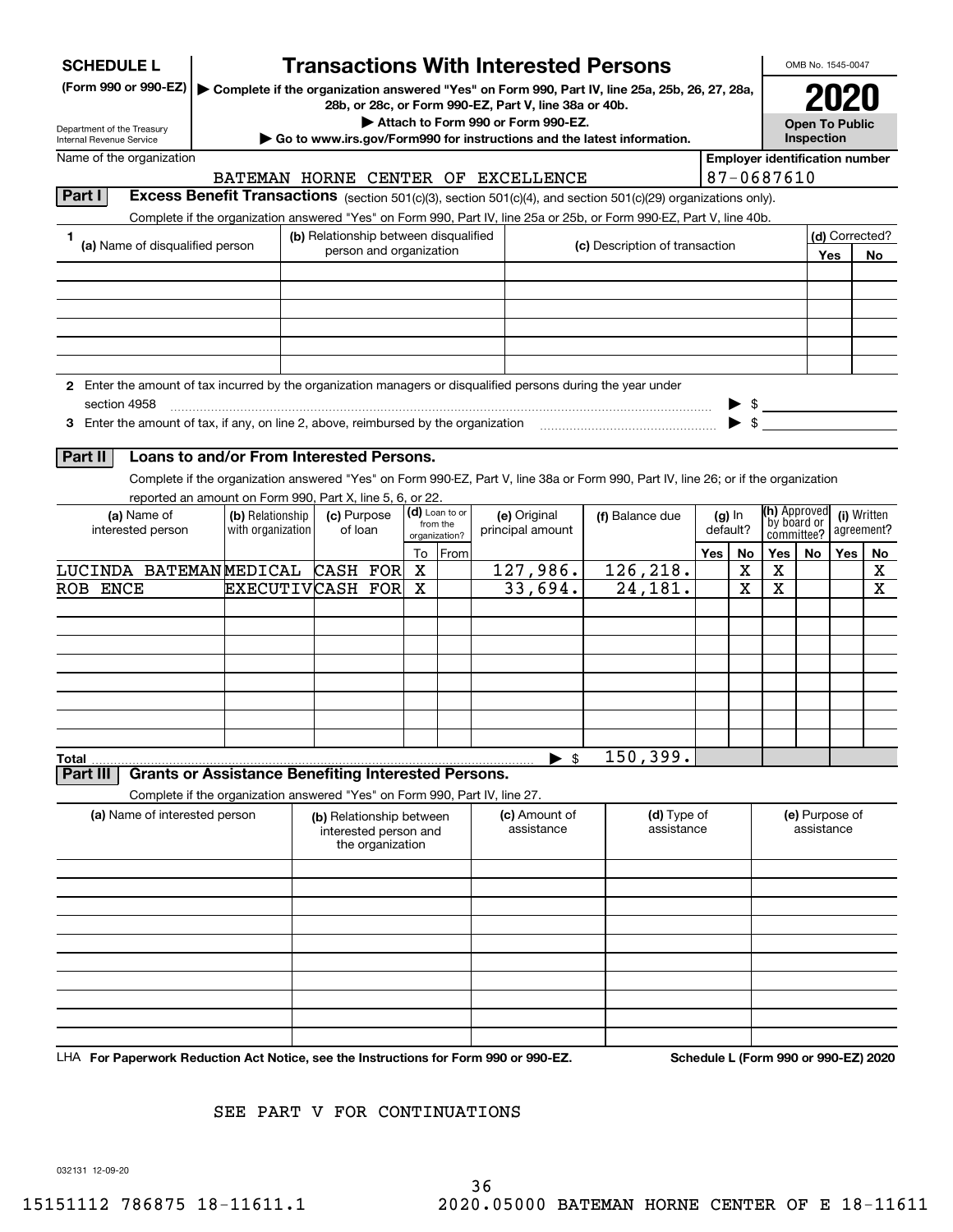Complete if the organization answered "Yes" on Form 990, Part IV, line 28a, 28b, or 28c.

| (a) Name of interested person | (b) Relationship between interested<br>person and the organization | (c) Amount of<br>transaction | (d) Description of<br>transaction | (e) Sharing of<br>organization's<br>revenues? |    |  |
|-------------------------------|--------------------------------------------------------------------|------------------------------|-----------------------------------|-----------------------------------------------|----|--|
|                               |                                                                    |                              |                                   | <b>Yes</b>                                    | No |  |
|                               |                                                                    |                              |                                   |                                               |    |  |
|                               |                                                                    |                              |                                   |                                               |    |  |
|                               |                                                                    |                              |                                   |                                               |    |  |
|                               |                                                                    |                              |                                   |                                               |    |  |
|                               |                                                                    |                              |                                   |                                               |    |  |
|                               |                                                                    |                              |                                   |                                               |    |  |
|                               |                                                                    |                              |                                   |                                               |    |  |
|                               |                                                                    |                              |                                   |                                               |    |  |
|                               |                                                                    |                              |                                   |                                               |    |  |
|                               |                                                                    |                              |                                   |                                               |    |  |

#### **Part V Supplemental Information.**

Provide additional information for responses to questions on Schedule L (see instructions).

#### SCHEDULE L, PART II, LOANS TO AND FROM INTERESTED PERSONS:

(A) NAME OF PERSON: LUCINDA BATEMAN

(B) RELATIONSHIP WITH ORGANIZATION: MEDICAL DIRECTOR

(C) PURPOSE OF LOAN: CASH FOR OPERATIONS

(A) NAME OF PERSON: ROB ENCE

(B) RELATIONSHIP WITH ORGANIZATION: EXECUTIVE DIRECTOR

(C) PURPOSE OF LOAN: CASH FOR OPERATIONS

**Schedule L (Form 990 or 990-EZ) 2020**

032132 12-09-20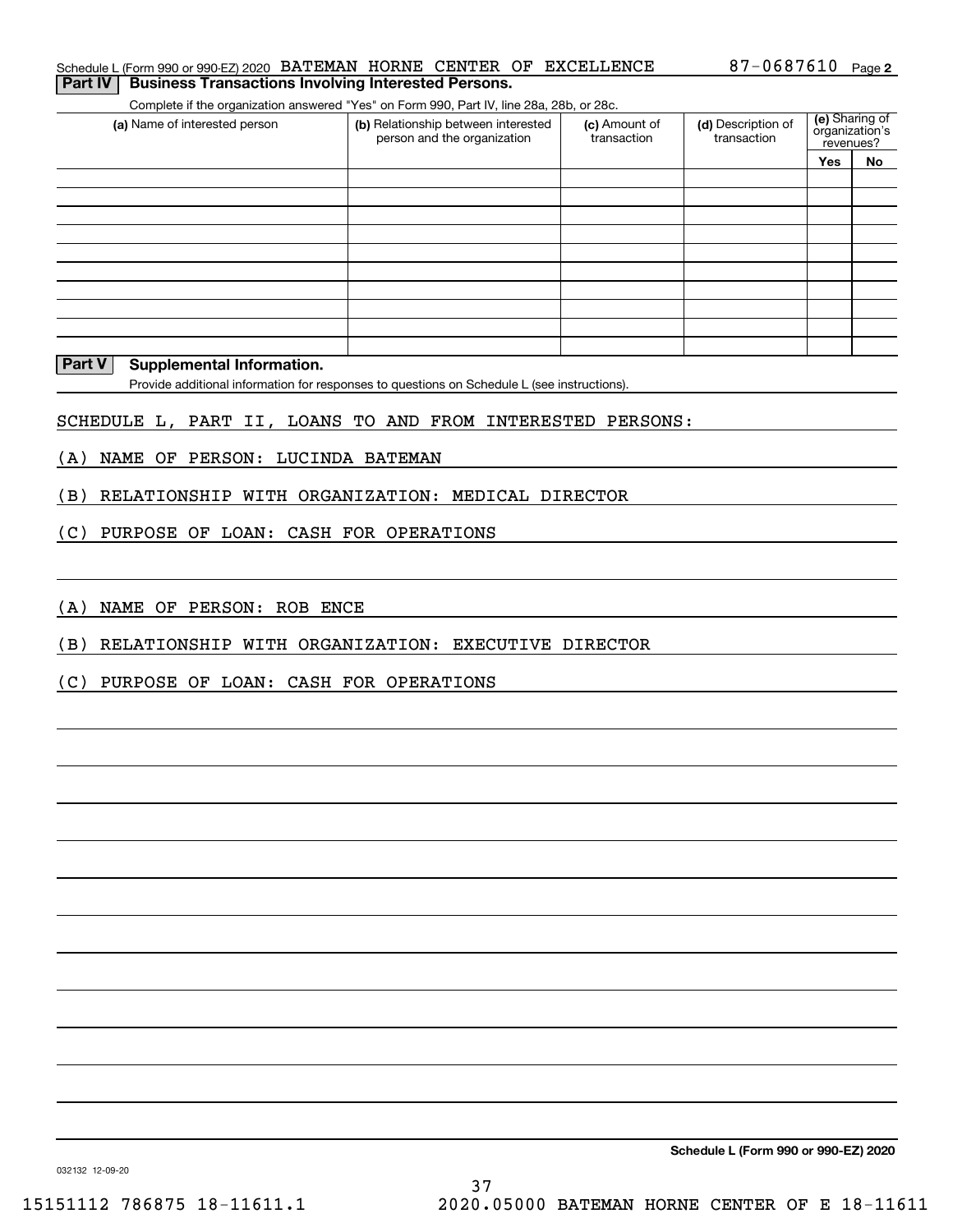#### **SCHEDULE M (Form 990)**

## **Noncash Contributions**

OMB No. 1545-0047

| Department of the Treasury |
|----------------------------|
| Internal Revenue Service   |

**Part I Types** 

**1213**

**Complete if the organizations answered "Yes" on Form 990, Part IV, lines 29 or 30.** <sup>J</sup>**2020 Attach to Form 990.** J

 **Go to www.irs.gov/Form990 for instructions and the latest information.** J

| 2020                  |
|-----------------------|
| <b>Open to Public</b> |
| <b>Inspection</b>     |

Name of the organization

| e of the organization                       |                               |                                      |                                                                                                       | <b>Employer identification number</b>                        |
|---------------------------------------------|-------------------------------|--------------------------------------|-------------------------------------------------------------------------------------------------------|--------------------------------------------------------------|
| BATEMAN HORNE CENTER OF EXCELLENCE          |                               |                                      |                                                                                                       | 87-0687610                                                   |
| <b>Types of Property</b><br>t I             |                               |                                      |                                                                                                       |                                                              |
|                                             | (a)<br>Check if<br>applicable | (b)<br>Number of<br>contributions or | (c)<br>Noncash contribution<br>amounts reported on<br>litems contributed Form 990, Part VIII, line 1g | (d)<br>Method of determining<br>noncash contribution amounts |
|                                             |                               |                                      |                                                                                                       |                                                              |
|                                             |                               |                                      |                                                                                                       |                                                              |
| Art - Fractional interests                  |                               |                                      |                                                                                                       |                                                              |
| Books and publications                      |                               |                                      |                                                                                                       |                                                              |
| Clothing and household goods                |                               |                                      |                                                                                                       |                                                              |
|                                             |                               |                                      |                                                                                                       |                                                              |
|                                             |                               |                                      |                                                                                                       |                                                              |
|                                             |                               |                                      |                                                                                                       |                                                              |
|                                             | $\overline{\mathbf{x}}$       | 1                                    |                                                                                                       | 105,472. FMV-LISTED SECURITY                                 |
| Securities - Closely held stock             |                               |                                      |                                                                                                       |                                                              |
| Securities - Partnership, LLC, or           |                               |                                      |                                                                                                       |                                                              |
| trust interests                             |                               |                                      |                                                                                                       |                                                              |
| Securities - Miscellaneous                  |                               |                                      |                                                                                                       |                                                              |
| Qualified conservation contribution -       |                               |                                      |                                                                                                       |                                                              |
| Historic structures                         |                               |                                      |                                                                                                       |                                                              |
| Qualified conservation contribution - Other |                               |                                      |                                                                                                       |                                                              |
| Real estate - Residential                   |                               |                                      |                                                                                                       |                                                              |
|                                             |                               |                                      |                                                                                                       |                                                              |
|                                             |                               |                                      |                                                                                                       |                                                              |
|                                             |                               |                                      |                                                                                                       |                                                              |
|                                             |                               |                                      |                                                                                                       |                                                              |
| Drugs and medical supplies                  |                               |                                      |                                                                                                       |                                                              |
|                                             |                               |                                      |                                                                                                       |                                                              |
|                                             |                               |                                      |                                                                                                       |                                                              |
|                                             |                               |                                      |                                                                                                       |                                                              |
|                                             |                               |                                      |                                                                                                       |                                                              |
| Other $\blacktriangleright$ (MISCELLANEOUS) | $\overline{\mathbf{x}}$       | 1                                    | 15,051.FMV                                                                                            |                                                              |

| 26 | Other |                                                                                         |  |   |    |  |    |
|----|-------|-----------------------------------------------------------------------------------------|--|---|----|--|----|
| 27 | Other |                                                                                         |  |   |    |  |    |
| 28 | Other |                                                                                         |  |   |    |  |    |
| 29 |       | Number of Forms 8283 received by the organization during the tax year for contributions |  |   |    |  |    |
|    |       | for which the organization completed Form 8283, Part V, Donee Acknowledgement           |  | . | 29 |  |    |
|    |       |                                                                                         |  |   |    |  | No |

| 30a | During the year, did the organization receive by contribution any property reported in Part I, lines 1 through 28, that it |     |  |
|-----|----------------------------------------------------------------------------------------------------------------------------|-----|--|
|     | must hold for at least three years from the date of the initial contribution, and which isn't required to be used for      |     |  |
|     | exempt purposes for the entire holding period?                                                                             | 30a |  |
|     | <b>b</b> If "Yes," describe the arrangement in Part II.                                                                    |     |  |
| 31  | Does the organization have a gift acceptance policy that requires the review of any nonstandard contributions?             | 31  |  |
| 32a | Does the organization hire or use third parties or related organizations to solicit, process, or sell noncash              |     |  |
|     | contributions?                                                                                                             | 32a |  |
|     | <b>b</b> If "Yes," describe in Part II.                                                                                    |     |  |
| 33  | If the organization didn't report an amount in column (c) for a type of property for which column (a) is checked,          |     |  |
|     | describe in Part II.                                                                                                       |     |  |

| LHA For Paperwork Reduction Act Notice, see the Instructions for Form 990. | Schedule M (Form 990) 2020 |
|----------------------------------------------------------------------------|----------------------------|
|                                                                            |                            |

032141 11-23-20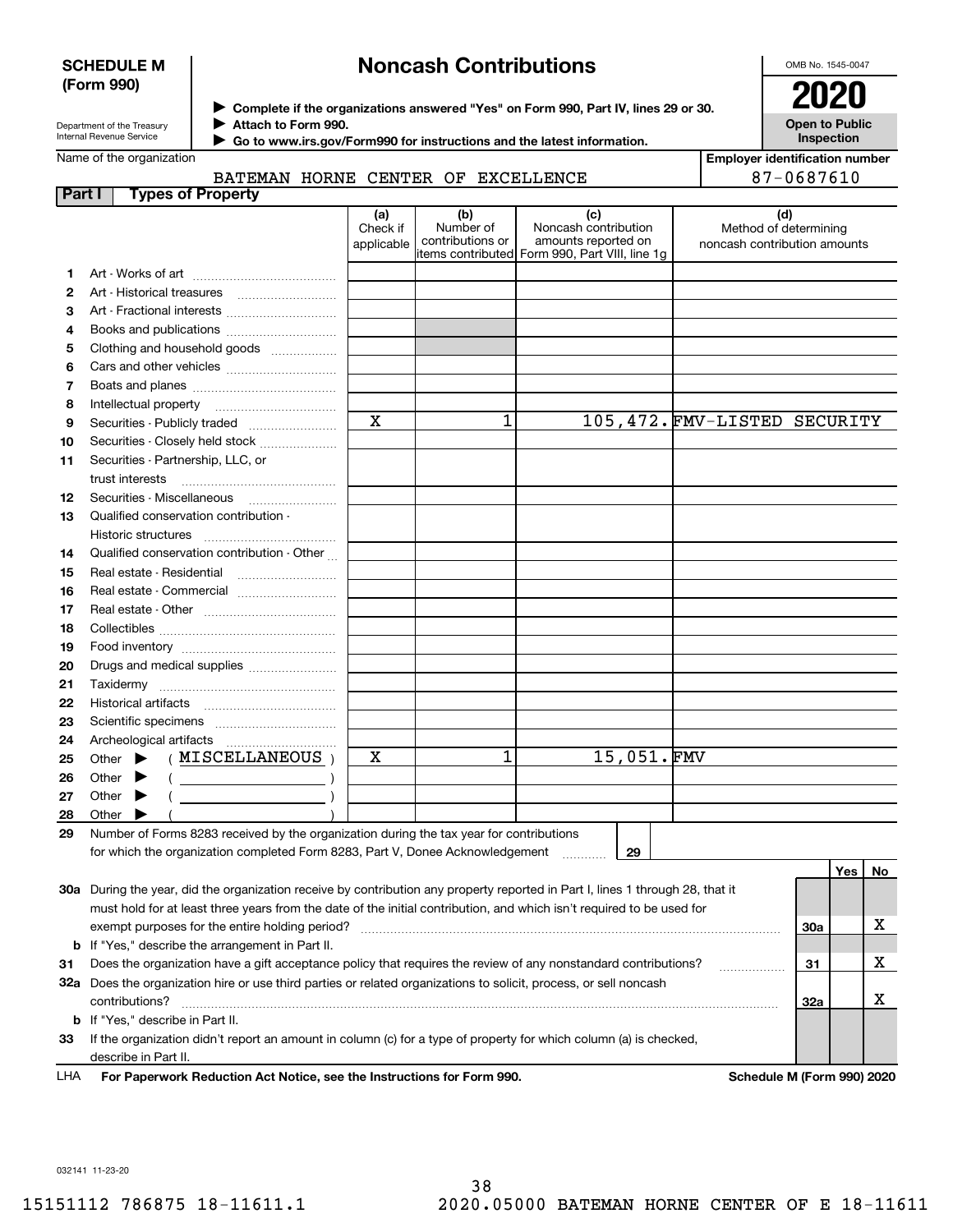|                 | Schedule M (Form 990) 2020<br><b>Part II   Supplementa</b> | BATEMAN HORNE CENTER OF EXCELLENCE<br>$81 - 0681610$<br>Page 2<br><b>Supplemental Information.</b> Provide the information required by Part I, lines 30b, 32b, and 33, and whether the organization is reporting in Part I, column (b), the number of contributions, the number of items received, or |
|-----------------|------------------------------------------------------------|-------------------------------------------------------------------------------------------------------------------------------------------------------------------------------------------------------------------------------------------------------------------------------------------------------|
|                 | this part for any additional information.                  |                                                                                                                                                                                                                                                                                                       |
|                 |                                                            |                                                                                                                                                                                                                                                                                                       |
|                 |                                                            |                                                                                                                                                                                                                                                                                                       |
|                 |                                                            |                                                                                                                                                                                                                                                                                                       |
|                 |                                                            |                                                                                                                                                                                                                                                                                                       |
|                 |                                                            |                                                                                                                                                                                                                                                                                                       |
|                 |                                                            |                                                                                                                                                                                                                                                                                                       |
|                 |                                                            |                                                                                                                                                                                                                                                                                                       |
|                 |                                                            |                                                                                                                                                                                                                                                                                                       |
|                 |                                                            |                                                                                                                                                                                                                                                                                                       |
|                 |                                                            |                                                                                                                                                                                                                                                                                                       |
|                 |                                                            |                                                                                                                                                                                                                                                                                                       |
|                 |                                                            |                                                                                                                                                                                                                                                                                                       |
|                 |                                                            |                                                                                                                                                                                                                                                                                                       |
|                 |                                                            |                                                                                                                                                                                                                                                                                                       |
|                 |                                                            |                                                                                                                                                                                                                                                                                                       |
|                 |                                                            |                                                                                                                                                                                                                                                                                                       |
|                 |                                                            |                                                                                                                                                                                                                                                                                                       |
|                 |                                                            |                                                                                                                                                                                                                                                                                                       |
|                 |                                                            |                                                                                                                                                                                                                                                                                                       |
|                 |                                                            |                                                                                                                                                                                                                                                                                                       |
|                 |                                                            |                                                                                                                                                                                                                                                                                                       |
|                 |                                                            |                                                                                                                                                                                                                                                                                                       |
|                 |                                                            |                                                                                                                                                                                                                                                                                                       |
|                 |                                                            |                                                                                                                                                                                                                                                                                                       |
|                 |                                                            |                                                                                                                                                                                                                                                                                                       |
|                 |                                                            |                                                                                                                                                                                                                                                                                                       |
|                 |                                                            |                                                                                                                                                                                                                                                                                                       |
|                 |                                                            |                                                                                                                                                                                                                                                                                                       |
|                 |                                                            |                                                                                                                                                                                                                                                                                                       |
|                 |                                                            |                                                                                                                                                                                                                                                                                                       |
| 032142 11-23-20 |                                                            | Schedule M (Form 990) 2020                                                                                                                                                                                                                                                                            |
|                 |                                                            | 39                                                                                                                                                                                                                                                                                                    |

BATEMAN HORNE CENTER OF EXCELLENCE 87-0687610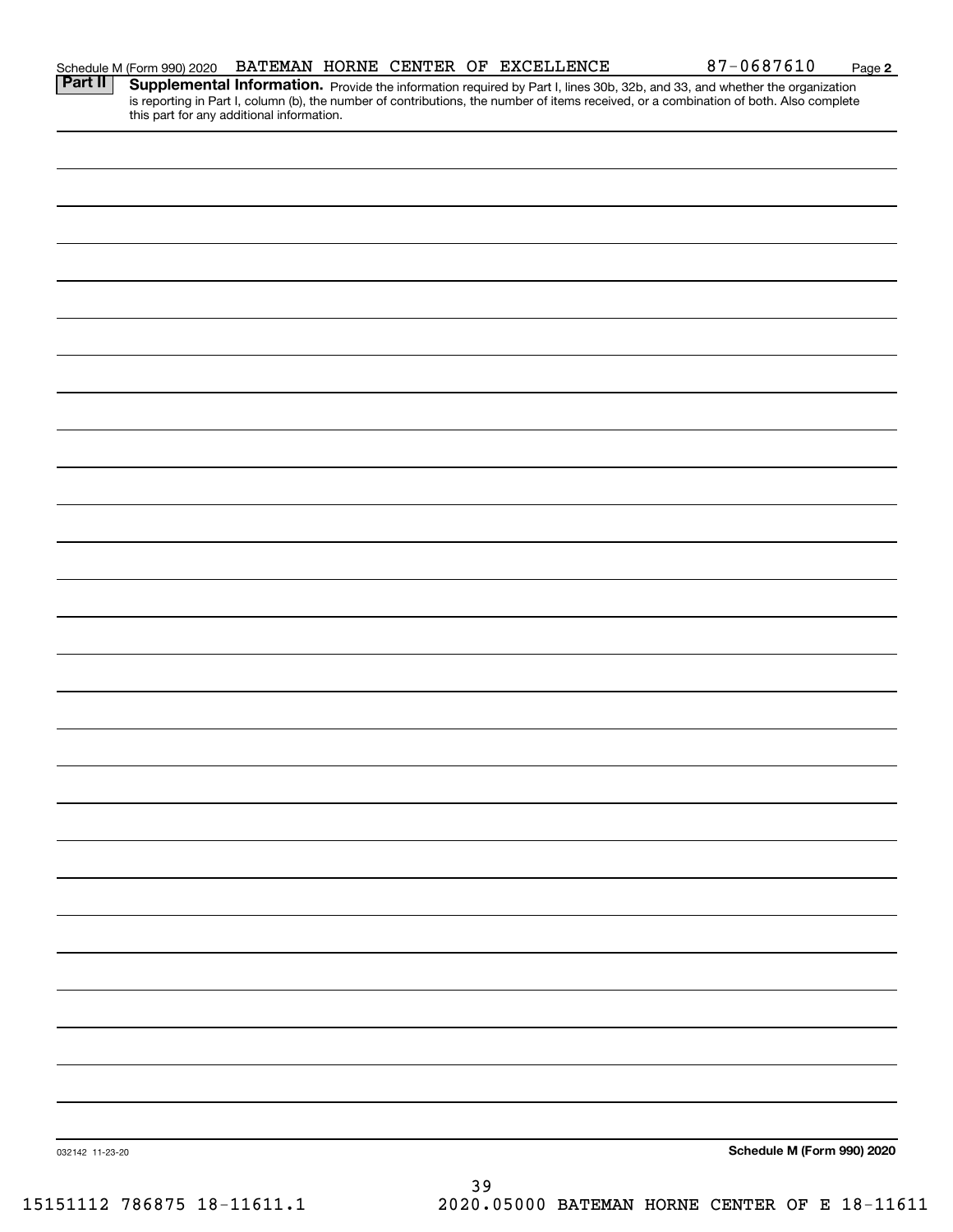**(Form 990 or 990-EZ)**

Department of the Treasury Internal Revenue Service Name of the organization

**SCHEDULE O Supplemental Information to Form 990 or 990-EZ**

**Complete to provide information for responses to specific questions on Form 990 or 990-EZ or to provide any additional information. | Attach to Form 990 or 990-EZ. | Go to www.irs.gov/Form990 for the latest information.**



BATEMAN HORNE CENTER OF EXCELLENCE | 87-0687610

FORM 990, PART I, LINE 1, DESCRIPTION OF ORGANIZATION MISSION:

CARE, RESEARCH PROJECTS, AND EDUCATIONAL PROGRAMS FOR PATIENTS AND

PROFESSIONALS.

FORM 990, PART VI, SECTION B, LINE 11B:

THE FORM 990 WAS REVIEWED BY THE ACCOUNTING MANAGER, THE EXECUTIVE

DIRECTOR, AND THE CHAIR OF THE BOARD OF DIRECTORS BEFORE IT WAS FILED.

FORM 990, PART VI, SECTION B, LINE 15A:

COMPENSATION FOR THE EXECUTIVE DIRECTOR IS ESTABLISTED BY THE BOARD OF

DIRECTORS BASED ON THE EXECUTIVE DIRECTOR'S EXPERIENCE AND LOCAL

COMPENSATION COMPARABLES. THE EXECUTIVE DIRECTOR SETS THE COMPENSATION

LEVELS AND PROCESSES FOR THE REST OF THE STAFF BASED ON THE INDIVIDUAL'S

EXPERIENCE AND LOCAL COMPENSATION COMPARABLES.

FORM 990, PART VI, SECTION C, LINE 19:

THE ORGANIZATION MAKES ITS FINANCIAL INFORMATTION AVAILABLE THROUGH AUDITED DOCUMENTS AVAILABLE TO THE PUBLIC UPON REQUEST.

40

LHA For Paperwork Reduction Act Notice, see the Instructions for Form 990 or 990-EZ. Schedule O (Form 990 or 990-EZ) 2020

032211 11-20-20

15151112 786875 18-11611.1 2020.05000 BATEMAN HORNE CENTER OF E 18-11611